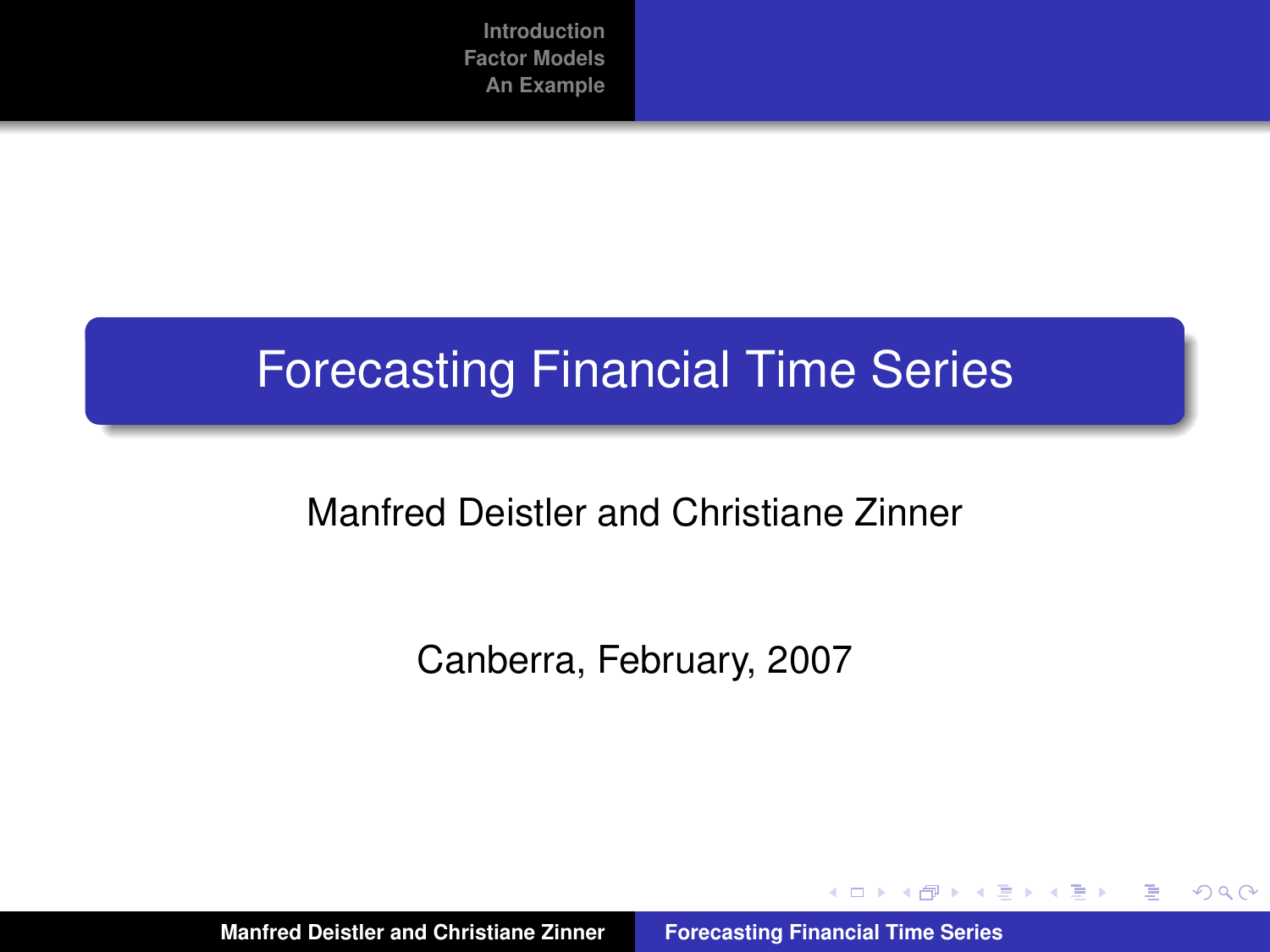# **Contents**



## **1** [Introduction](#page-2-0)

**• [Forecasting Financial Time Series: Problems and](#page-2-0)** [Approaches](#page-2-0)

# **2** [Factor Models](#page-8-0)

- **[The Basic Frame Work](#page-9-0)**
- **[Principal Component Analysis](#page-14-0)**
- [The Frisch Model](#page-18-0)
- **[Generalized Linear Dynamic Factor Model](#page-23-0)**

# **3** [An Example](#page-41-0)

→ 重き → 重き →

重

 $2Q$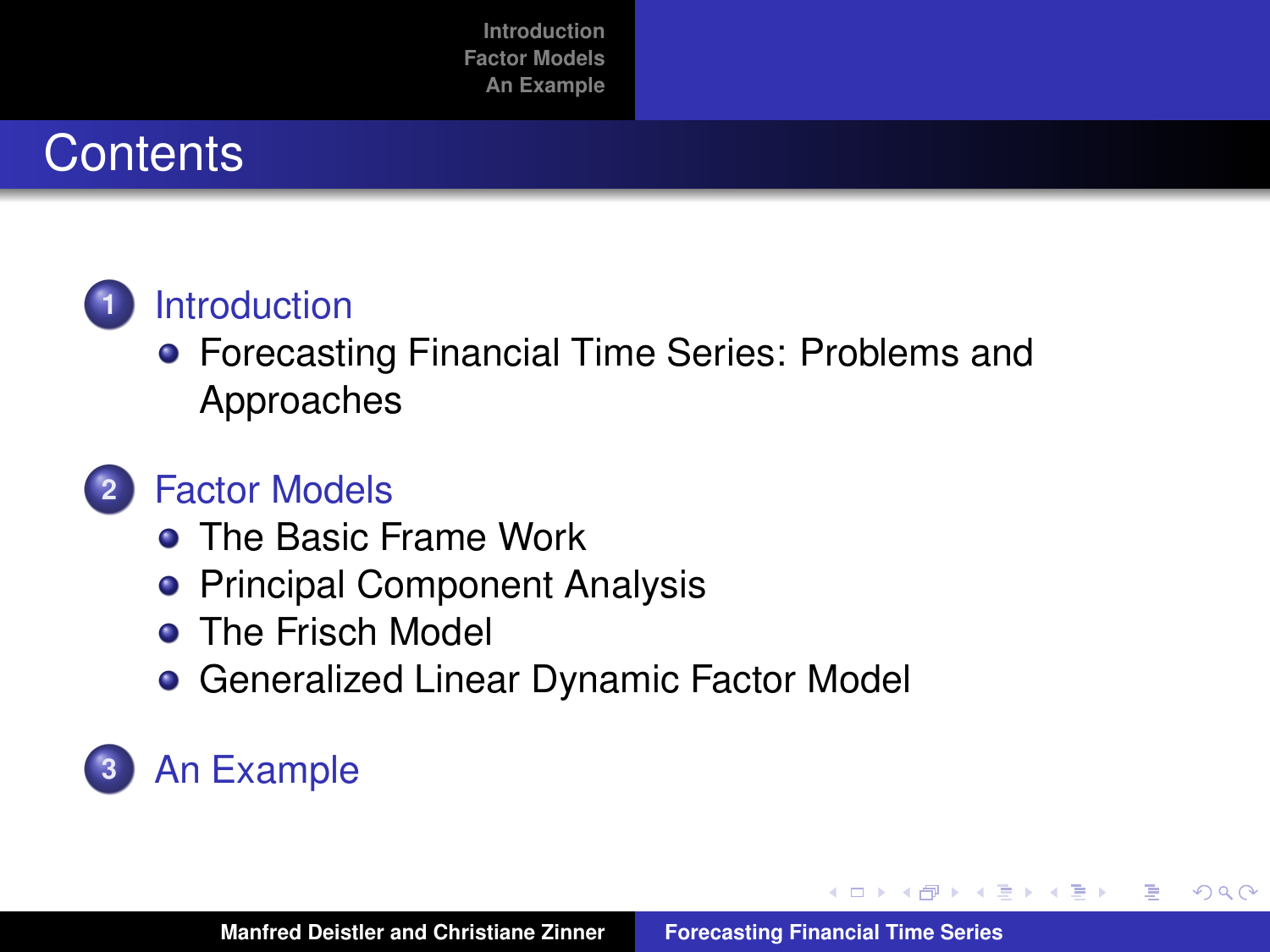**イロト (母) (ヨ) (ヨ)** 

B

<span id="page-2-0"></span> $QQ$ 

# Forecasting Financial Time Series: Problems and Approaches

Time series: (Relative) returns

$$
r_t = \frac{p_t - p_{t-1}}{p_{t-1}} \quad , \quad t = 1 \ldots T
$$

*pt* . . . prices of financial assets such as shares, indices, exchange rates.

Different time scales: Intraday (high frequency), daily, weekly, monthly data.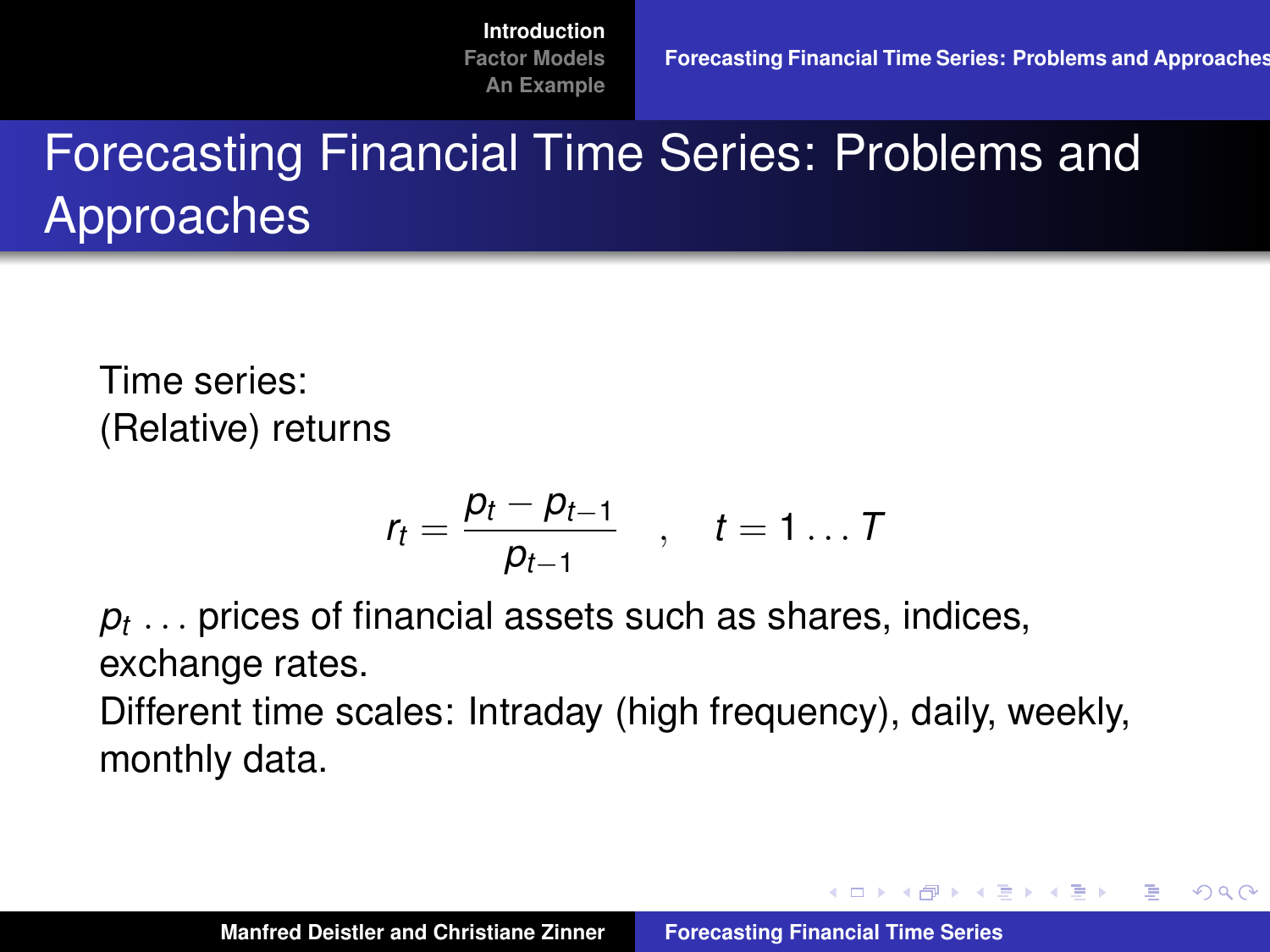**イロト (母) (ヨ) (ヨ)** 

 $299$ 

重

#### *Aims*

In (quantitative) portfolio management it is of interest to forecast

- Conditional expectations
- **Conditional variances**

Here we only consider prediction of conditional expectations.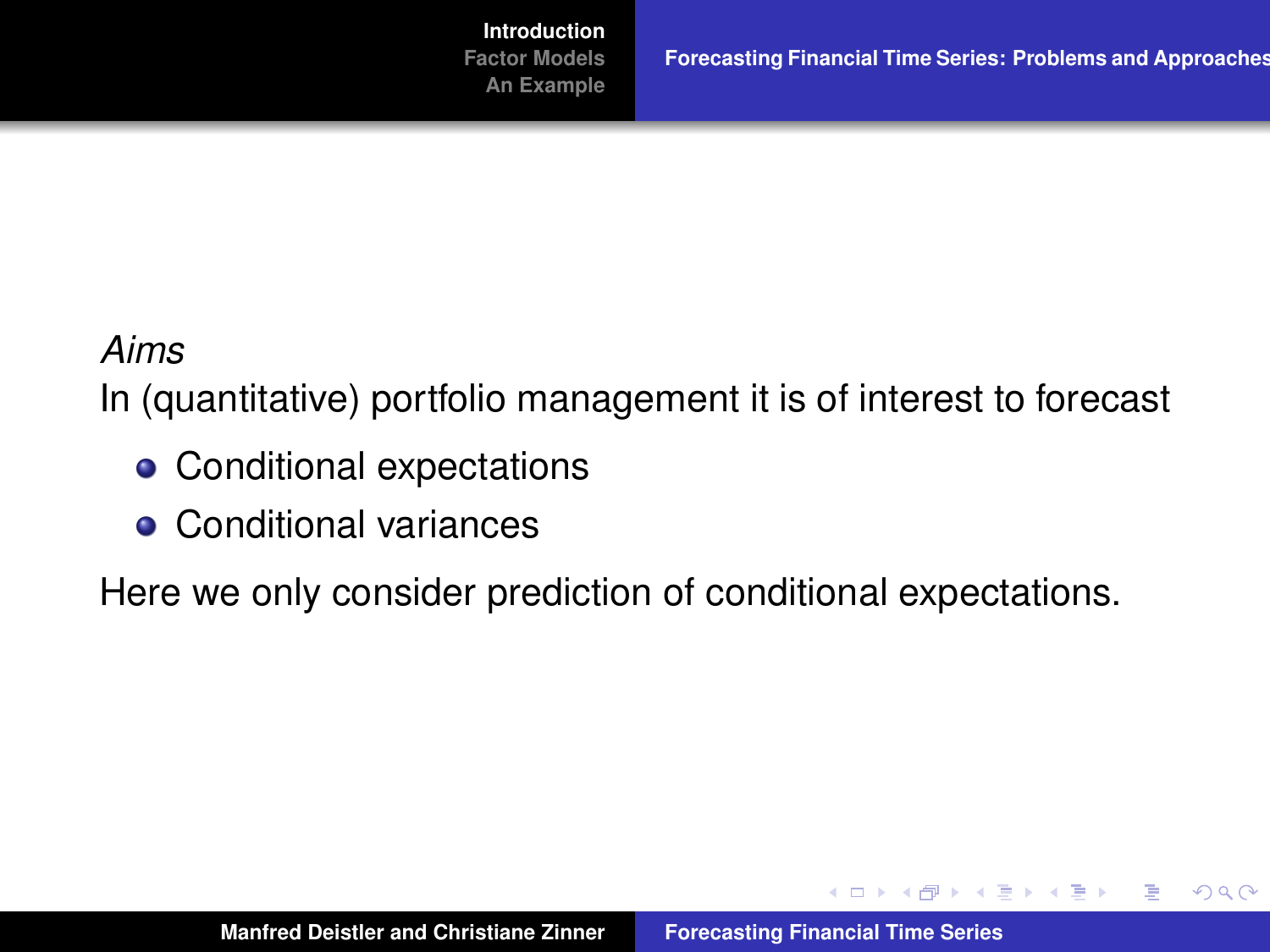イロン イ部ン イ君ン イ君ン 一番

 $QQ$ 

*Stylized facts* Return series are not i.i.d., but show little serial correlation. Support by "classical" theory:

$$
E(p_{t+1}|p_t, p_{t-1}, \ldots) = p_t \quad \text{- Weak efficiency}
$$

or

 $E(p_{t+1}|I_t) = p_t$  - Semi-strong efficiency,

where *I<sup>t</sup>* . . . publically available information at time *t*  $\Rightarrow$  Problem: Can we find better forecasting models from data -Can we beat the market?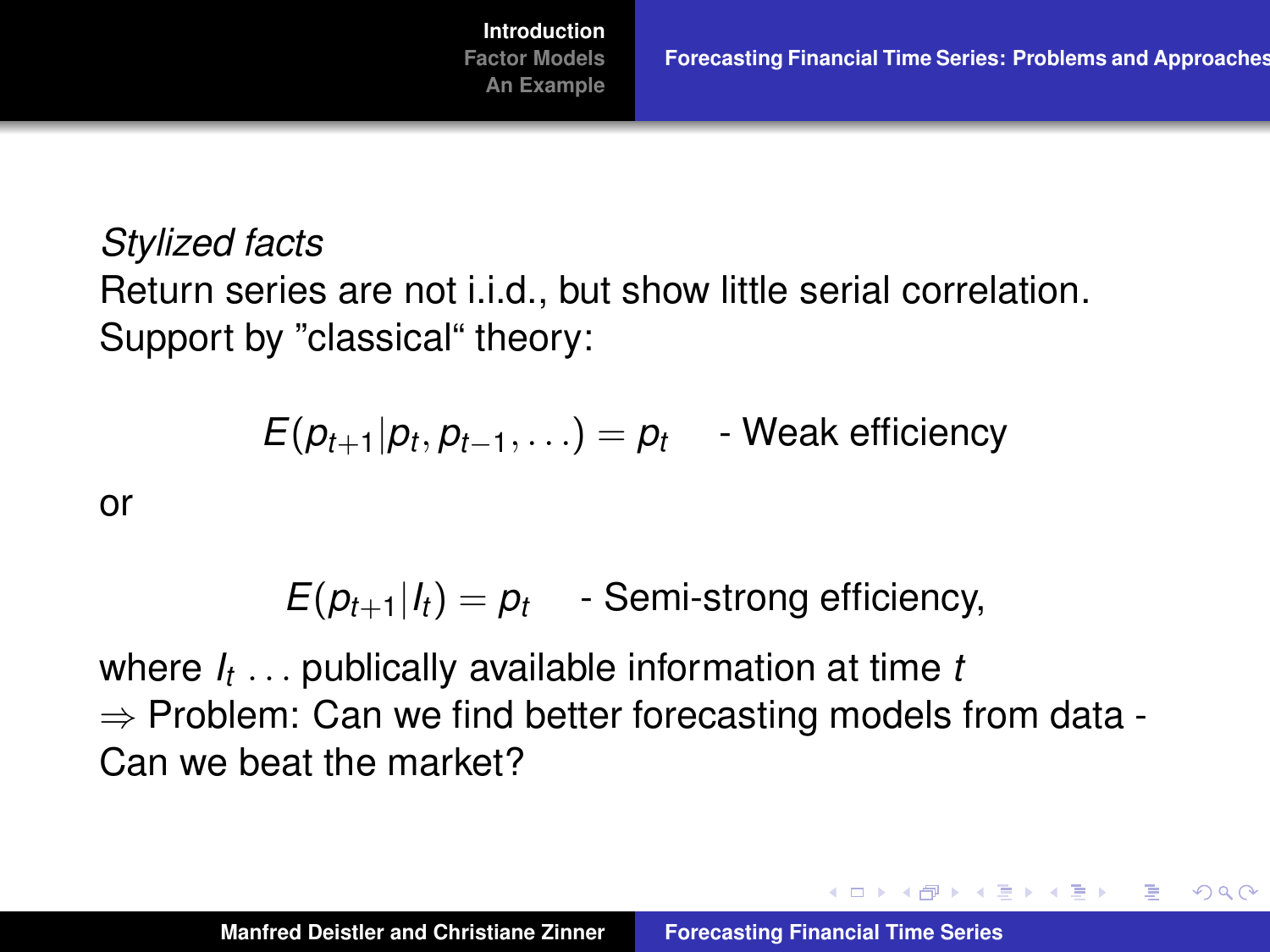イロメ イ団メ イヨメ イヨメー

重

 $298$ 

*Main issues in this context:*

- Input selection
- Modeling of dynamics
- **•** Nonlinearities
- Structural changes and adaption
- **o** Outliers
- Problem dependent criteria for forecast quality and forecast evaluation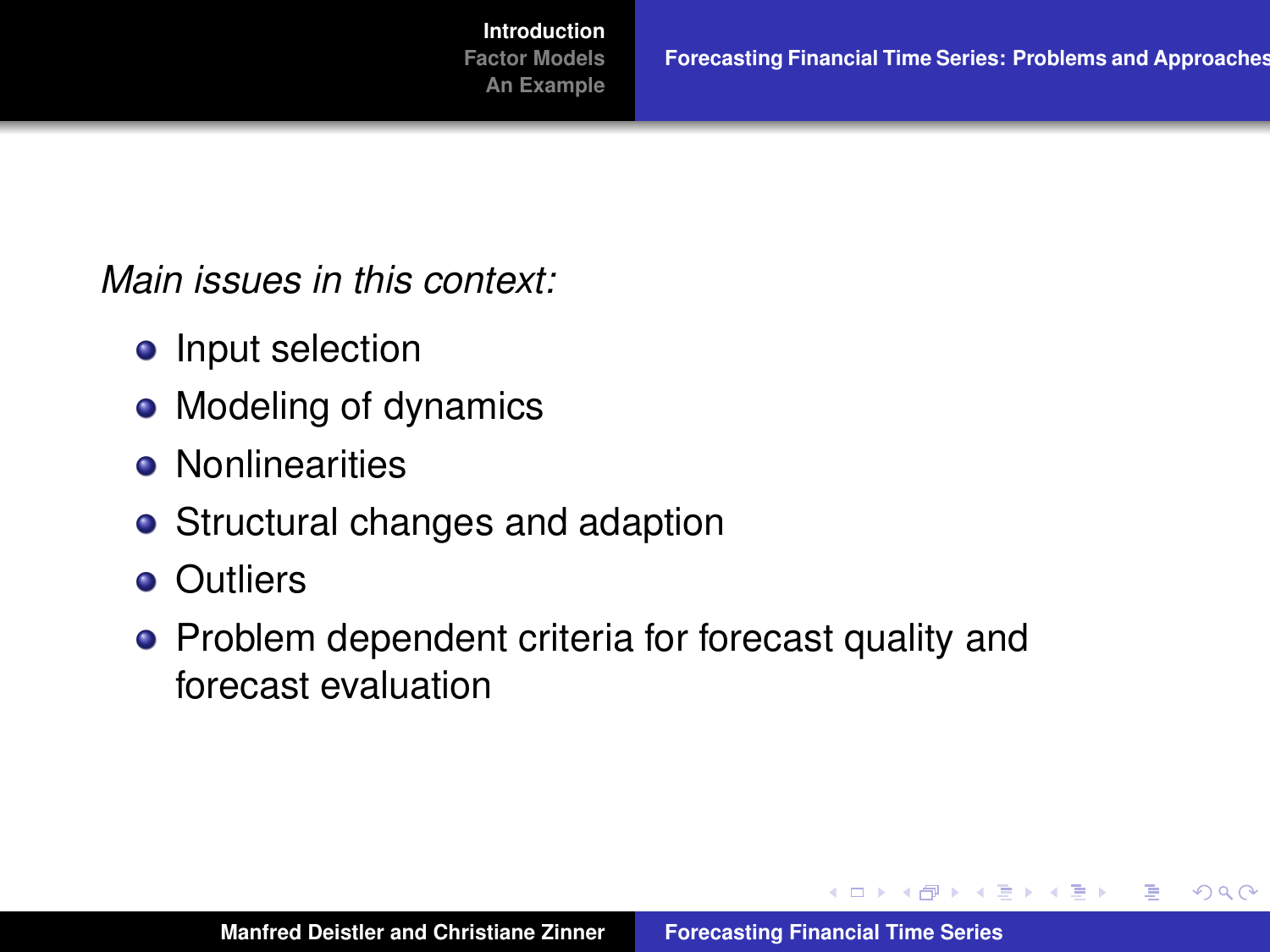す 御 メ イ 重 メ イ 重 メー

重

 $298$ 

**[Introduction](#page-2-0) [Factor Models](#page-8-0) [An Example](#page-41-0)**

• Input selection

Large number (several thousands) of candidates, and large number of model classes: Overfitting and computation time.

What are appropriate model selection criteria and strategies? *AIC* and *BIC* do not seem to be appropriate in cases where the number of model classes is of the same order as sample size. Intelligent search algorithms (An algorithm, Genetic programming); The role of prior knowledge.

- Modelling of dynamics Similar to input selection
- **e** Nonlinearities NN as benchmarks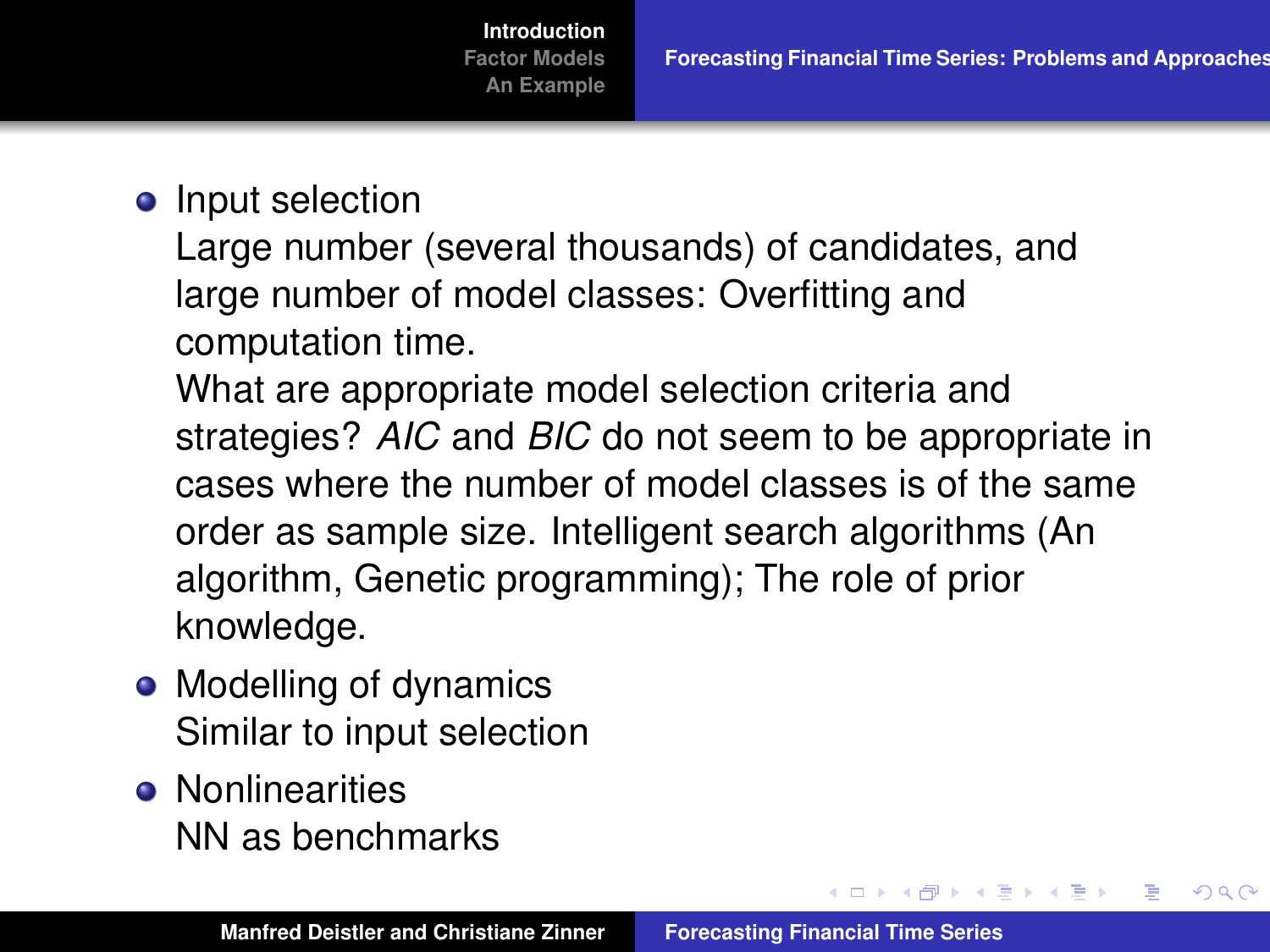$\overline{AB}$   $\rightarrow$   $\overline{B}$   $\rightarrow$   $\overline{B}$   $\rightarrow$ 

<span id="page-7-0"></span>Þ

 $QQ$ 

- Structural changes and adaptation Time varying parameters, adaptive estimation procedures, detection of local trends.
- Criteria for forecast quality Ideally depending on portfolio optimization criteria. Out of sample *R* <sup>2</sup> or hitrate are only easy-to-calculate-substitutes. Long run target: Portfolio optimization criteria based identification procedures.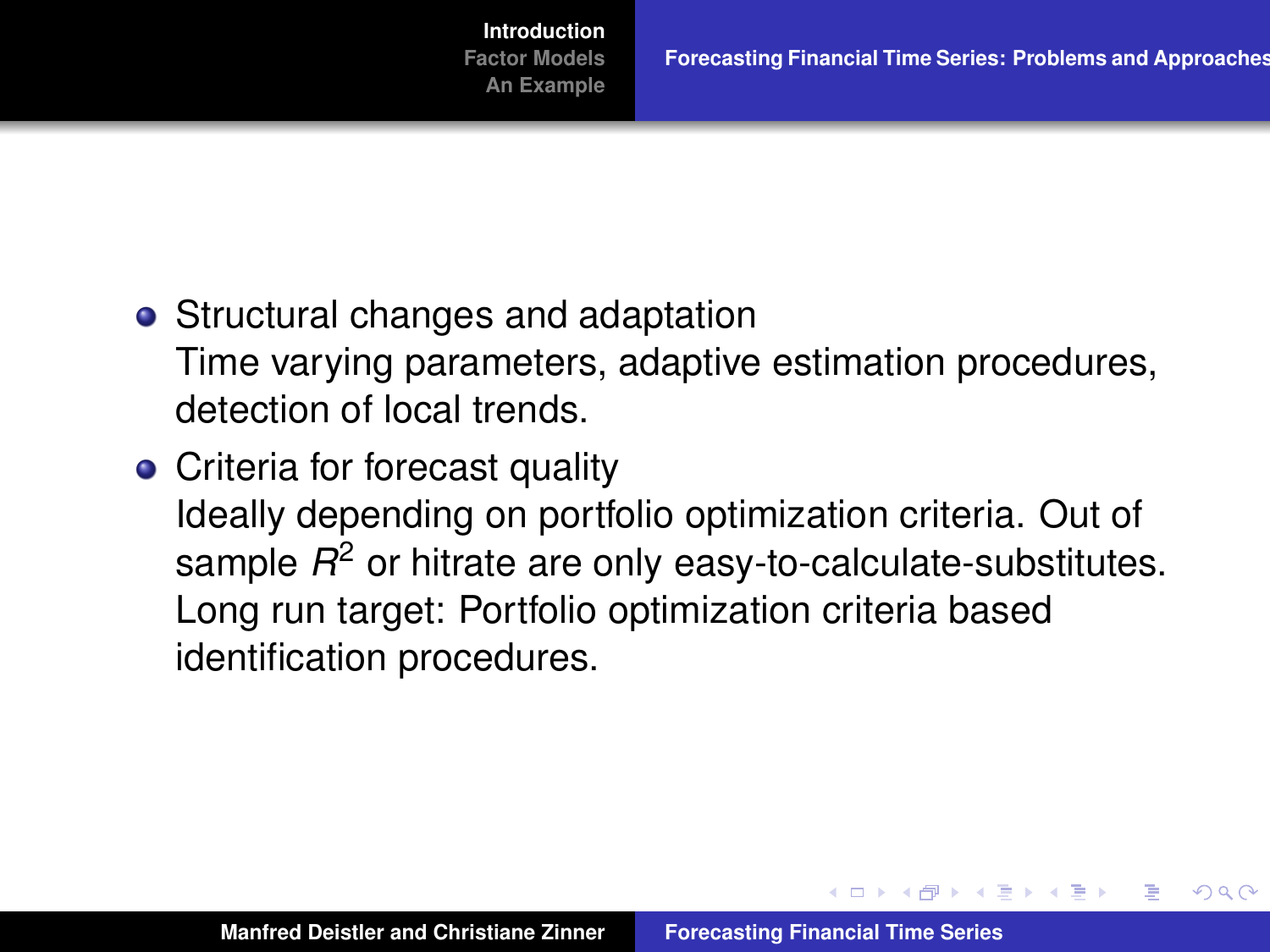**[The Basic Frame Work](#page-9-0) [Principal Component Analysis](#page-14-0) [The Frisch Model](#page-18-0) [Generalized Linear Dynamic Factor Model](#page-23-0)**

イロメ イ部メ イヨメ イヨメー

 $2Q$ 

<span id="page-8-0"></span>重

# Factor Models

Here we consider factor type models for forecasting return series:

- **o** linear
- **o** multivariate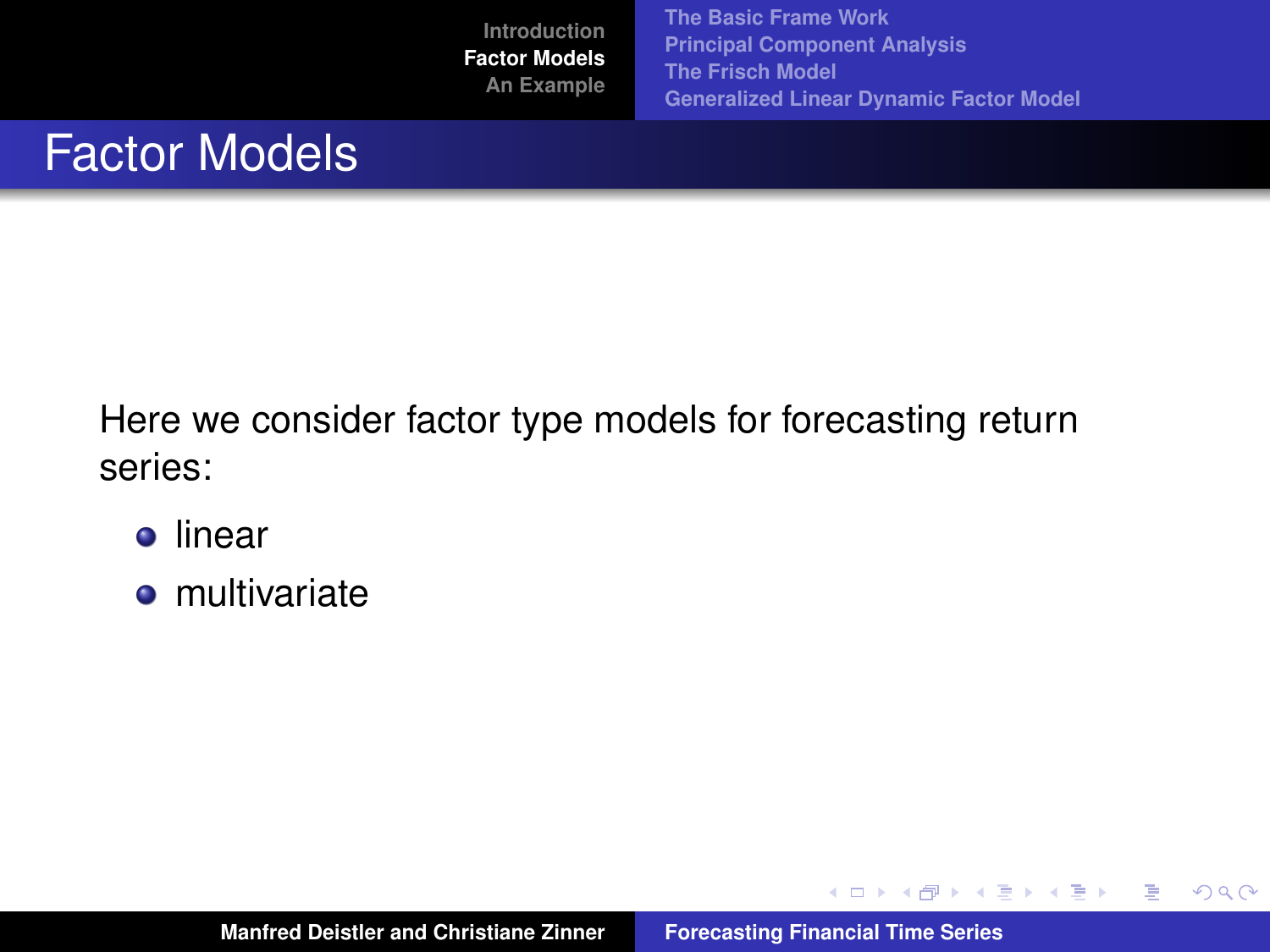**[The Basic Frame Work](#page-9-0) [Principal Component Analysis](#page-14-0) [The Frisch Model](#page-18-0) [Generalized Linear Dynamic Factor Model](#page-23-0)**

 $\left\{ \begin{array}{ccc} 1 & 0 & 0 \\ 0 & 1 & 0 \end{array} \right.$ 

<span id="page-9-0"></span>Þ

 $QQ$ 

# The Basic Frame Work

Factor models are used to condense high dimensional data consisting of many variables into a much smaller number of factors. The factors represent the comovement between the single time series or underlying nonobserved variables influencing the observations. Here we consider (static and dynamic)

- Principal component models
- Frisch or idiosyncratic noise models
- **Generalized linear factor models**

for forecasting return series.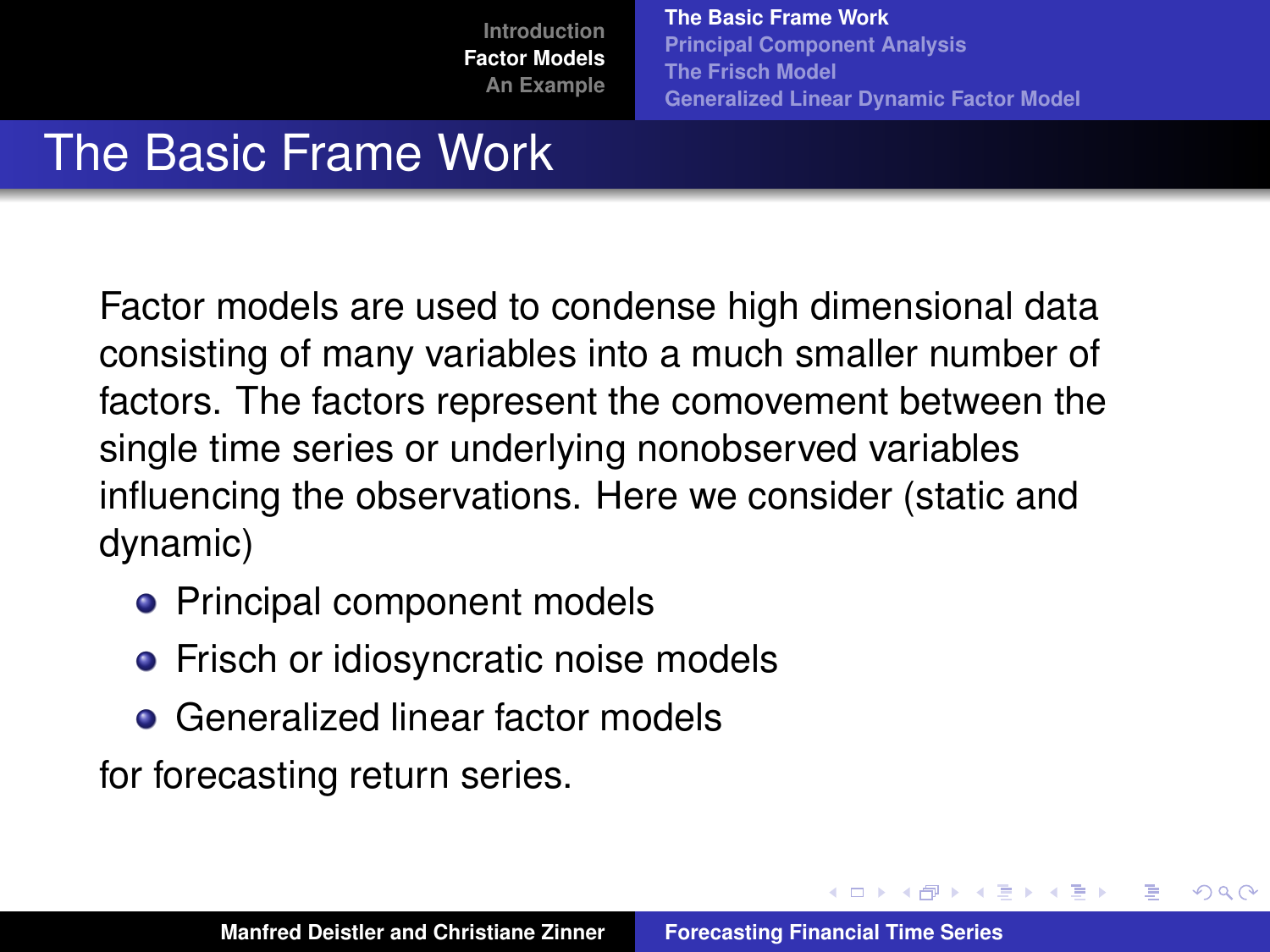**[The Basic Frame Work](#page-9-0) [Principal Component Analysis](#page-14-0) [The Frisch Model](#page-18-0) [Generalized Linear Dynamic Factor Model](#page-23-0)**

## *The model*

The basic, common equation for all different kinds of factor models considered here is of the form

<span id="page-10-0"></span>
$$
y_t = \Lambda(z)\xi_t + u_t, \qquad (1)
$$

where 
$$
y_t
$$

ξ*t*

$$
\ldots \quad \text{obse} \\ \text{for}
$$

$$
\Lambda(z) = \sum_{j=-\infty}^{\infty} \Lambda_j z^j, \, \Lambda_j \in \mathbb{R}^{n \times r}
$$

$$
\hat{y}_t = \Lambda(z) \xi_t
$$

. . . observations (n-dim). . . . factors (unobserved) (*r* << *n*-dim). . . . factor loadings . . . latent variables

$$
\Lambda = \Lambda_0
$$
 (quasi-)static case.

イロトス 伊 トス ヨ トス ヨ トー

重

 $2Q$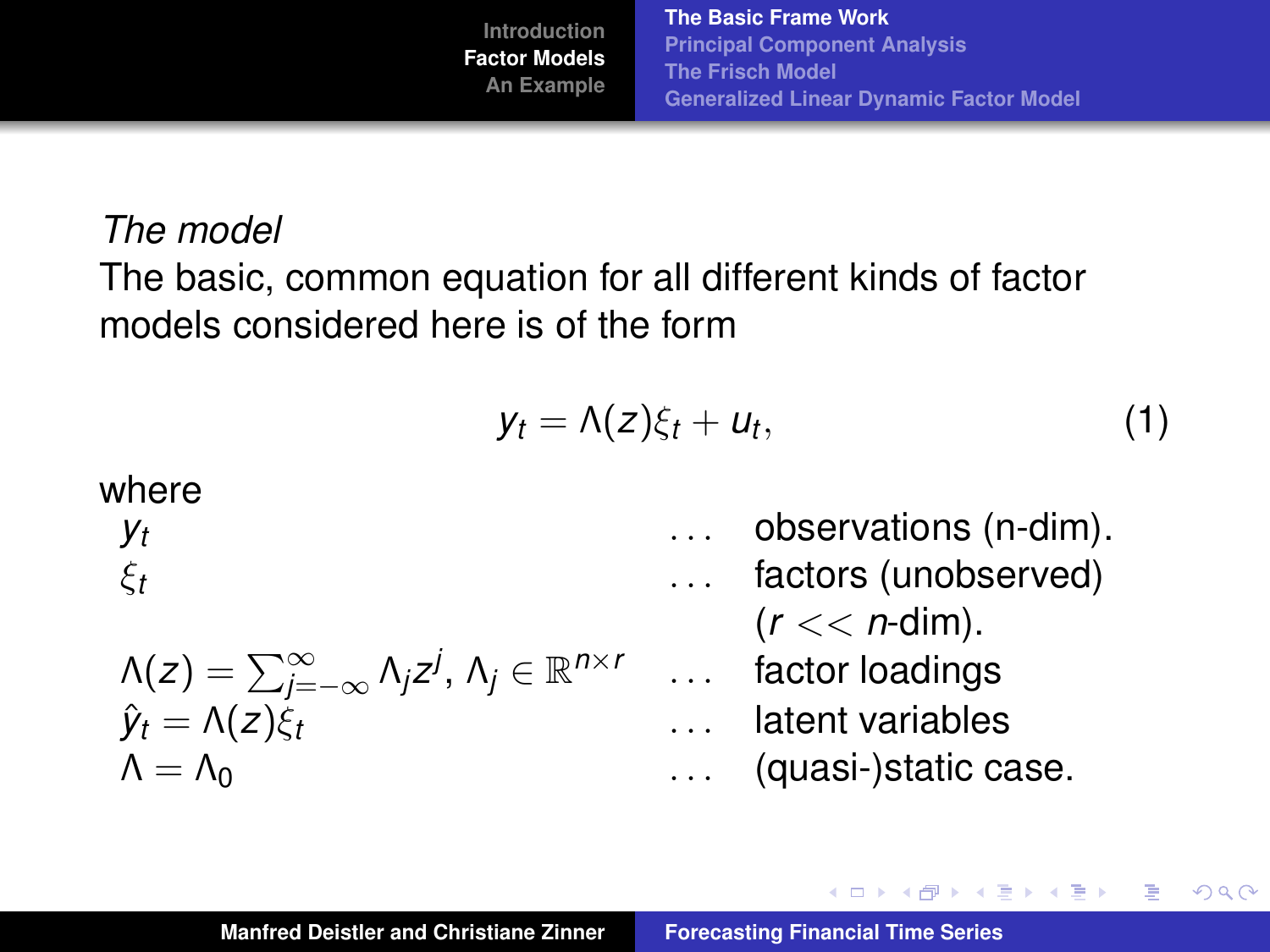イロメ イ団メ イヨメ イヨメー

重

 $2Q$ 

## *Assumptions*

Throughout we assume the following:

• 
$$
E\xi_t = 0
$$
,  $Eu_t = 0$  for all  $t \in \mathbb{Z}$ .

• 
$$
E\xi_t u'_s = 0
$$
 for all  $s, t \in \mathbb{Z}$ .

(ξ*t*) and (*ut*) are wide sense stationary and (linearly) regular with covariances  $\gamma_{\boldsymbol{\xi}}(\boldsymbol{s}) = \mathrm{E} \xi_t \xi_{t+\boldsymbol{s}}'$  and  $\gamma_u(\bm{s}) = \mathrm{E} \bm{u}_t \bm{u}_{t+\bm{s}}'$  satisfying

$$
\sum_{s=-\infty}^{\infty} |s| \|\gamma_{\xi}(s)\| < \infty, \sum_{s=-\infty}^{\infty} |s| \|\gamma_{u}(s)\| < \infty \qquad (2)
$$

**•** The spectral density  $f_{\hat{V}}$  of  $\hat{y}_t$  has rank *r* for all  $\lambda \in [-\pi, \pi]$ .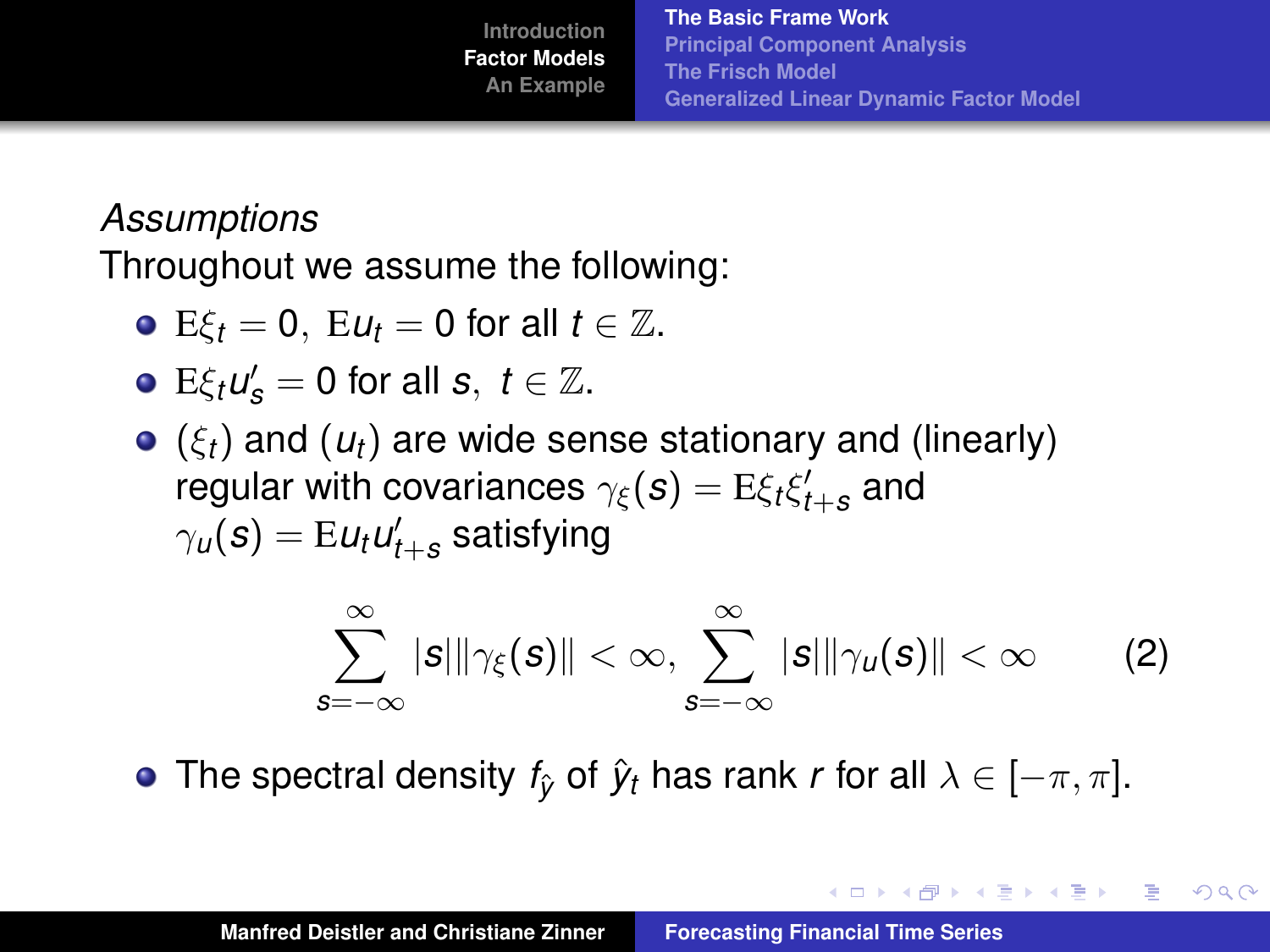**[The Basic Frame Work](#page-9-0) [Principal Component Analysis](#page-14-0) [The Frisch Model](#page-18-0) [Generalized Linear Dynamic Factor Model](#page-23-0)**

イロトス 御 トス 言 トス 言 トー

重

 $298$ 

Then the spectral density  $f_V$  of  $y_t$  exists:

$$
f_{y}(\lambda) = \Lambda(e^{-i\lambda})f_{\xi}(\lambda)\Lambda(e^{-i\lambda})^* + f_{u}(\lambda).
$$
 (3)

And for the static case we obtain

$$
\Sigma_y = \Lambda \Sigma_{\xi} \Lambda^* + \Sigma_u \quad \text{where e.g. } \Sigma_y = \mathbb{E} y_t y_t' \tag{4}
$$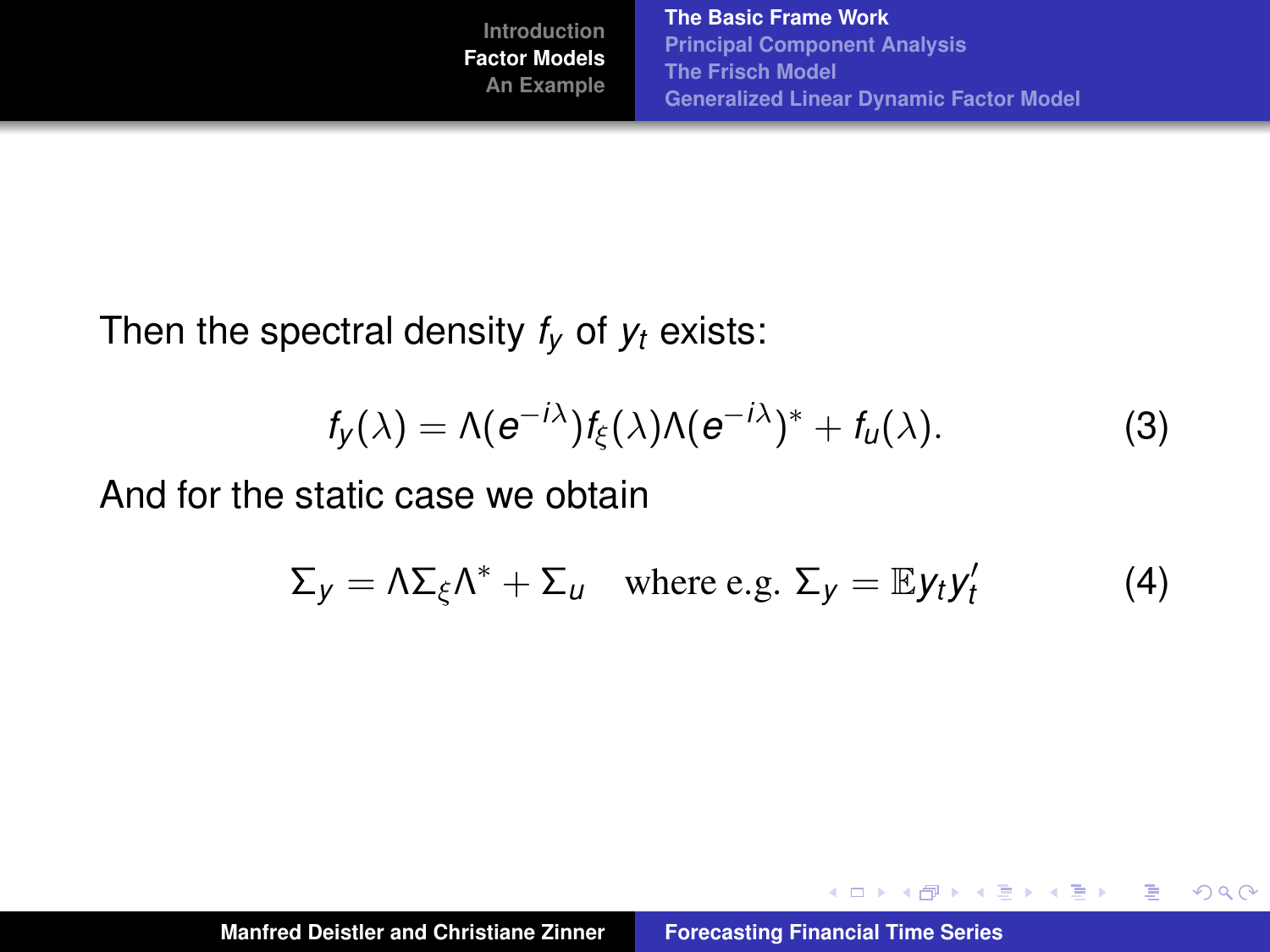イロメ イ部メ イ君メ イ君メー

重

 $298$ 

We will be concerned with the following questions.

- Identifiability questions:
	- Identifiability of  $f_{\hat{y}} = \Lambda f_{\xi} \Lambda^*$  and  $f_u$
	- **•** Identifiability of Λ and *f<sub>ξ</sub>*
- Estimation of integers and real-valued parameters:
	- **•** Estimation of r
	- **•** Estimation of the free parameters in  $\Lambda$ ,  $f_{\xi}$ ,  $f_{\mu}$
	- Estimation of ξ*<sup>t</sup>*
- **•** Forecasting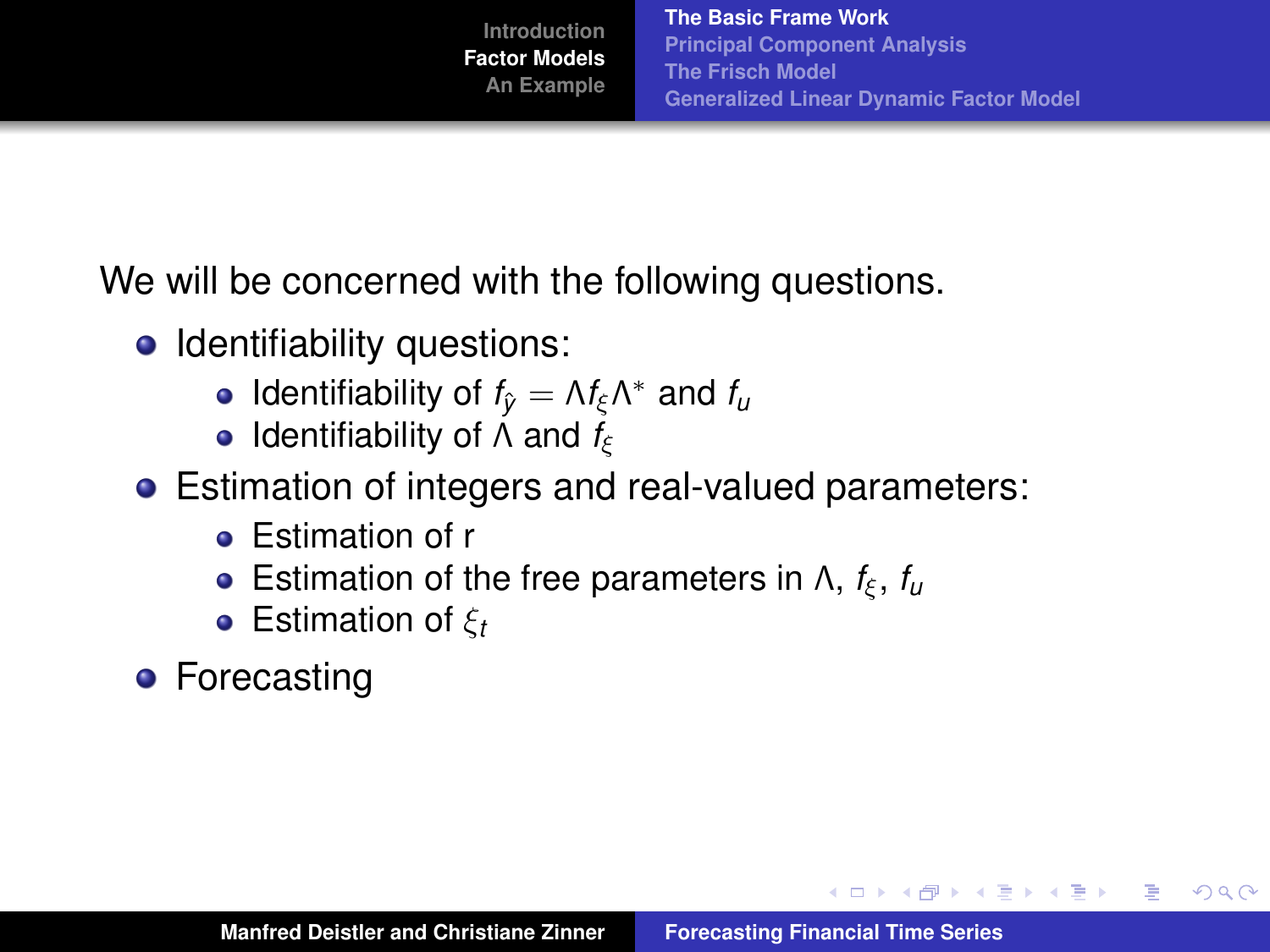**[The Basic Frame Work](#page-9-0) [Principal Component Analysis](#page-14-0) [The Frisch Model](#page-18-0) [Generalized Linear Dynamic Factor Model](#page-23-0)**

イロメ イ団メ イヨメ イヨメー

B

<span id="page-14-0"></span> $QQQ$ 

# Principal Component Analysis

*The quasi-static case:*

We commence from the eigenvalue decomposition of Σ*<sup>y</sup>* :

$$
\Sigma_y = O\Omega O' = \underbrace{O_1 \Omega_1 O'_1}_{\Sigma_y} + \underbrace{O_2 \Omega_2 O'_2}_{\Sigma_u},
$$

where  $\Omega_1$  is the  $r \times r$ -dim. diagonal matrix containing the r largest eigenvalues of  $\Sigma_{v}$ . This decomposition is unique for  $\omega_r > \omega_{r+1}$ . A special choice for the factor loading matrix is  $\Lambda = O_1$ , then *y*<sub>t</sub> =  $O_1\xi_t + u_t$ ,  $\xi_t = O'_1y_t$  and  $u_t = y_t - O_1O'_1y_t = O_2O'_2y_t$ 

Note: Here, factors are linear functions of *y<sup>t</sup>* .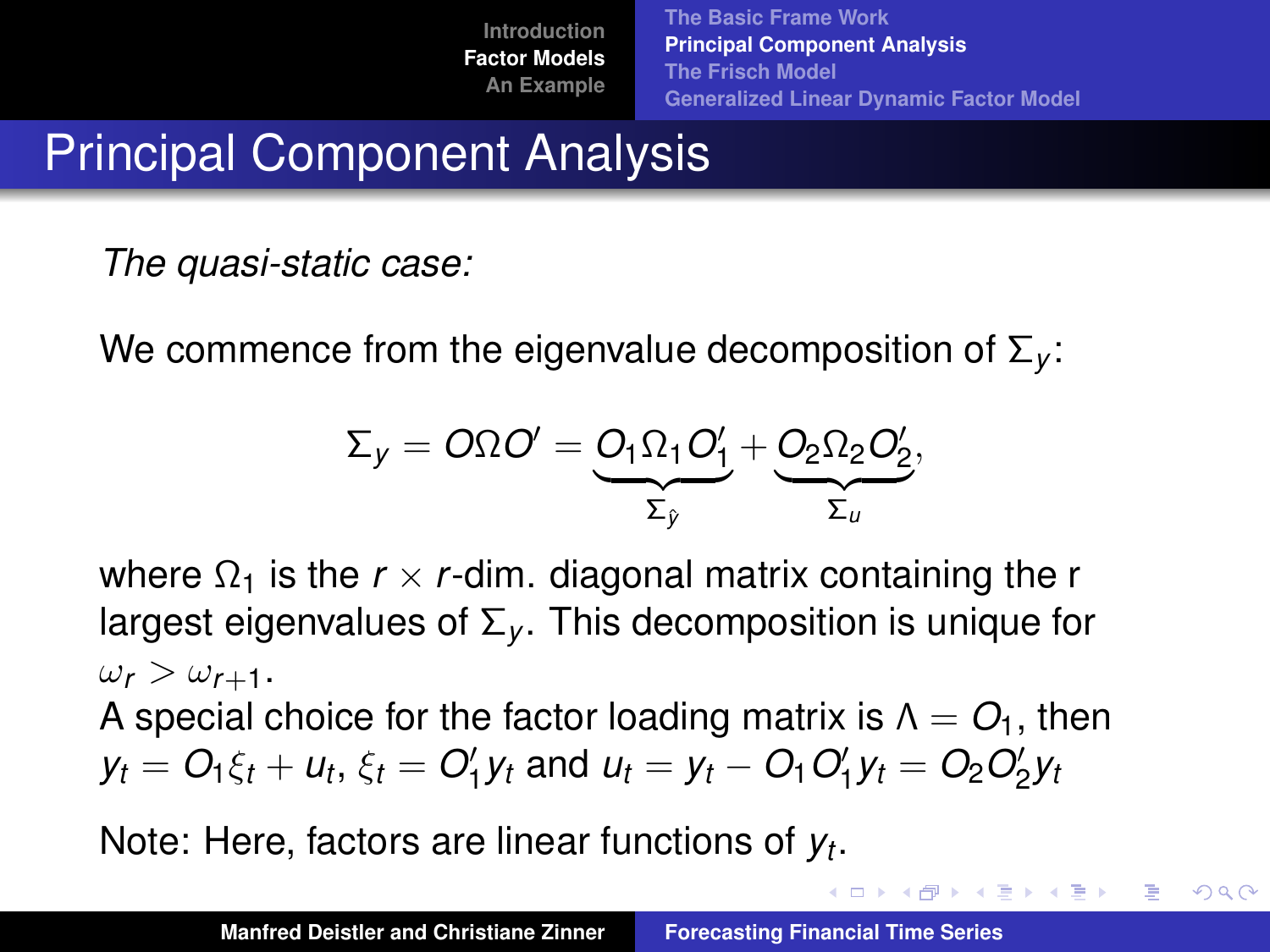イロメ イ部メ イヨメ イヨメー

 $2Q$ 

重

## *Estimation:*

Determine r from  $\omega_1, \ldots, \omega_n$ Estimate Λ, Σ $_{\xi}$ , Σ<sub>u</sub>,  $\xi_{t}$  from the eigenvalue decomposition of  $\hat{\Sigma}_y = \frac{1}{7}$  $\frac{1}{T}\sum_{t=1}^{T}y_t y_t'$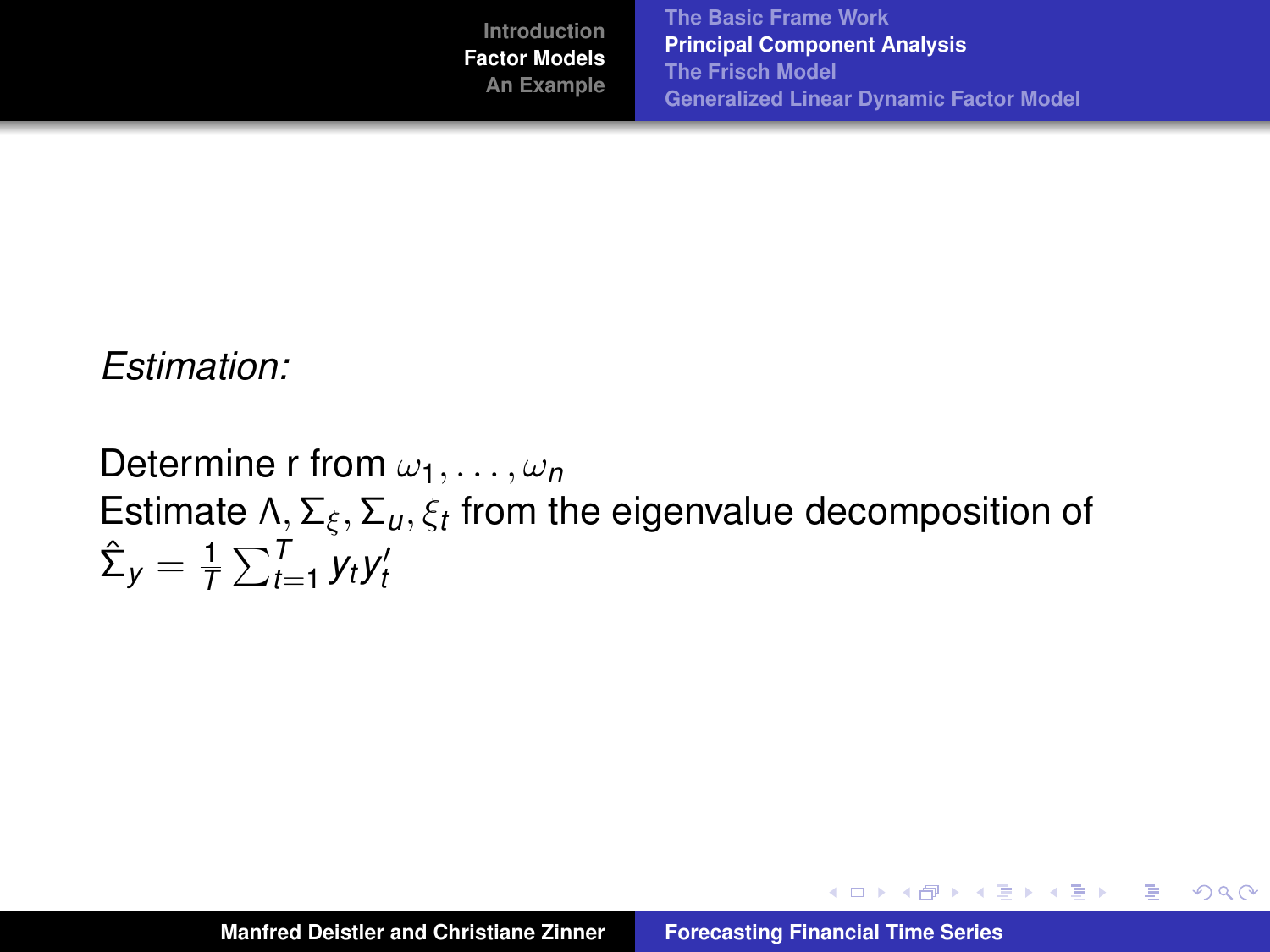**[The Basic Frame Work](#page-9-0) [Principal Component Analysis](#page-14-0) [The Frisch Model](#page-18-0) [Generalized Linear Dynamic Factor Model](#page-23-0)**

 $QQ$ 

*The dynamic case:* We commence from the canonical representation of the spectral density *f<sup>y</sup>* :

$$
f_{y}(\lambda) = \underbrace{O_{1}(e^{-i\lambda})\Omega_{1}(\lambda)O_{1}(e^{-i\lambda})^{*}}_{f_{y}(\lambda)} + \underbrace{O_{2}(e^{-i\lambda})\Omega_{2}(\lambda)O_{2}(e^{-i\lambda})^{*}}_{f_{u}(\lambda)},
$$

then

$$
y_t = O_1(z)\xi_t + u_t \text{ and } \xi_t = O_1^*(z)y_t
$$

Note: Here  $\mathbb{E} u_t^{\prime} u_t$  is minimal among all decompositions where  $rk(f_{\hat{v}}(\lambda)) = r$  a.e.

Whereas for given *r* the decomposition above is unique and thus  $(\hat{\mathbf{y}}_t)$  and  $(\mathbf{u}_t)$  are identifiable, the transfer function  $\Lambda(z)$  and the factors ξ*<sup>t</sup>* are only identifiable up to regular dynamic linear transformations. イロメ イ団メ イヨメ イヨメー 重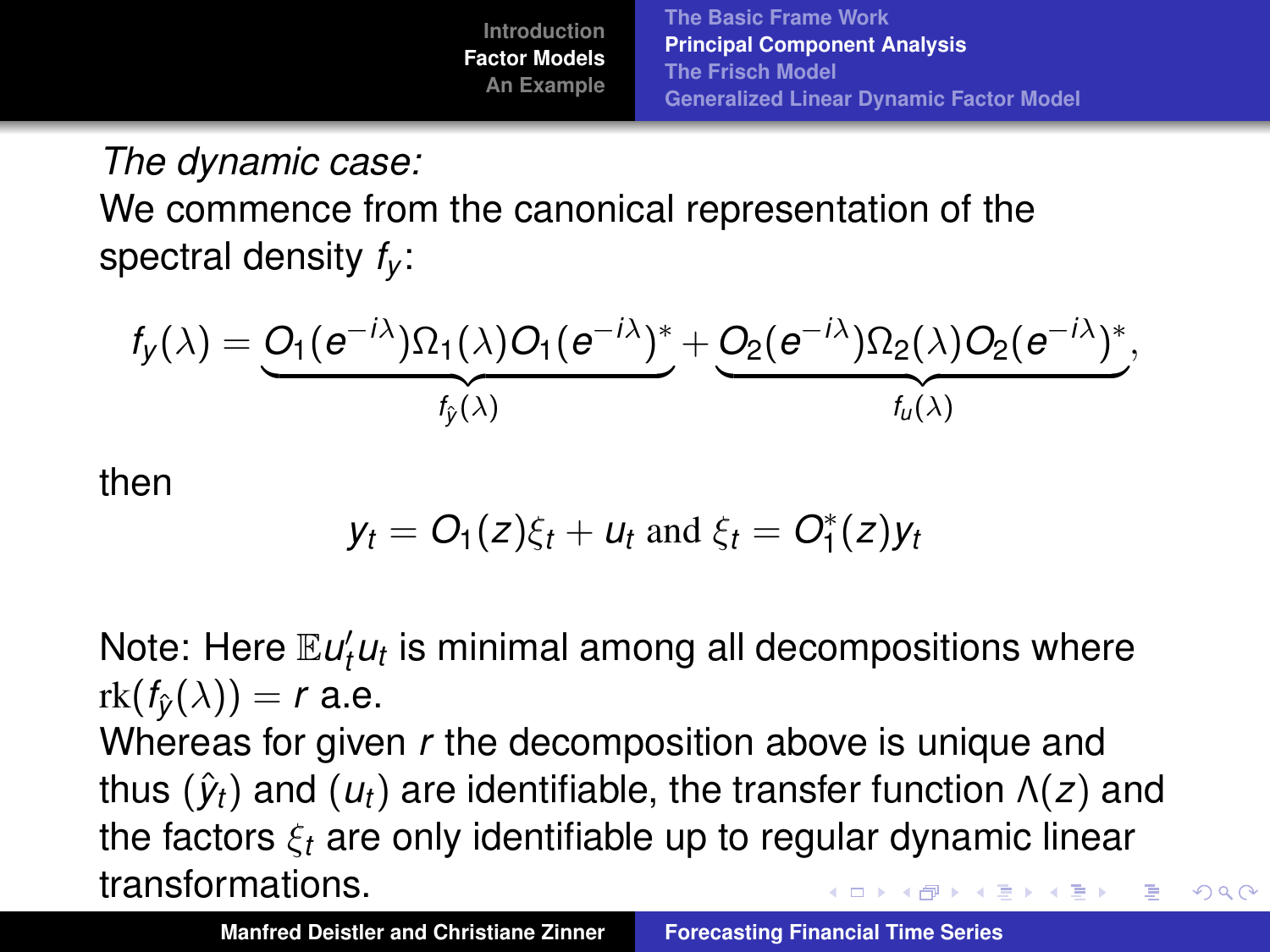**[The Basic Frame Work](#page-9-0) [Principal Component Analysis](#page-14-0) [The Frisch Model](#page-18-0) [Generalized Linear Dynamic Factor Model](#page-23-0)**

イロメ イ部メ イヨメ イヨメー

<span id="page-17-0"></span>Þ

 $QQ$ 

Again  $\xi_t = O_1^*(z)$ y $_t$ , i.e. factors are linear transformations of  $(y_t)$ Problem: In general, the filter *O*<sup>∗</sup> 1 (*z*) will be non-causal and non-rational. Thus, naive forecasting may lead to infeasible forecasts for *y<sup>t</sup>* . Restriction to causal filters is required. In estimation, we commence from a spectral estimate.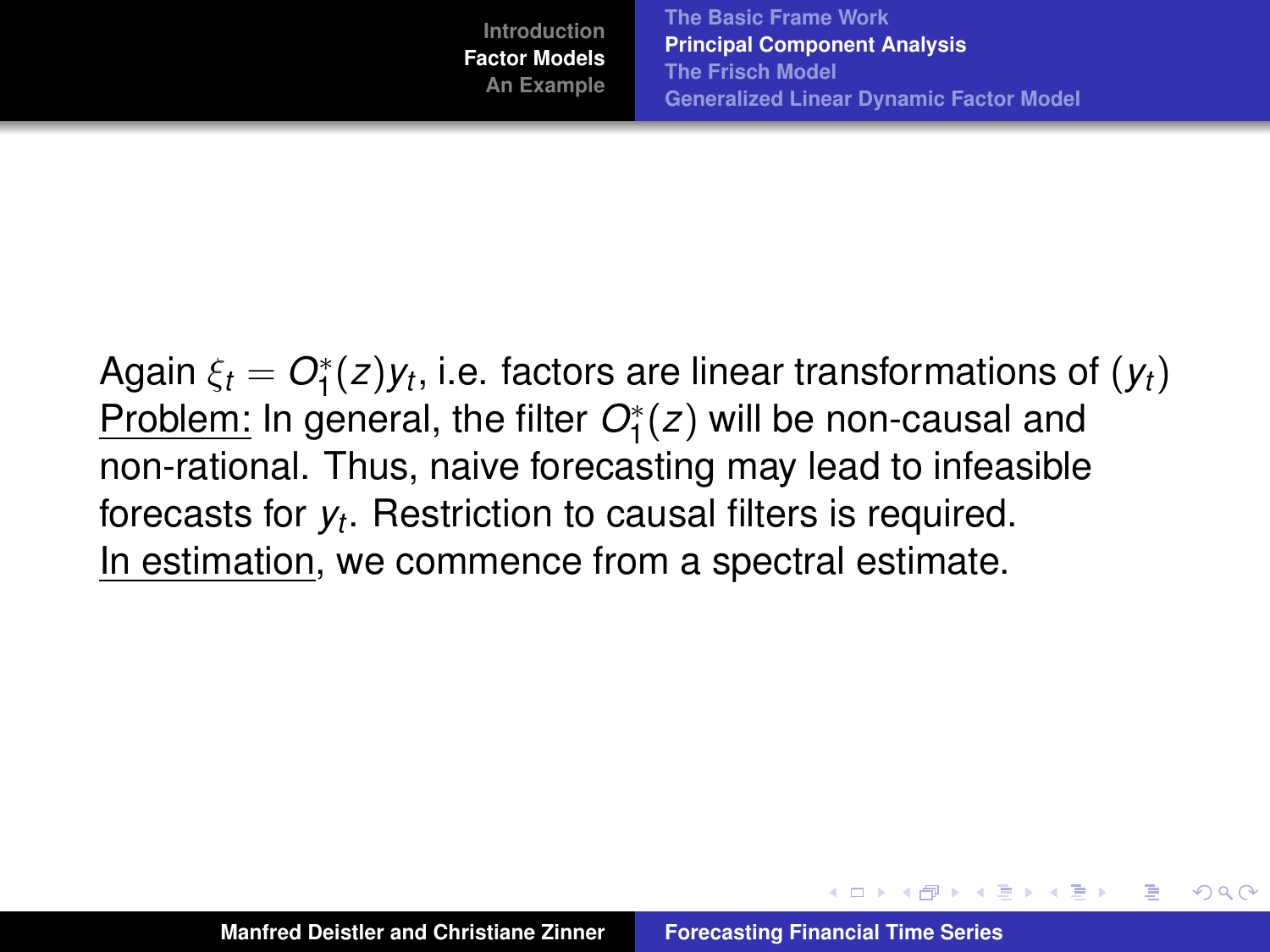**[The Basic Frame Work](#page-9-0) [Principal Component Analysis](#page-14-0) [The Frisch Model](#page-18-0) [Generalized Linear Dynamic Factor Model](#page-23-0)**

(ロトス個) (運) (運)

<span id="page-18-0"></span>Þ

 $QQ$ 

# The Frisch Model

Here the additional assumption *f<sup>u</sup>* is diagonal is imposed in [\(1\)](#page-10-0). Interpretation: Factors describe the common effects, the noise  $u_t$  takes into account the individual effects, e.g. factors describe markets and sector specific movements and the noise the firm specific movements of stock returns.

For given  $\hat{y}_t$  the components of  $y_t$  are conditionally uncorrelated.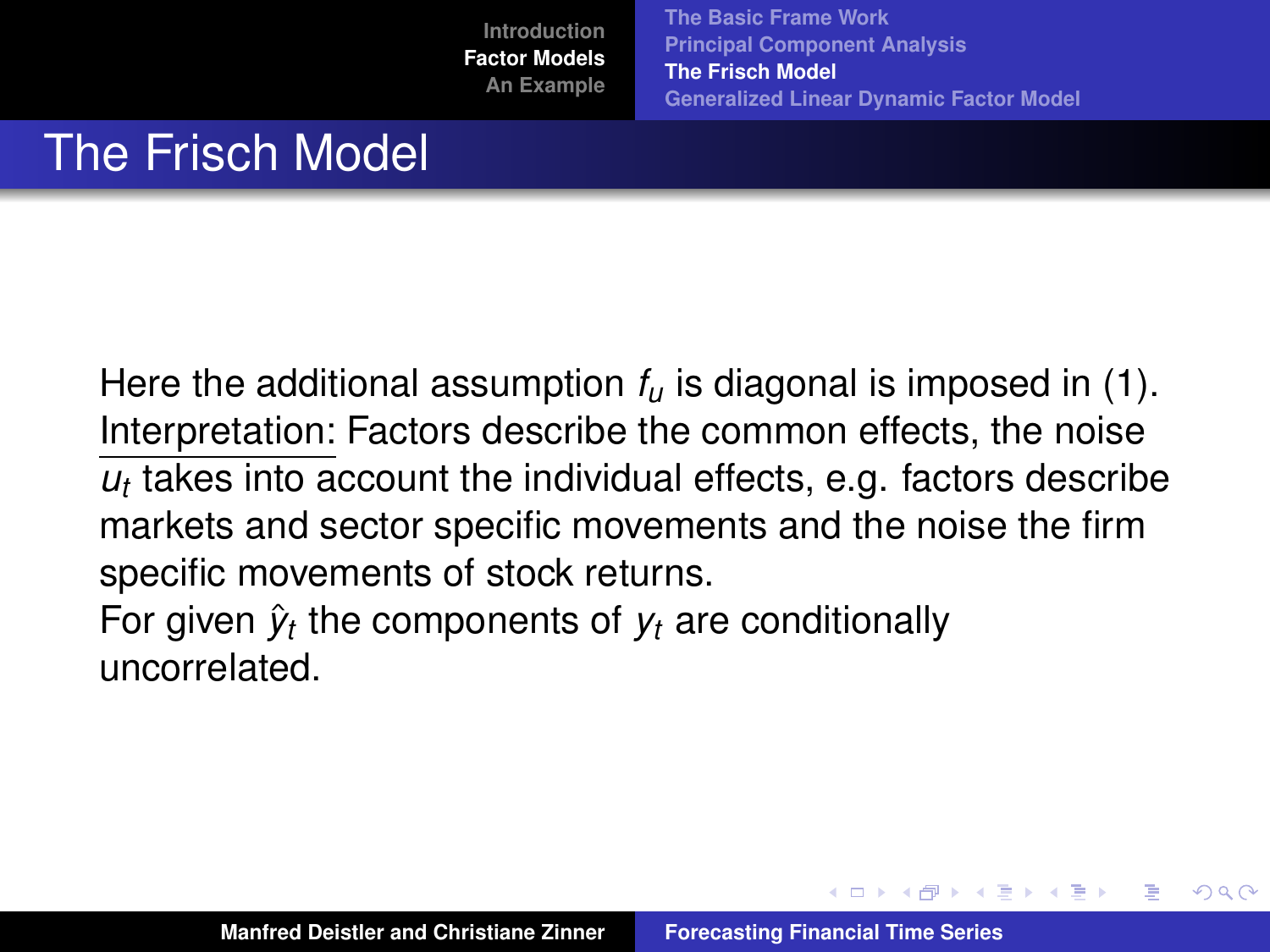イロメ イ団メ イヨメ イヨメー

重

<span id="page-19-1"></span> $QQ$ 

*The quasi-static case:*

*Identifiability:* More demanding compared to PCA

<span id="page-19-0"></span>
$$
\Sigma_{y} = \underbrace{\Lambda \Sigma_{\xi} \Lambda'}_{\Sigma_{y}} + \Sigma_{u}, \quad (\Sigma_{u}) \text{ diagonal} \tag{5}
$$

Identifiability of Σ*y*ˆ: Uniqueness of solution of [\(5\)](#page-19-0) for given n and r, the number of equations (i.e. the number of free elements in  $\Sigma_y$ ) is  $\frac{n(n+1)}{2}$ . The number of free parameters on the r.h.s. is  $nr - \frac{r(r-1)}{2} + n$ .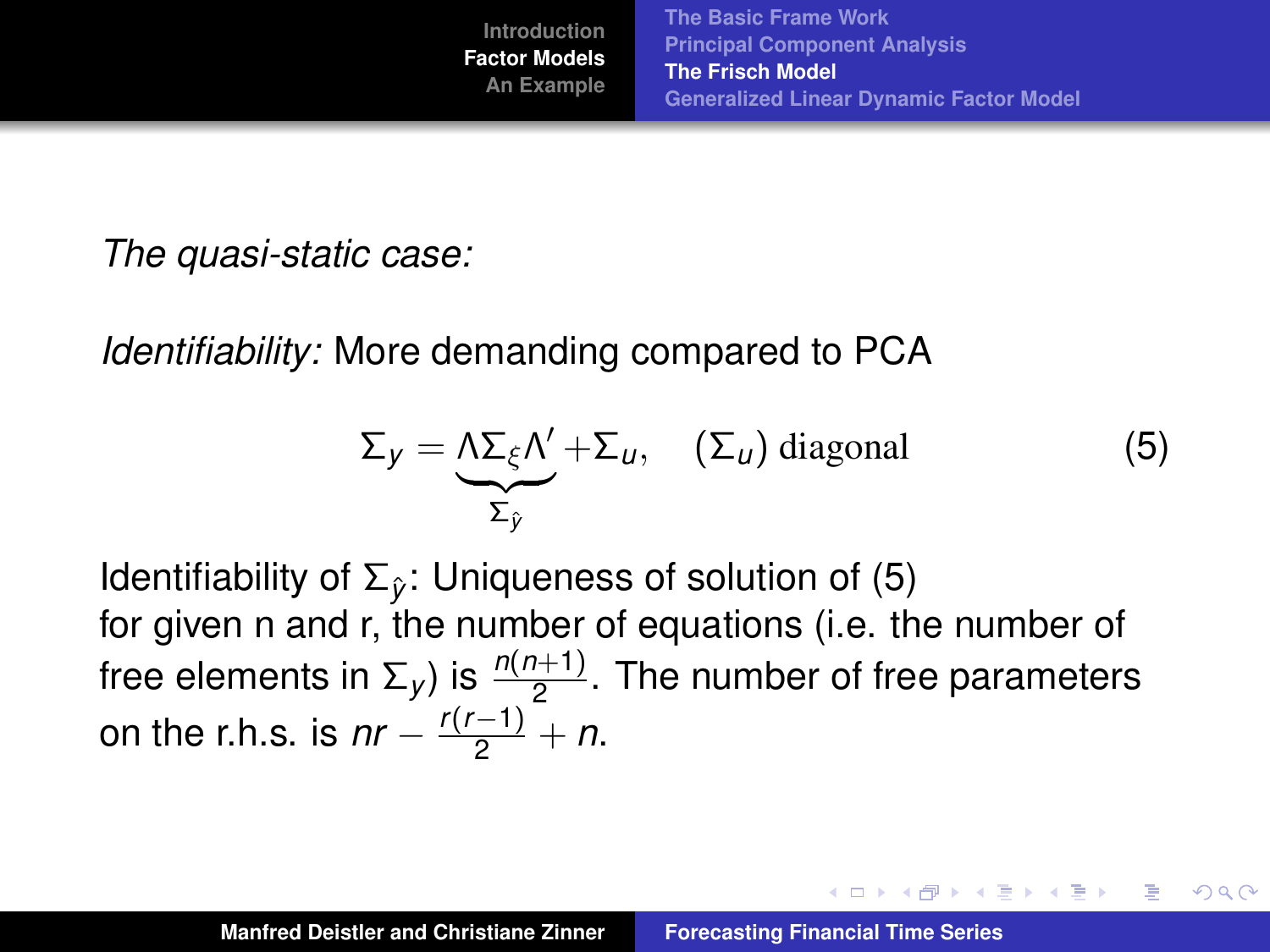<span id="page-20-0"></span>**[The Basic Frame Work](#page-9-0) [Principal Component Analysis](#page-14-0) [The Frisch Model](#page-18-0) [Generalized Linear Dynamic Factor Model](#page-23-0)**

Now let

$$
B(r)=\frac{n(n+1)}{2}-(nr-\frac{r(r-1)}{2}+n)=\frac{1}{2}((n-r)^{2}-n-r)
$$

then the following cases may occur:

 $B(r) < 0$ : In this case we might expect non-uniqueness of the decomposition

 $B(r) > 0$ : In this case we might expect uniqueness of the decomposition

The argument can be made more precise, in particular, for  $B(r) > 0$  generic uniqueness can be shown. Given  $\Sigma_{v}$ , if  $\Sigma_\xi = I_r$  is assumed, then Λ is unique up to postmultiplication by orthogonal matrices (rotation).

Note that, as opposed to PCA, here the factors ξ*<sup>t</sup>* , in general, cannot be obtained as a function of the observations *y<sup>t</sup>* . Thus, the factors have to be approximated by a li[ne](#page-19-1)[ar](#page-21-0) [f](#page-19-1)[un](#page-20-0)[c](#page-21-0)[t](#page-17-0)[io](#page-18-0)[n](#page-23-0) [o](#page-7-0)[f](#page-8-0) *[y](#page-41-0)<sup>t</sup>* [.](#page-0-0)  $-990$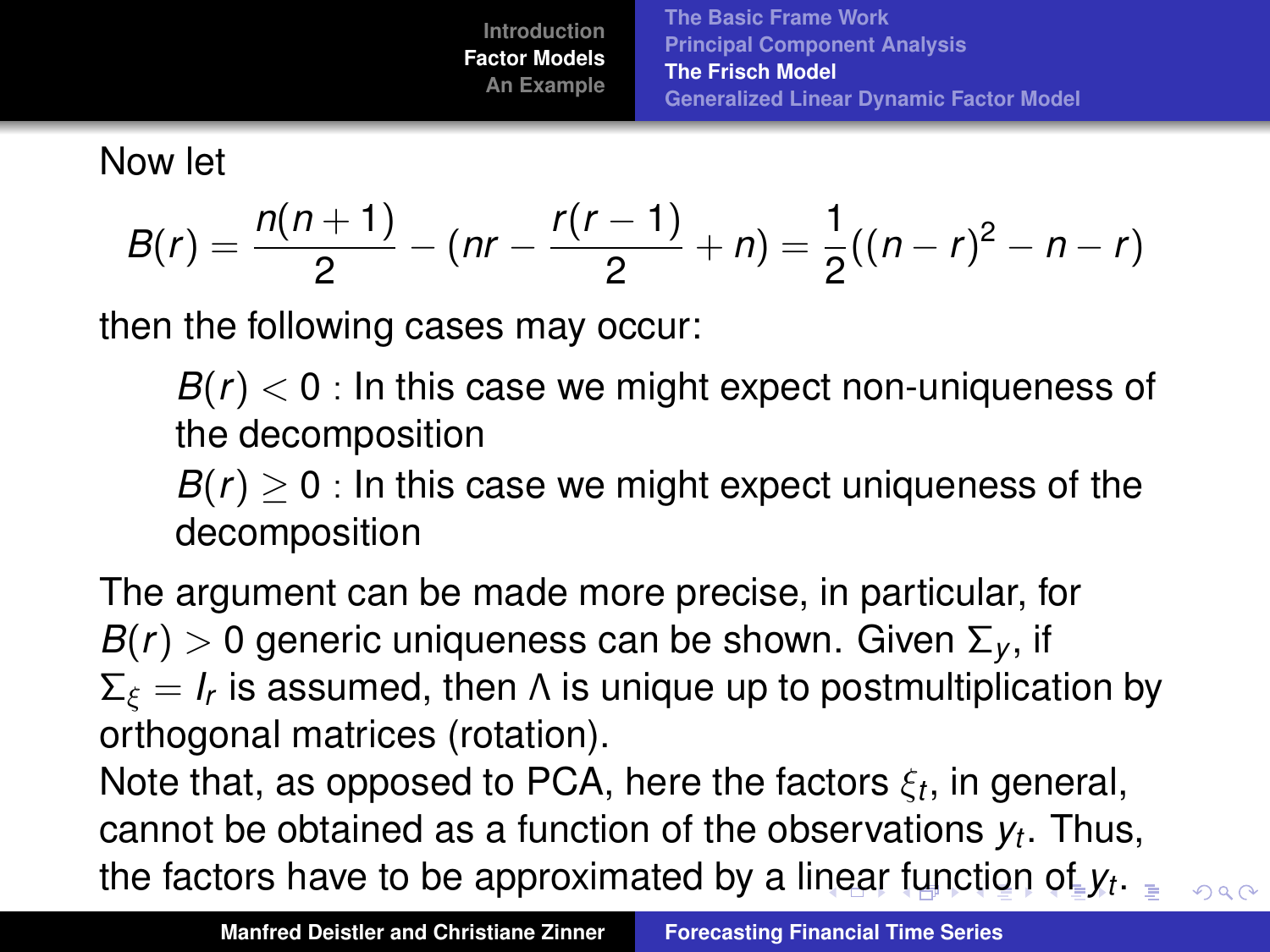イロト イ部 トイミト イヨト

 $2Q$ 

<span id="page-21-0"></span>重

#### *Estimation:*

If ξ*<sup>t</sup>* and *u<sup>t</sup>* were Gaussian white noise, then the (negative logarithm of the) likelihood function has the form

$$
L_T(\Lambda, \Sigma_u) = \frac{1}{2} T \log(\det(\Lambda \Lambda' + \Sigma_u)) + \frac{1}{2} \sum_{t=1}^T y_t' (\Lambda \Lambda' + \Sigma_u)^{-1} y_t =
$$
  
= 
$$
\frac{1}{2} T \log(\det(\Lambda \Lambda' + \Sigma_u)) + \frac{1}{2} T \text{tr}((\Lambda \Lambda' + \Sigma_u)^{-1} \hat{\Sigma}_y). (6)
$$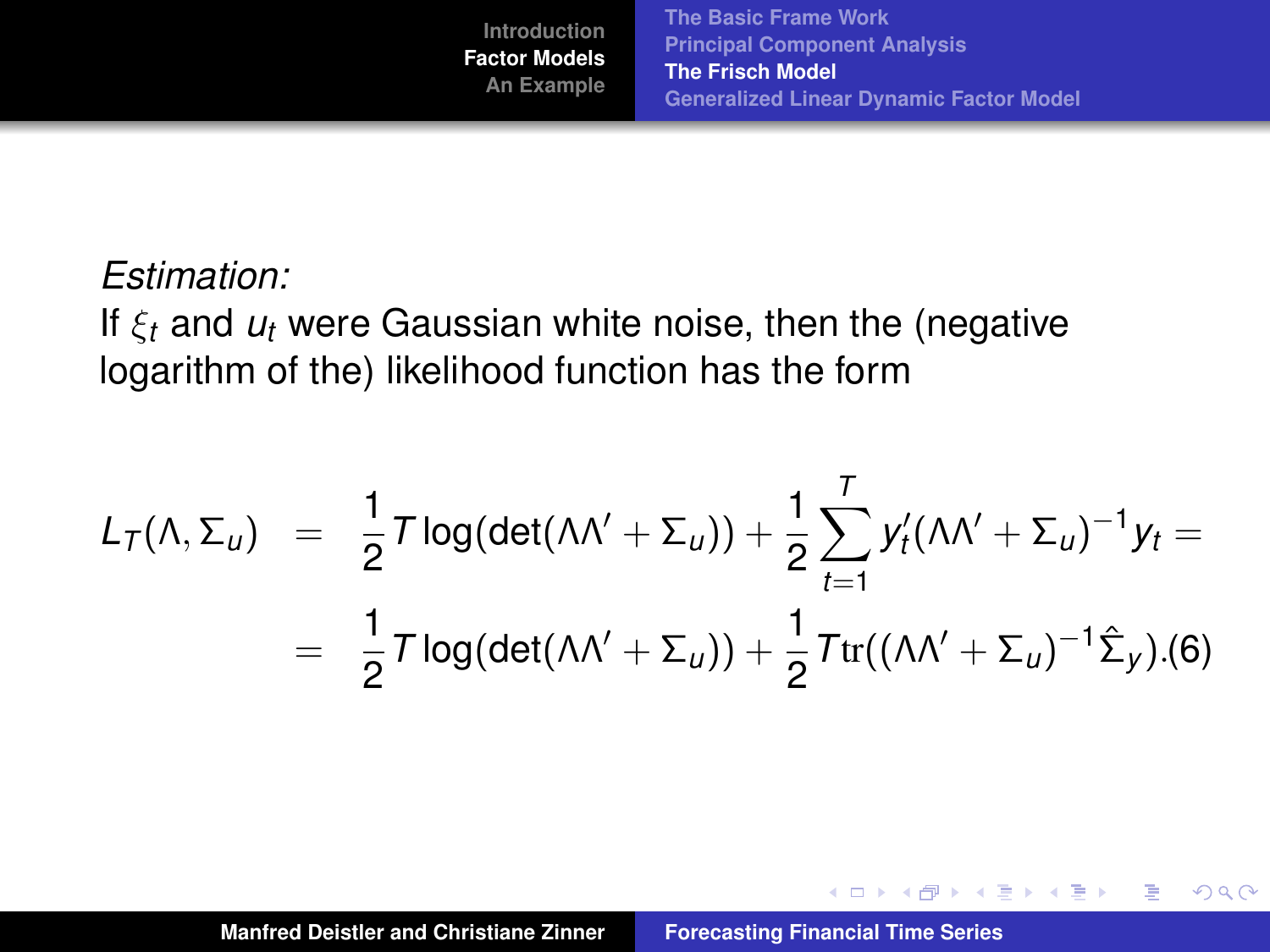イロメ イ部メ イヨメ イヨメー

<span id="page-22-0"></span>Þ

 $QQ$ 

# *The dynamic case:* Here Equation [\(1\)](#page-10-0) together with the assumption

*f<sup>u</sup>* is diagonal.

is considered. Again *u<sup>t</sup>* represents the individual influences and  $\xi_t$  the comovements. The only difference to the previous section is that Λ is now a dynamic filter and the components of *u<sup>t</sup>* are orthogonal to each other for all leads and lags. There are still many unsolved problems.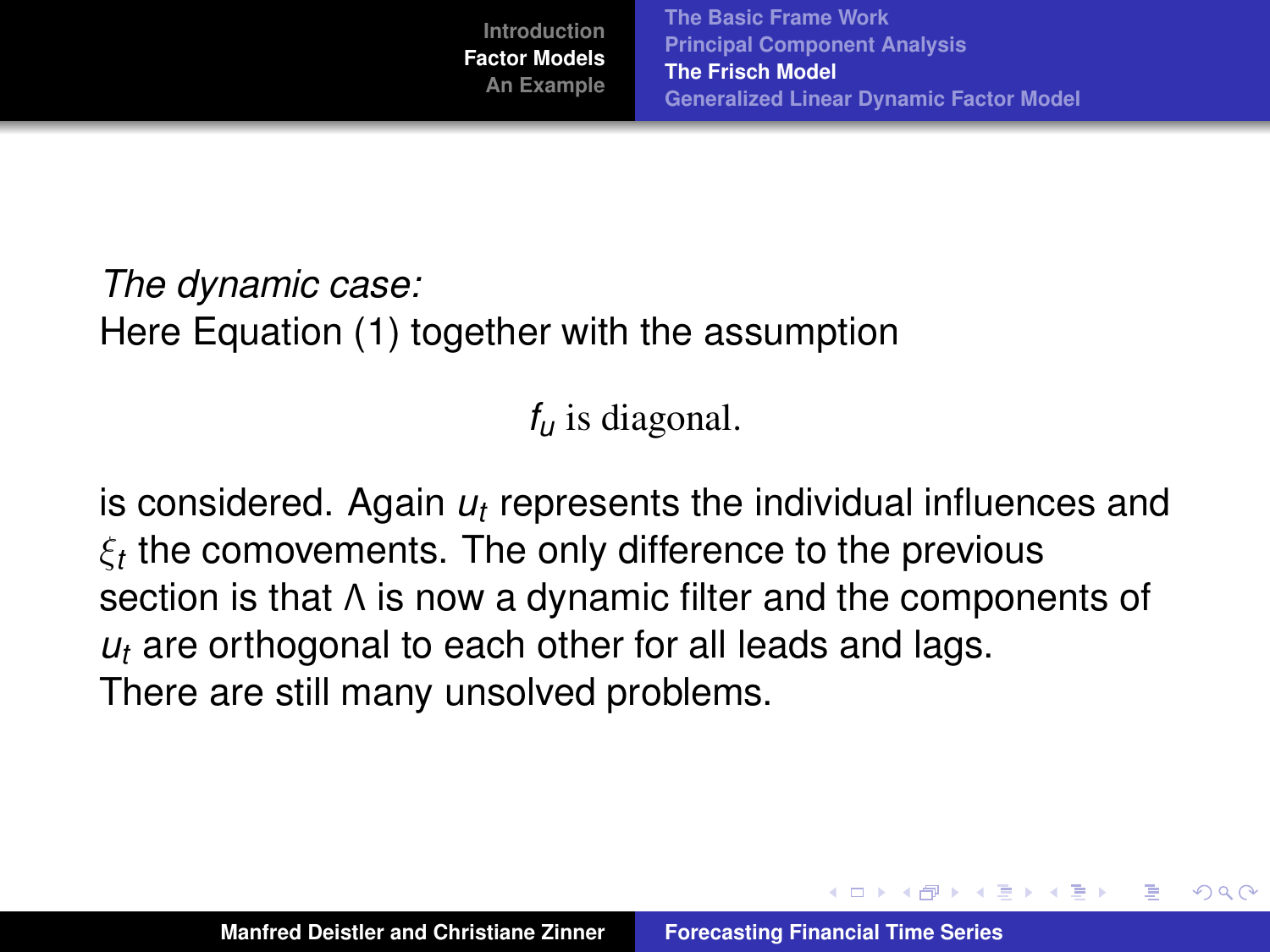**[The Basic Frame Work](#page-9-0) [Principal Component Analysis](#page-14-0) [The Frisch Model](#page-18-0) [Generalized Linear Dynamic Factor Model](#page-23-0)**

イロメ イ部メ イヨメ イヨメー

<span id="page-23-0"></span>Þ

 $QQ$ 

# Generalized Linear Dynamic Factor Model

- **Motivation:** 
	- In a number of applications the cross-sectional dimension is high, possibly exceeding sample size.
	- Weak dependence ("local" correlation) between noise components should be allowed.
- **•** Examples:
	- cross-country business cycle analysis
	- asset pricing
	- forecasting returns of financial instruments
	- monitoring and forecasting economic activity by estimation of common factors ("diffusion indexes")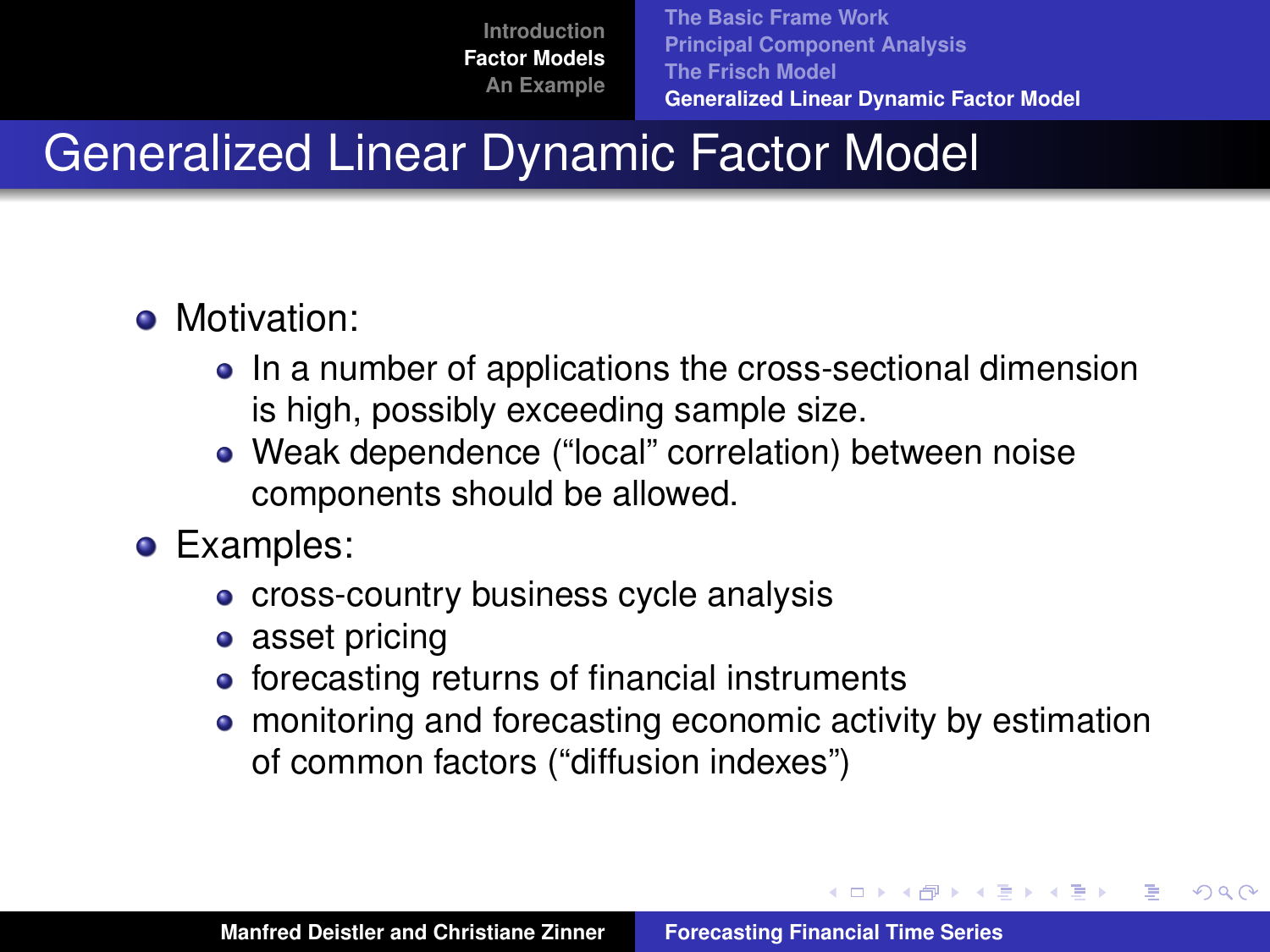**o** The model

For the analysis *n* is not regarded as fixed. Thus we consider a double sequence  $(y_{it} | i \in \mathbb{N}, t \in \mathbb{Z})$ , where our general assumptions hold true for every vector  $y_t^n = (y_{1,t}, y_{2,t}, \ldots, y_{n,t})'$  with  $n \in \mathbb{N}$ .  $\Rightarrow$  Sequence of factor models:

$$
y_t^n = \Lambda^n(z)\xi_t + u_t^n, \ t \in \mathbb{Z}, \ n \in \mathbb{N}, \tag{7}
$$

イロメ イ団メ イヨメ イヨメー

重

 $QQ$ 

where  $u_t^n$  and  $\Lambda^n(z)$  are nested.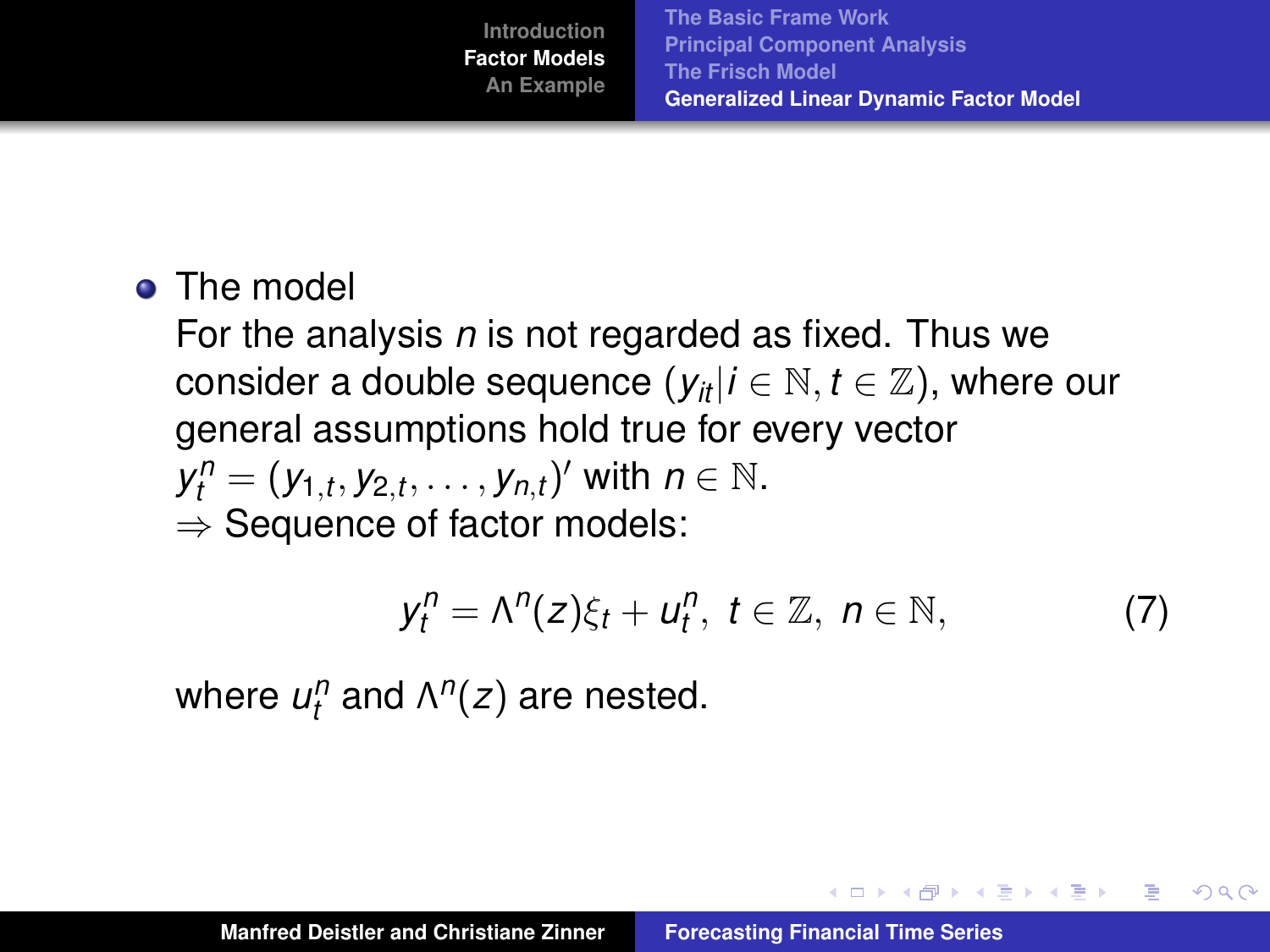イロメ イ団メ イヨメ イヨメー

 $2Q$ 

B

# Additional Assumptions

- (Weak Dependence) The largest eigenvalue of  $f_{u}^{n}$ ,  $\omega_{u,1}^n:[-\pi,\pi]\to\mathbb{R}$  say, is uniformly bounded for all  $n\in\mathbb{N},$ i.e. there exists a  $\overline{\omega}\in\mathbb{R},$  such that  $\omega_{u,1}^n(\lambda)\leq\overline{\omega}$  for all  $\lambda \in [-\pi, \pi]$  and for all  $n \in \mathbb{N}$ .  $\Rightarrow$  the variance of  $(u_l^n)$  "averages-out" for  $n \to \infty$ .
- The first  $r$  eigenvalues of  $f_{\hat{y}}^n$ ,  $\omega_{\hat{y},j}^n$  say,  $j=1,\ldots,r$  diverge a.e. in  $[-\pi, \pi]$  as  $n \to \infty$ .

 $\Rightarrow$  minimum amount of correlation between latent variables.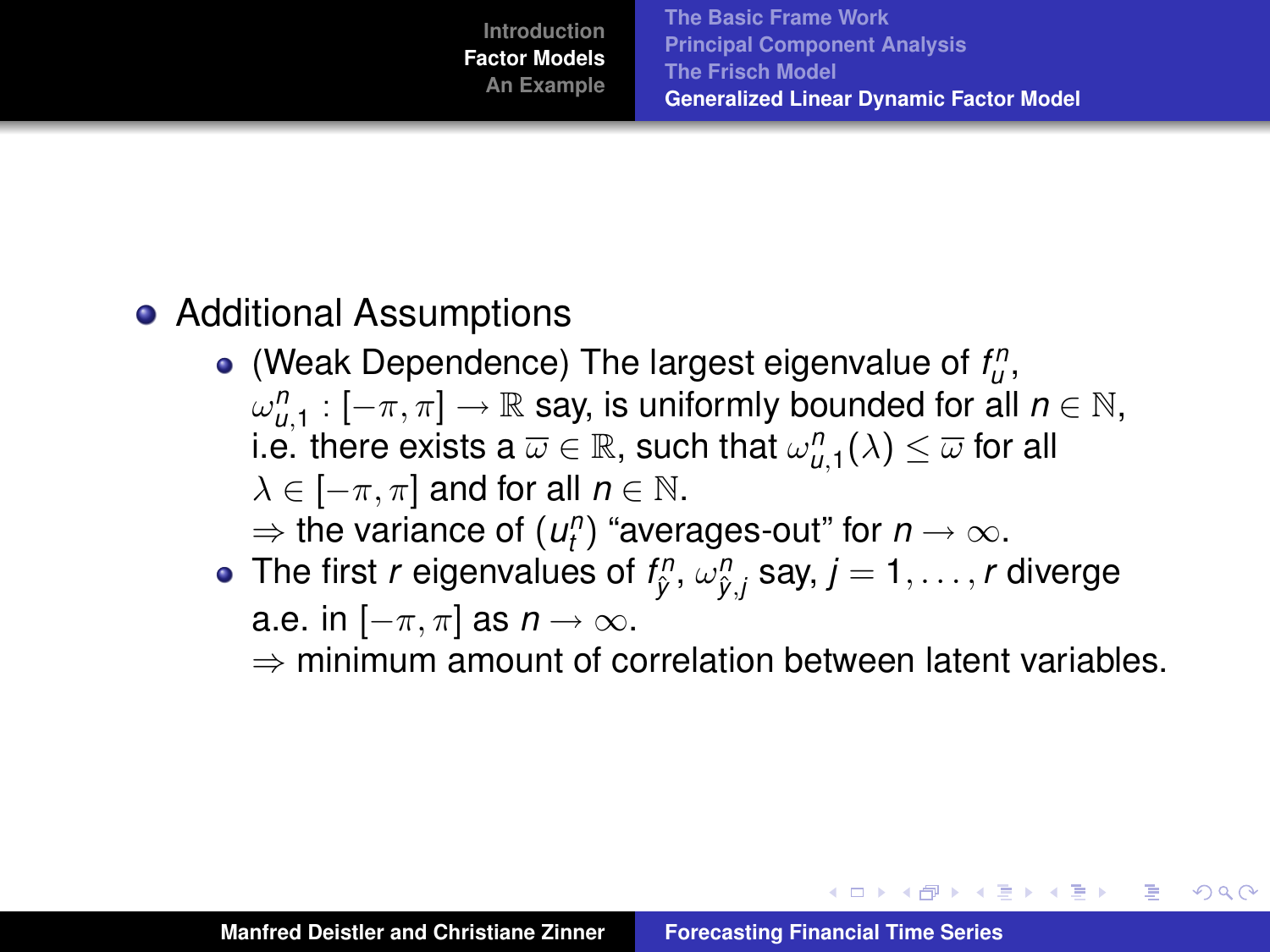K ロ ⊁ K 伊 ⊁ K 君 ⊁ K 君 ⊁ .

 $2Q$ 

*Representation*, Forni and Lippi, 2001 The double sequence  $\{y_i | i \in \mathbb{N}, t \in \mathbb{Z}\}$  can be represented by a generalized dynamic factor model, if and only if,

- **1** the first *r* eigenvalues of  $f_{y}^{n}$ ,  $\omega_{y,j}^{n}$  say,  $j = 1, \ldots, r$  , diverge a.e. in  $[-\pi, \pi]$  as  $n \to \infty$ , whereas
- **2** the  $(r + 1)$ -th eigenvalue of  $f_{y}^{n}$ ,  $\omega_{y, r+1}^{n}$  say, is uniformly bounded for all  $\lambda \in [-\pi, \pi]$  and for all  $n \in \mathbb{N}$ .

The last result indicates that the spectral densities of  $\hat{y}_t$  and  $u_t$ are asymptotically (for  $n \to \infty$ ) identified by dynamic PCA, i.e. the canonical representation of *f n y* , decomposed as

$$
f''_y(\lambda) = O_1^n(e^{-i\lambda})\Omega_1^n(\lambda)O_1^n(e^{-i\lambda})^* + O_2^n(e^{-i\lambda})\Omega_2^n(\lambda)O_2^n(e^{-i\lambda})^*,
$$
\n(8)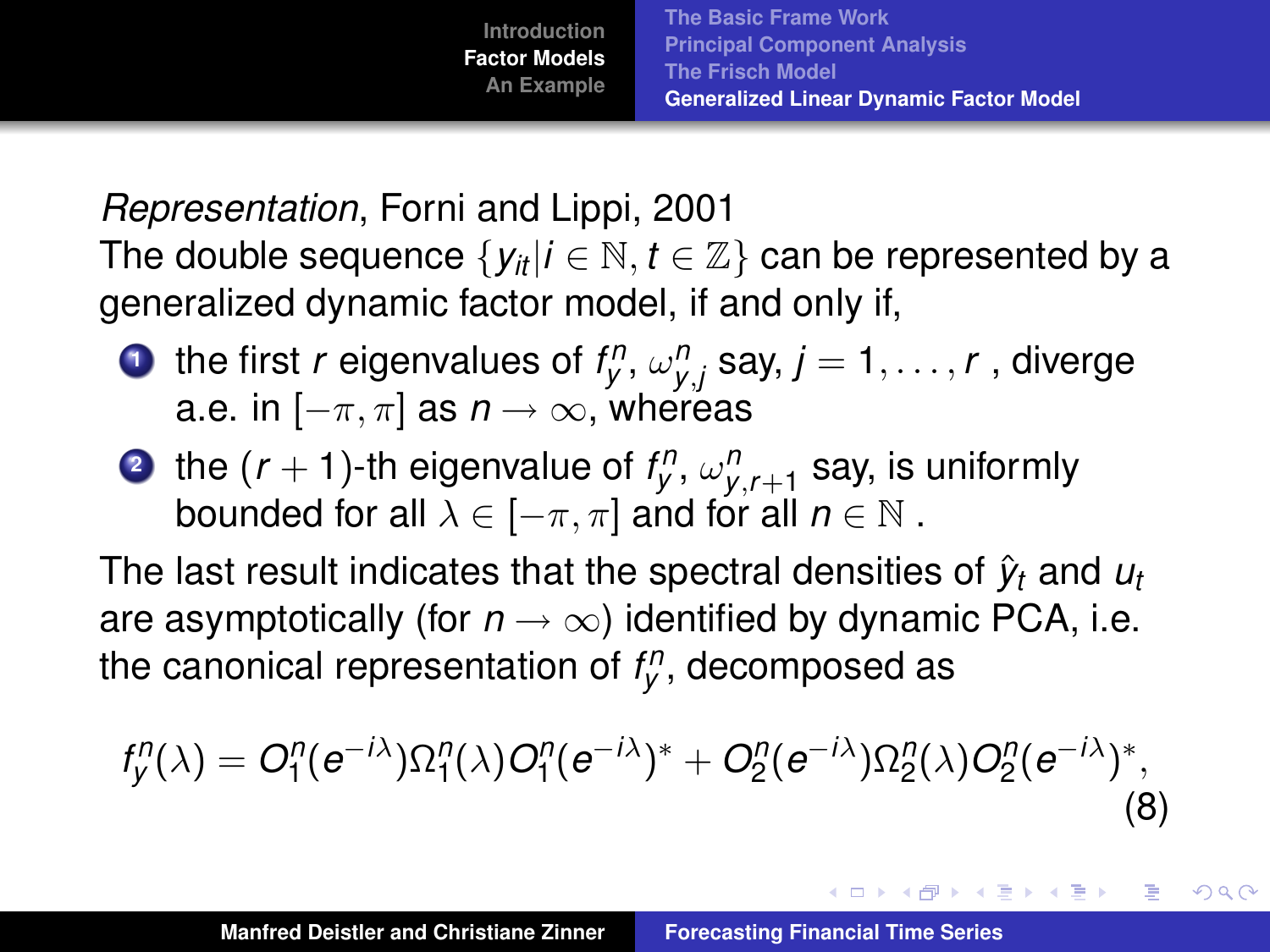イロメ イ部メ イヨメ イヨメー

Þ

 $QQ$ 

## *Factor Space*, Forni and Lippi, 2001

The space spanned by the first *r* dynamic principal components of  $(y_t^n)$ , i.e.  $O_1^n(z)^* y_t^n$ , converges to the space spanned by the factors ξ*<sup>t</sup>* , where space is short for Hilbert space and where convergence of spaces is understood in the sense that the residuals of a projection from one space to the other converge to 0 in mean square.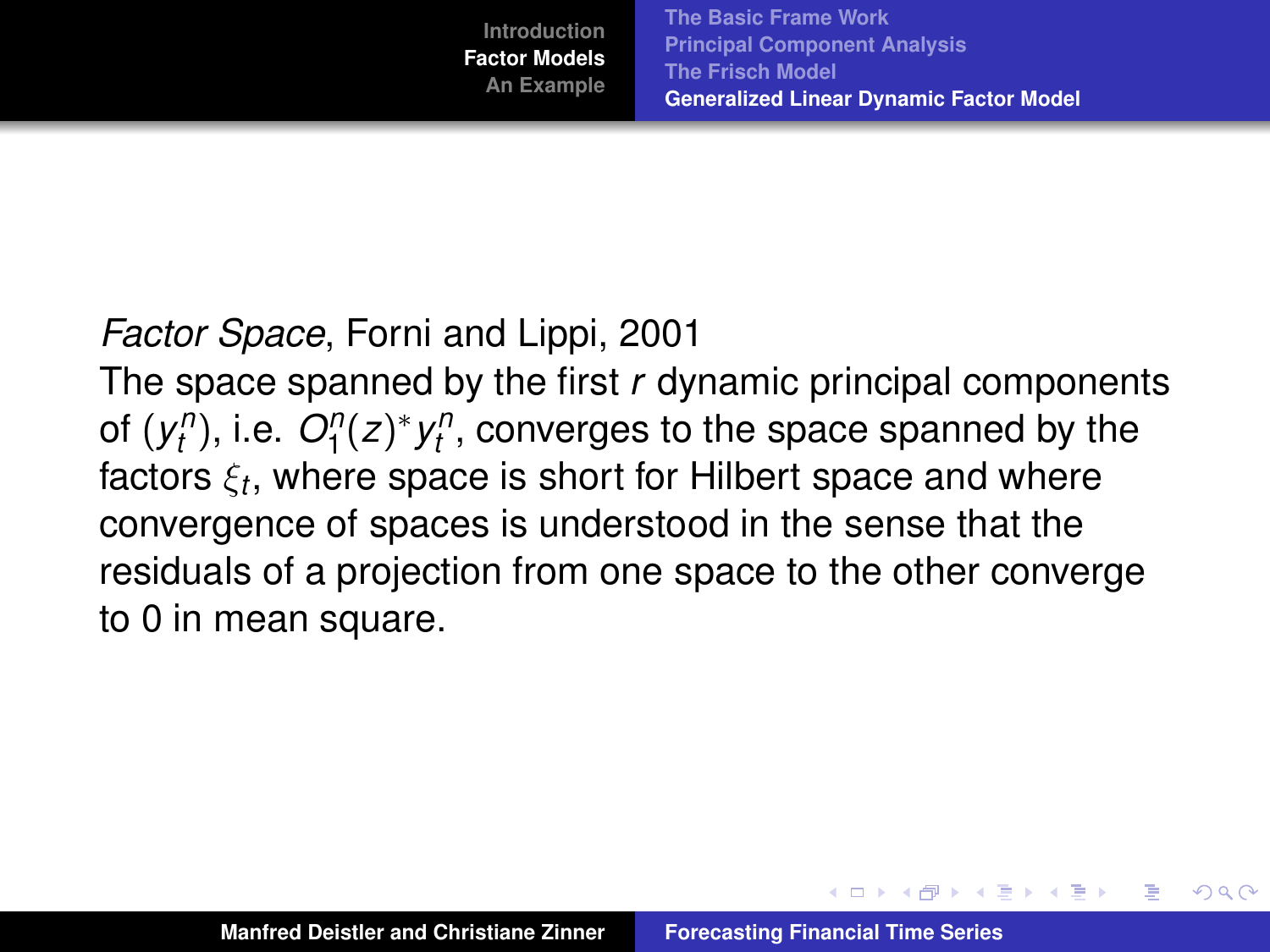イロメ イ団メ イヨメ イヨメー

 $2Q$ 

B

## *Latent variables*, Forni et al., 2000

The latent variables from the PCA-model converge to the corresponding generalized dynamic factor model variables as  $n \to \infty$ . Let  $\hat{y}^n_{it} = O^n_{1,i}(z) O^n_{1}(z)^* y^n_t$  denote the projection of  $y^n_{it}$ onto  $O_{1}^{n}(z)^{*}$   $y_{t}^{n}$ , i.e. the i-th element of the latent variable of the corresponding PCA-model at *t*, then

$$
\lim_{n\to\infty} \hat{y}_{it}^n = \hat{y}_{it}, \text{ for all } i \in \mathbb{N} \text{ and for all } t \in \mathbb{Z}, \tag{9}
$$

where  $\hat{y}_{it}$  denotes the *i*-th element of  $\Lambda^n(z)\xi_t$  (for  $n\geq i$ ), hence the corresponding "true" latent variable.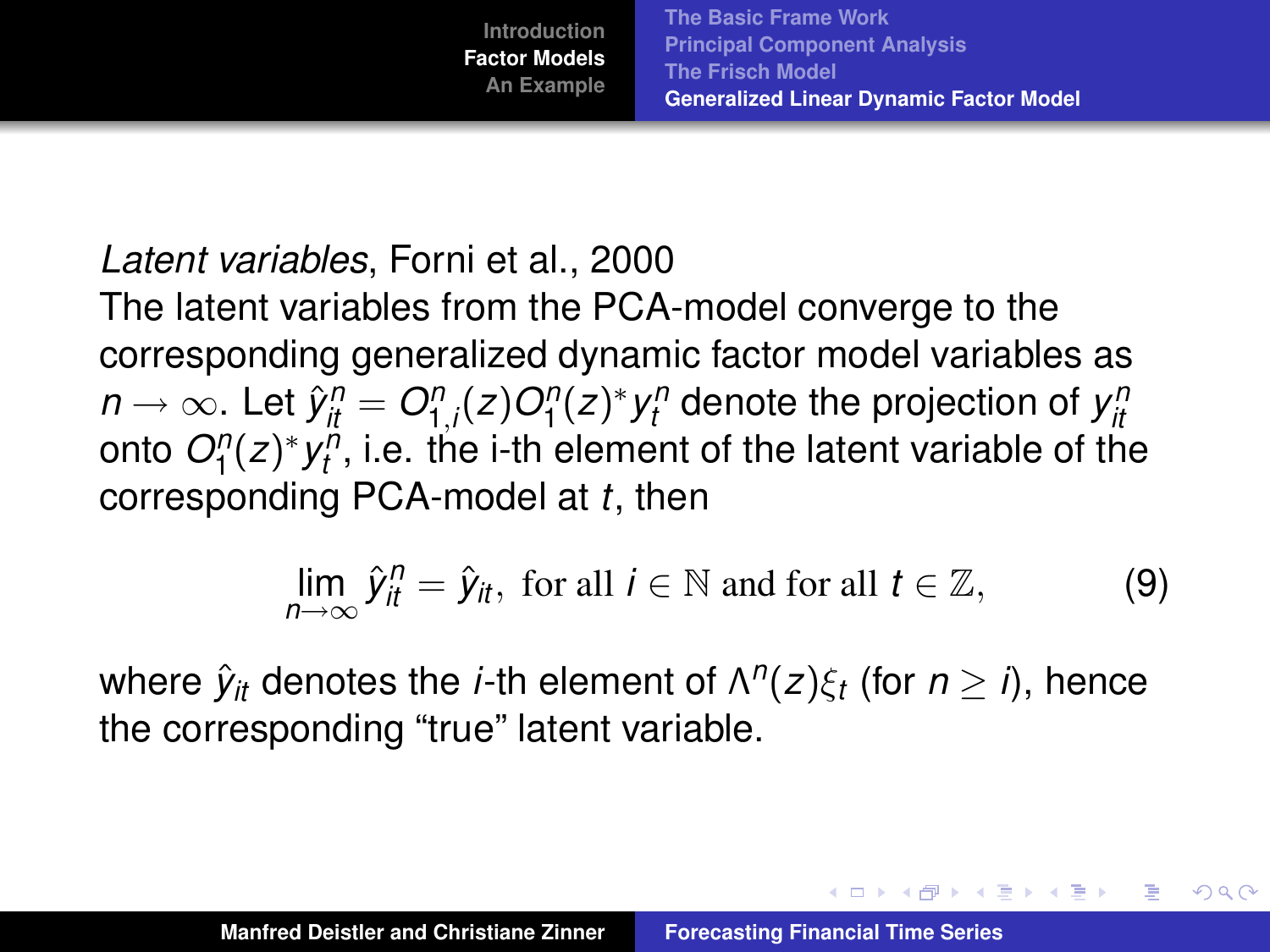**[The Basic Frame Work](#page-9-0) [Principal Component Analysis](#page-14-0) [The Frisch Model](#page-18-0) [Generalized Linear Dynamic Factor Model](#page-23-0)**

イロメ イ部メ イヨメ イヨメー

Þ

 $QQ$ 

#### *Identifiability*

Concerning identifiability, the results from dynamic PCA are adopted asymptotically, i.e. asymptotically (as *n* tends to infinity) the latent variables as well as the idiosyncratic components are identifiable, whereas the transfer function Λ(*z*) and the factors  $\xi_t$  are only identifiable up to regular dynamic linear transformations. If the factors are assumed to be white noise with  $E\xi_t\xi'_t = I_r$ , which is no further restriction, since our assumptions always allow this transformation, they are identifiable up to static rotations.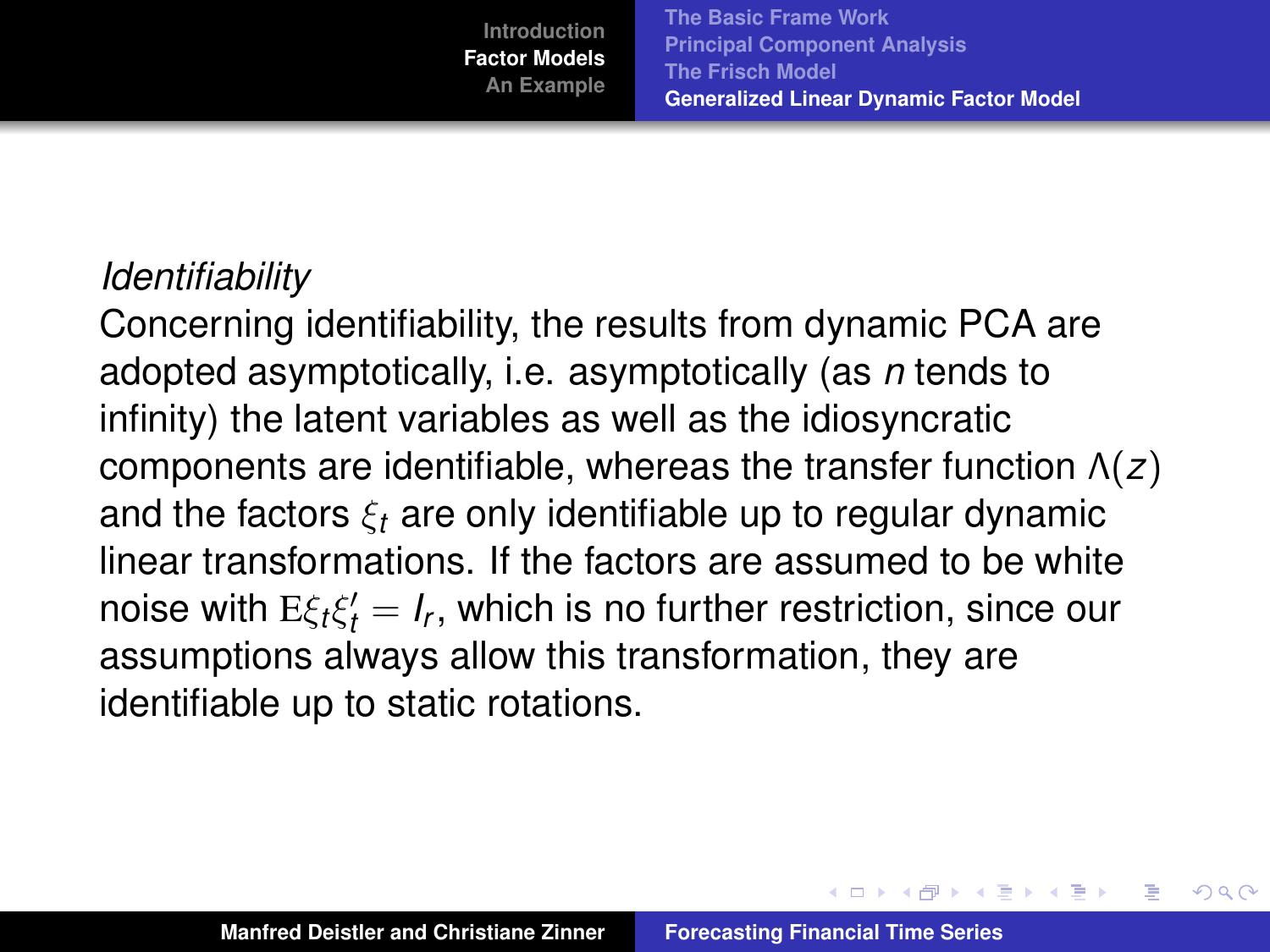イロメ イ部メ イヨメ イヨメー

 $QQ$ 

For estimation the dynamic PCA estimators are employed, thus  $\hat{e}.\hat{g}. \ \hat{\hat{y}}_t^n = \left[\hat{O}^n_1(z)\hat{O}^n_1(z)^*\right]$  $\hat{p}^{\prime\prime}_t$ , where  $\hat{O}^{\prime\prime}_1(e^{-i\lambda})$  denotes the matrix consisting of the first *r* eigenvectors of a consistent estimator of  $f_{\mathcal{Y}}^n(\lambda)$ ,  $\hat{f}_{\mathcal{X}}^n(\lambda)$  say.

The filter  $\hat{O}^\eta_1(z) \hat{O}^\eta_1(z)^*$  is in general two-sided and of infinite order and has to be truncated at lag *t* − 1 and lead *T* − *t* as for  $t \leq 0$  and  $t > T$   $y_t^n$  is not available. As a consequence of this truncation convergence of the estimators of  $\hat{y}_t$  and  $u_t$ , as  $n$  and *T* tend to infinity, can only be granted for a "central" part of the observed series, whereas for fixed *t* the estimators are never consistent.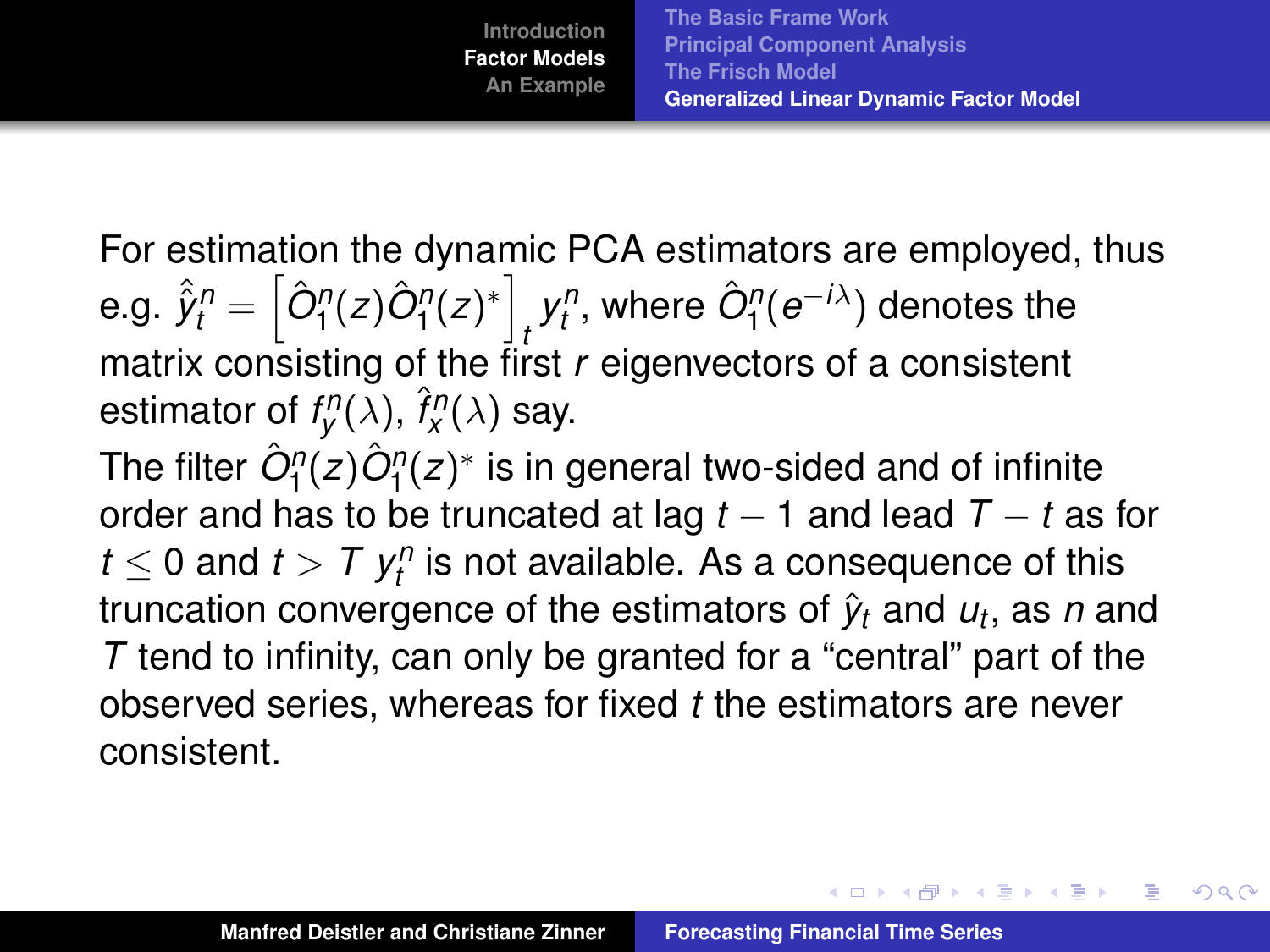**[The Basic Frame Work](#page-9-0) [Principal Component Analysis](#page-14-0) [The Frisch Model](#page-18-0) [Generalized Linear Dynamic Factor Model](#page-23-0)**

イロト イ押 トイラ トイラト

Þ

 $QQ$ 

## *Determination of r*

So far the number of factors *r* was considered fixed and known, whereas in practice it has to be determined from the data. The above discussion indicates that the eigenvalues of  $\hat{f}^n_\chi$  could be used for determining the number of factors and Forni et al. propose a heuristic rule, but indeed, no formal testing procedure has been developed yet.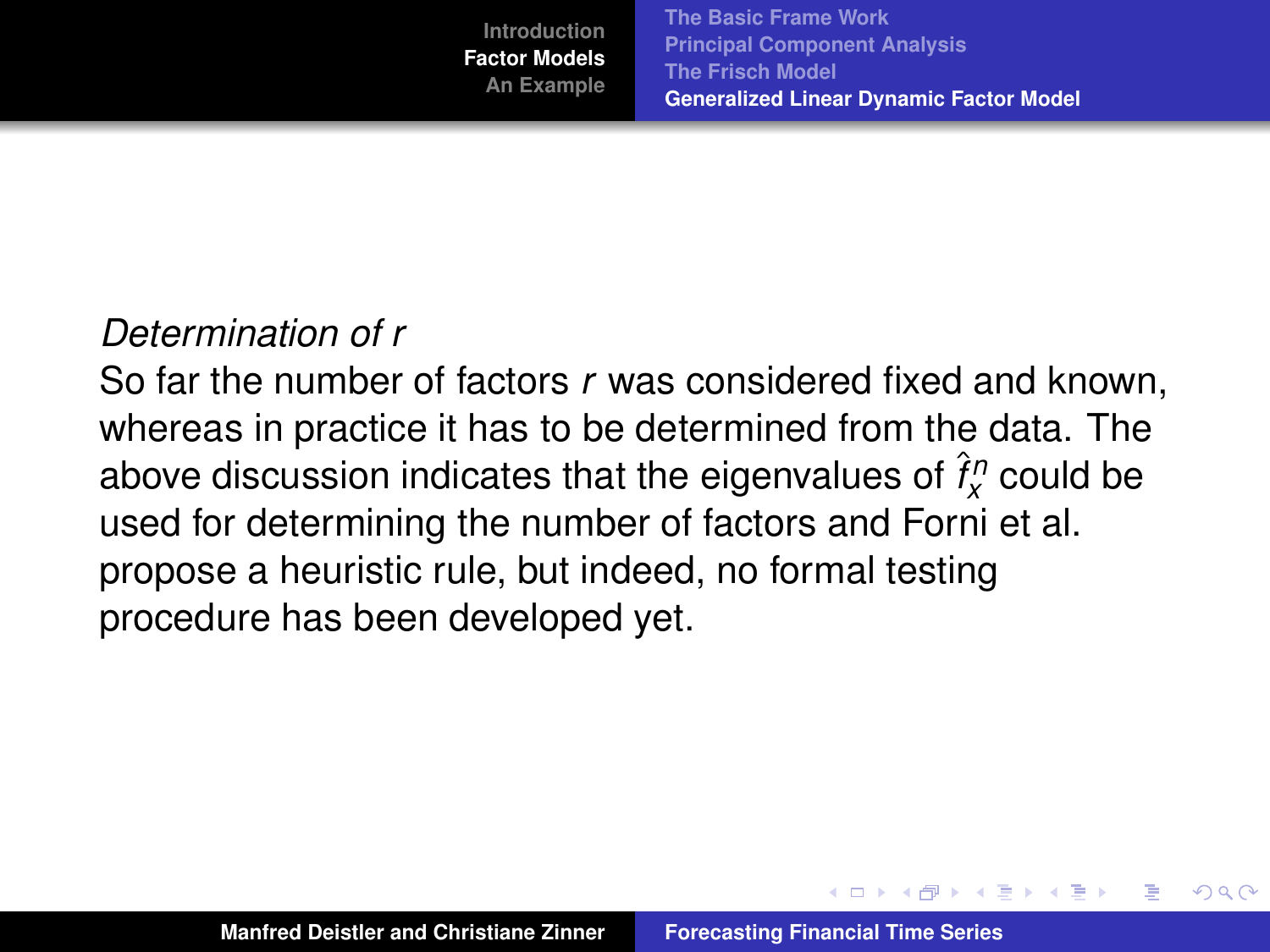イロメ イ部メ イヨメ イヨメー

B

 $QQ$ 

## *One-sided model*

The fact that the filters occurring in dynamic PCA are in general two-sided and thus non causal yields infeasible forecasts. One way to overcome this problem is to assume that

• 
$$
\Lambda^n(z)
$$
 is of the form  $\Lambda^n(z) = \sum_{j=0}^p \Lambda^n_j z^j$ 

and that

 $(\xi_t)$  is of the form  $\xi_t = A(z)^{-1} \varepsilon_t$ ,  $A(z) = I - A_1 z - \dots A_s z^s$ with  $A_j \in \mathbb{R}^{r \times r}$ , det  $A(z) \neq 0$  for  $|z| \leq 1$ ,  $s \leq p+1$  and the innovations  $\varepsilon_t$  are *r*-dimensional white noise with  $\mathrm{E}{\varepsilon_t}{\varepsilon'_t}=I$ (and are orthogonal to *u<sup>t</sup>* at any leads and lags.)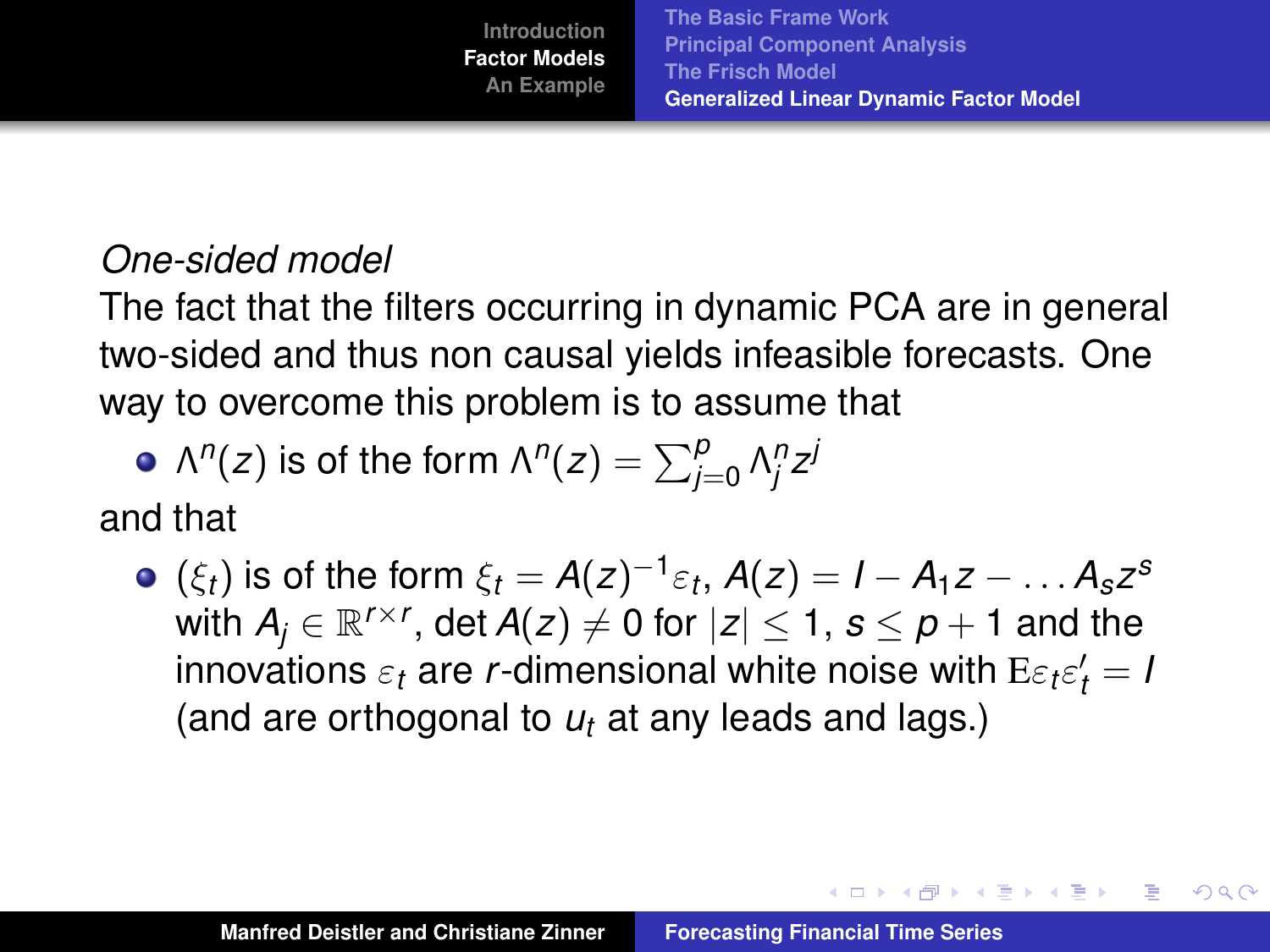The model then can be written in a quasi static form, on the cost of higher dimensional factors,

$$
y_t = \Lambda F_t + u_t = \hat{y}_t + u_t, \ t \in \mathbb{Z}, \qquad (10)
$$

where  $\mathcal{F}_t = (\xi'_t, \ldots, \xi'_{t - \rho})'$  is the  $q = r(p + 1)$ -dimensional vector of stacked factors and  $\Lambda^n = (\Lambda_0^n, \ldots, \Lambda_p^n)$  is the  $(n \times q)$ -dimensional static factor loading matrix.  $-$  Note that  $(y_{t}^{n}), \Lambda^{n}, (\hat{y}_{t}^{n}), (u_{t}^{n})$  and their variances and spectra still depend on *n*, but for simplicity we will drop the superscript from now. Under the assumptions imposed *F<sup>t</sup>* and *u<sup>t</sup>* remain orthogonal at any leads and lags and thus *f<sup>y</sup>* is of the form

$$
f_{y}(\lambda) = \Lambda f_{F}(\lambda)\Lambda^* + f_{u}(\lambda)
$$
 (11)

イロメ イ部メ イヨメ イヨメー

 $2Q$ 

B

.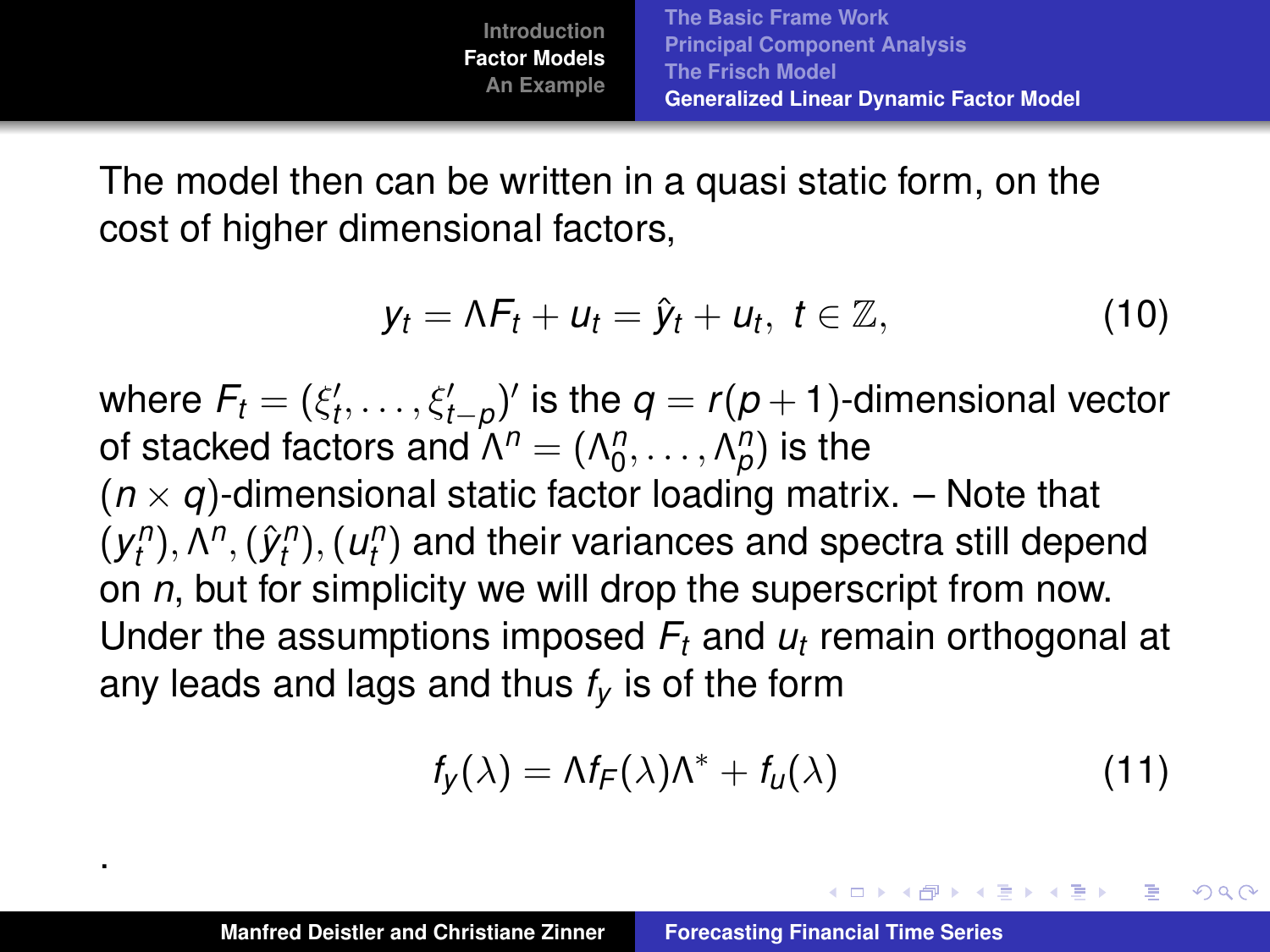**[The Basic Frame Work](#page-9-0) [Principal Component Analysis](#page-14-0) [The Frisch Model](#page-18-0) [Generalized Linear Dynamic Factor Model](#page-23-0)**

 $\sqrt{m}$   $\rightarrow$   $\sqrt{m}$   $\rightarrow$   $\sqrt{m}$   $\rightarrow$ 

Þ

 $QQ$ 

For estimation, Stock and Watson propose the static PCA procedure with *q* factors and they prove consistency for the factor estimates (i.e. the first *q* sample principal components of *yt*) up to premultiplication with a nonsingular matrix as *n* and *T* tend to infinity. In other words, the space spanned by the true GDFM-factors can be consistently estimated.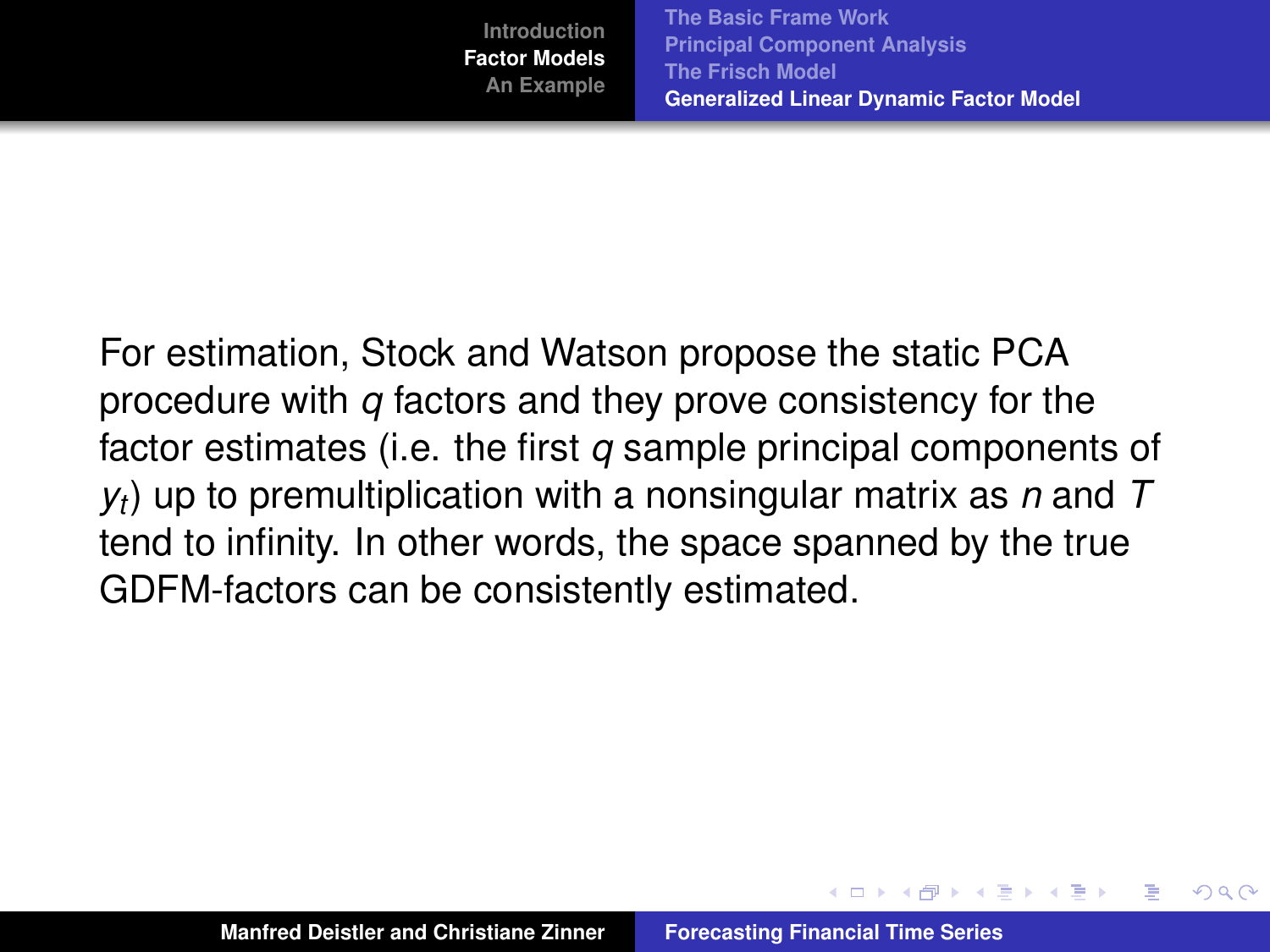**[The Basic Frame Work](#page-9-0) [Principal Component Analysis](#page-14-0) [The Frisch Model](#page-18-0) [Generalized Linear Dynamic Factor Model](#page-23-0)**

An alternative two-stage "generalized PCA" estimation method has been proposed by Forni et al. It differs from classical PCA in two respects: firstly in the determination of the covariance and secondly in the determination of the weighting scheme. While classical PCA is based on the sample covariance  $\hat{\Sigma}_\mathsf{y}$  of (*yt*), this approach commences from the estimated spectral density  $\hat{f}_V$  decomposed according to the dynamic model. Then the covariance matrices  $\Sigma_{\hat{v}}$  and  $\Sigma_{u}$  of the common component and the noise respectively are estimated as

$$
\hat{\Sigma}_{\hat{y}} = \int_{\pi}^{-\pi} \hat{f}_{\hat{y}}(\lambda) d\lambda \quad \text{and} \quad (12)
$$
\n
$$
\hat{\Sigma}_{u} = \int_{\pi}^{-\pi} \hat{f}_{u}(\lambda) d\lambda. \quad (13)
$$

 $\overline{AB}$   $\rightarrow$   $\overline{AB}$   $\rightarrow$   $\overline{AB}$   $\rightarrow$ 

Þ

 $QQ$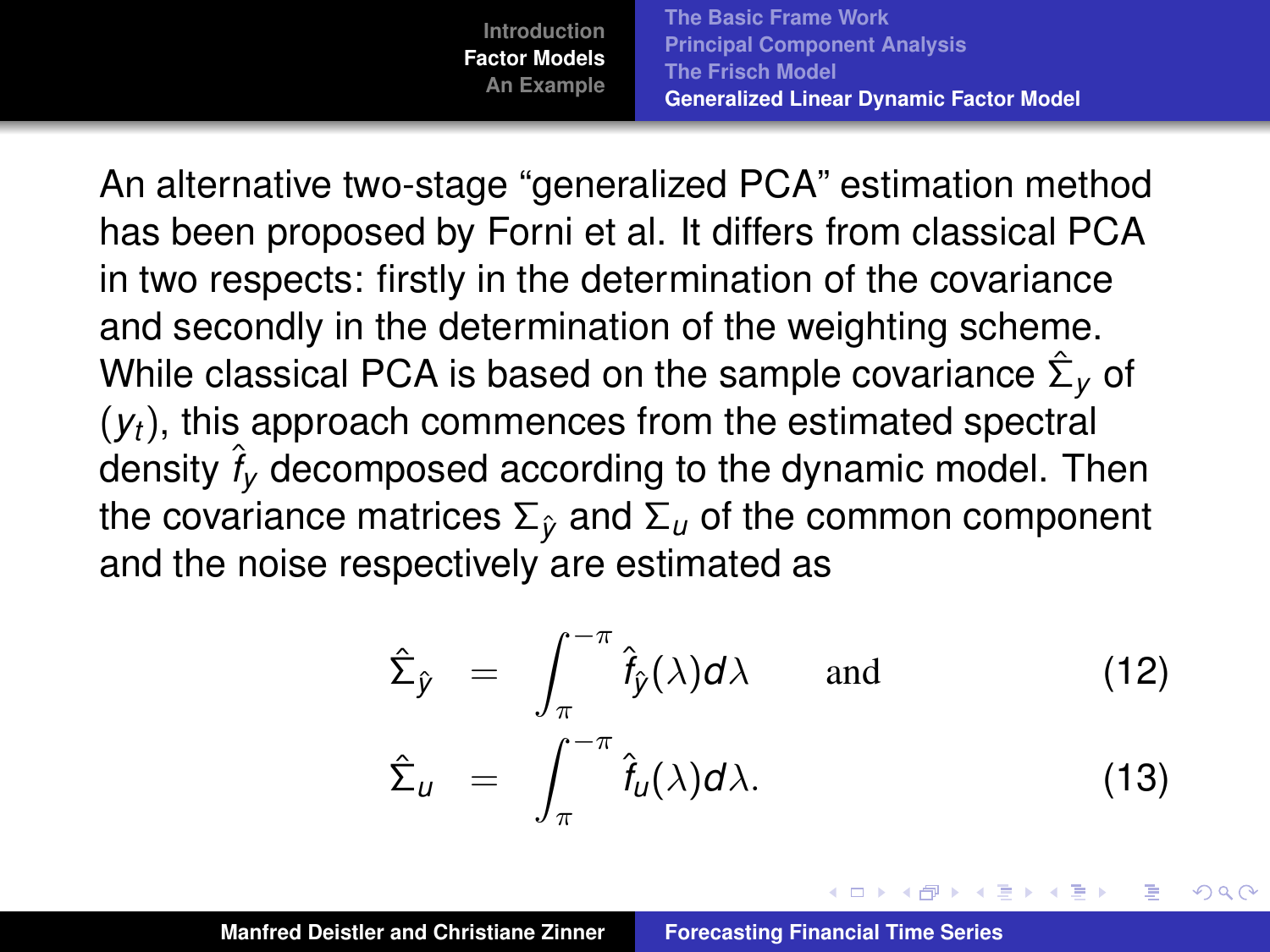**[The Basic Frame Work](#page-9-0) [Principal Component Analysis](#page-14-0) [The Frisch Model](#page-18-0) [Generalized Linear Dynamic Factor Model](#page-23-0)**

In the second step, the factors are estimated as  $\hat{\mathsf{F}}_t = C' \mathsf{y}_t,$ where the  $(n \times q)$ -dimensional weighting matrix C is determined as the first *q* generalized eigenvectors of the  $_1$ matrices  $(\hat{\Sigma}_{\hat{y}}, \hat{\Sigma}_{\iota\iota}),$  i.e.  $\hat{\Sigma}_{\hat{y}} C = \hat{\Sigma}_{\iota\iota} C \Omega_1,$  where  $\Omega_1$  denotes the diagonal matrix containing the *q* largest generalized eigenvalues. *C* is then the matrix that maximizes

$$
C'\hat{\Sigma}_{\hat{y}}C
$$
  
s.t. 
$$
C'\hat{\Sigma}_U C = I_q,
$$
 (14)

イロメ イ部メ イヨメ イヨメー

Þ

 $QQ$ 

(whereas in static PCA the corresponding weights *C* maximize  $C' \hat{\Sigma}_y C$ , s.t.  $C' C = I_q$ ).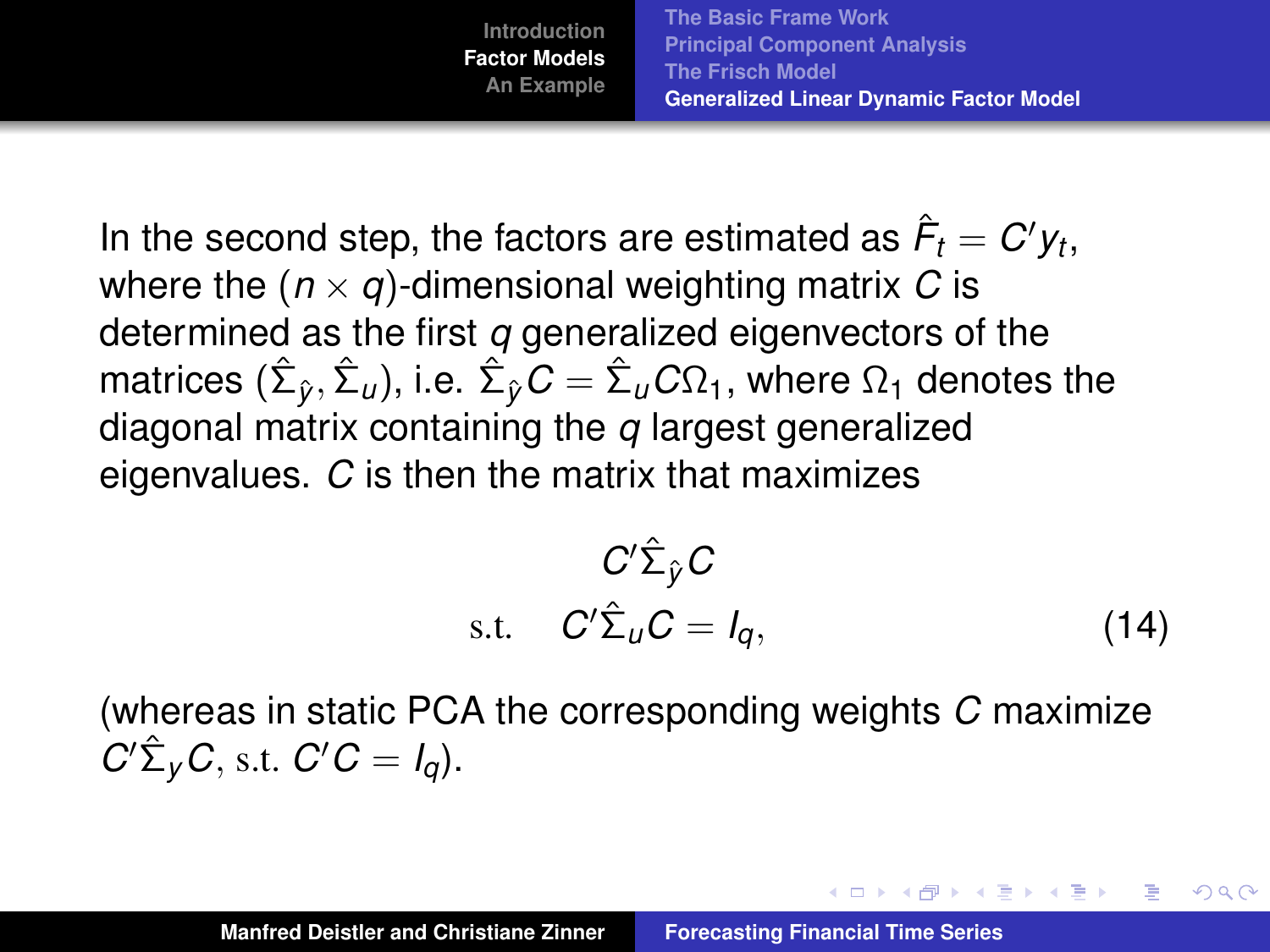イロメ イ部メ イヨメ イヨメー

Þ

 $QQ$ 

The matrix  $\Lambda$  is then estimated by projecting  $y_t$  onto  $C'y_t$ , i.e.  $\hat{\Lambda} = \hat{\Sigma}_y C (C'\hat{\Sigma}_y C)^{-1}.$  The common component estimator  $\hat{\hat{y}}_t$ defined this way can be shown to be consistent (for *n* and *T* tending to infinity). The argument for this procedure is that variables with higher noise variance or lower common component variance respectively get smaller weights and vice versa, thus the common-to-idiosyncratic variance ratio in the resulting latent variables is maximized, which could possibly improve efficiency upon static PCA.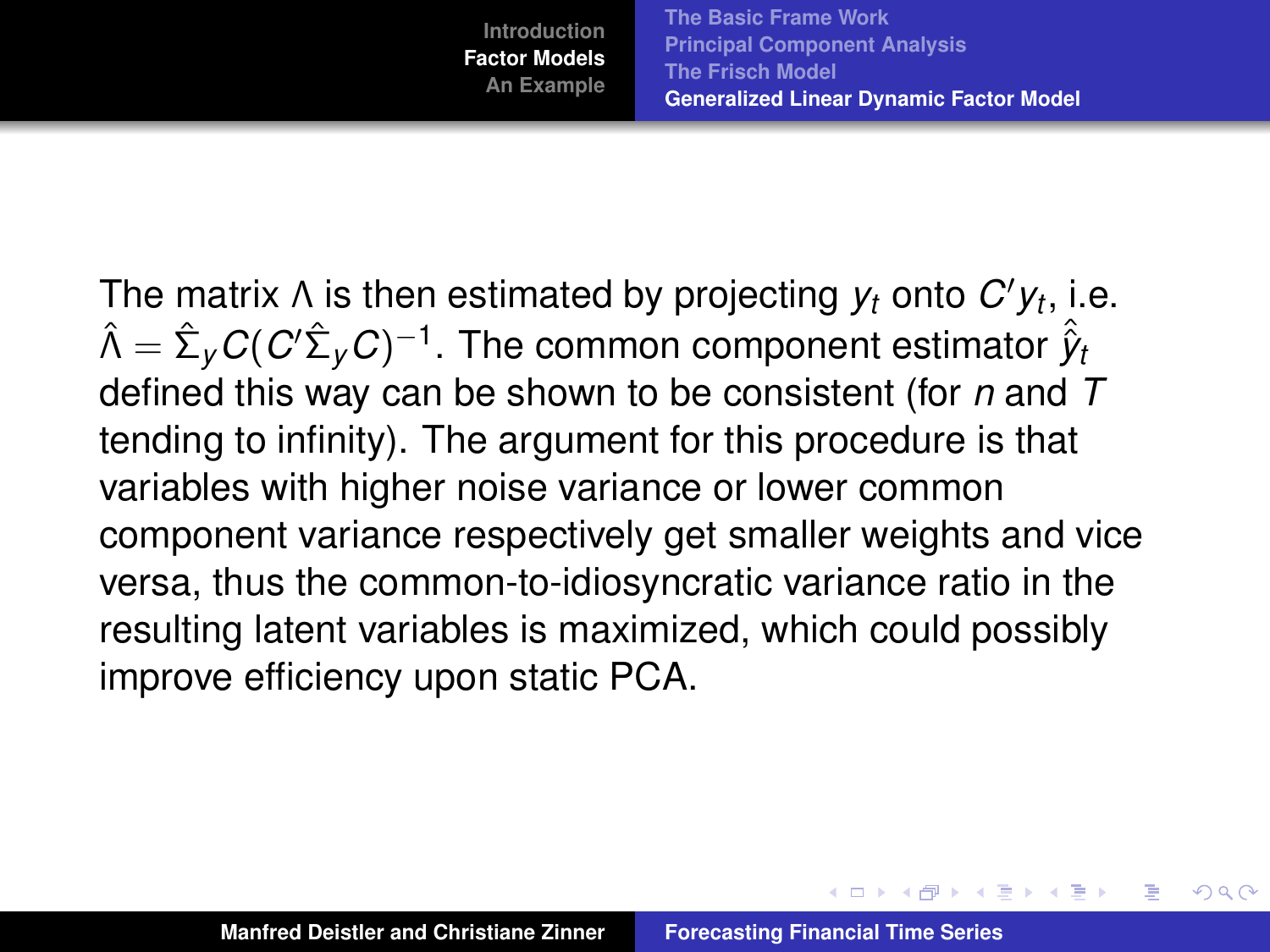**[The Basic Frame Work](#page-9-0) [Principal Component Analysis](#page-14-0) [The Frisch Model](#page-18-0) [Generalized Linear Dynamic Factor Model](#page-23-0)**

(ロトス個) (運) (運)

 $2Q$ 

É

Boivin and Ng propose a third estimation method called "weighted PCA" which is related to classical PCA as generalized least squares (GLS) is related to ordinary least squares (OLS) in the regression context. Remember, that, if the regression residuals are non-spherical, but their variance matrix is known, GLS weights the residuals with the inverse of the square root of their variance matrix and yields efficient estimators. Assume for a moment that the noise variance Σ*<sup>u</sup>* were known, then the same principle could be applied to PCA by transforming the least squares problem min  $EU_t^t u_t$  into the generalized least squares problem min $\mathrm{E} u_t^\prime \Sigma_u^{-1} u_t.$ Since the residual matrix of the unweighted PCA-model is singular, it cannot be used. A feasible alternative is e.g. the estimator resulting ¿from dynamic PCA. Again the factor space is consistently estimated as *n* and *T* tend to infinity.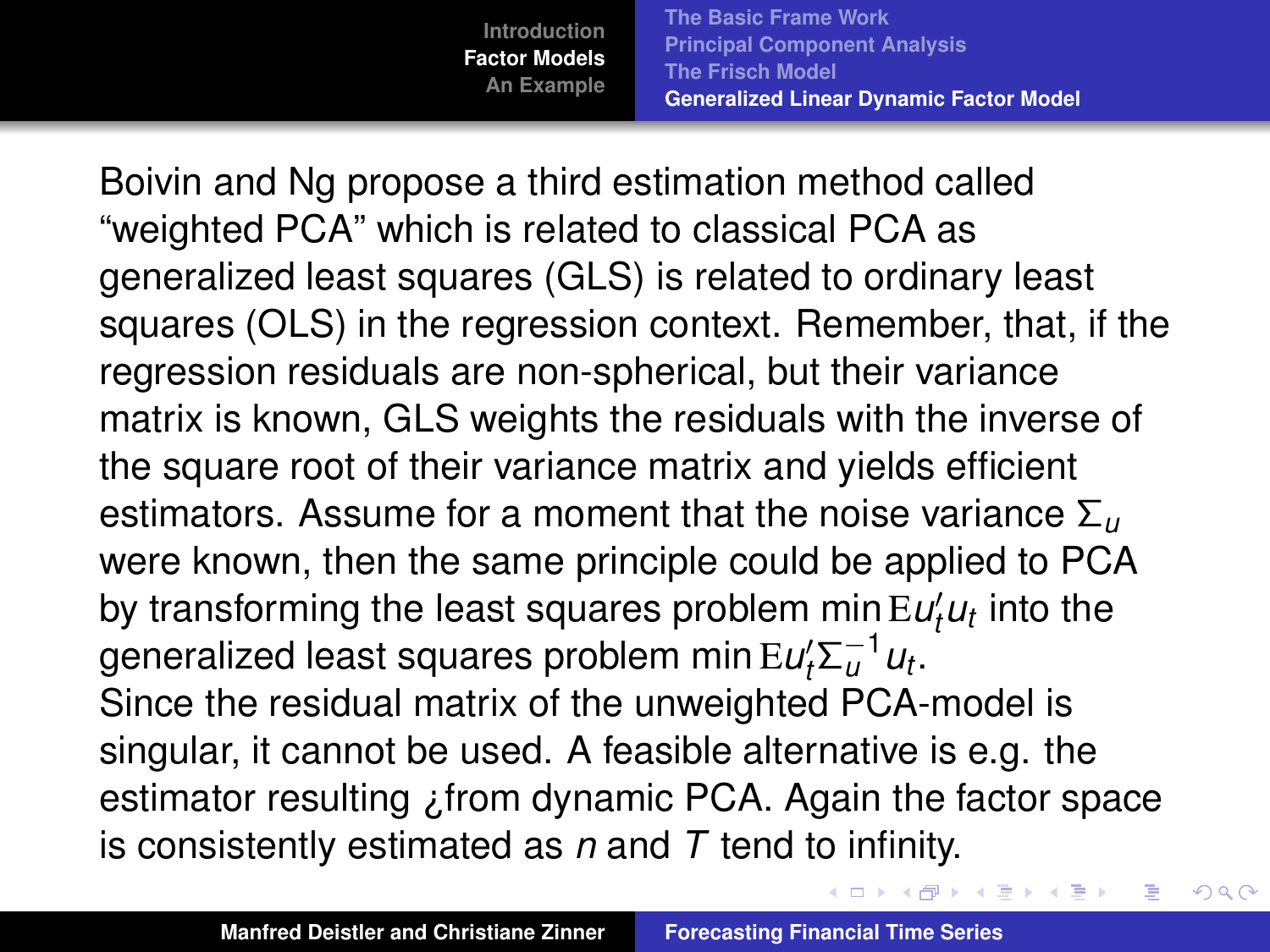イロメ イ団メ イヨメ イヨメー

 $2Q$ 

重

## *Forecasting*

Concerning forecasting, at least two different approaches have been proposed.

First, as suggested by Forni et al., the problem of forecasting  $y_{i,t}$  say can be split into forecasting the common component  $\hat{y}_{i,t}$  and forecasting the idiosyncratic  $u_{i,t}$  separately. To forecast the common component,  $y_{i,t+h}$ is projected onto the space spanned by the factor estimates *F*ˆ *t* :

$$
\hat{y}_{i,t+h|t} = \text{proj}(\hat{y}_{i,t+h}|\hat{F}_t) = \text{proj}(y_{i,t+h}|\hat{F}_t).
$$

The idiosyncratic  $u_{i,t}$  may be forecast by a univariate AR-process.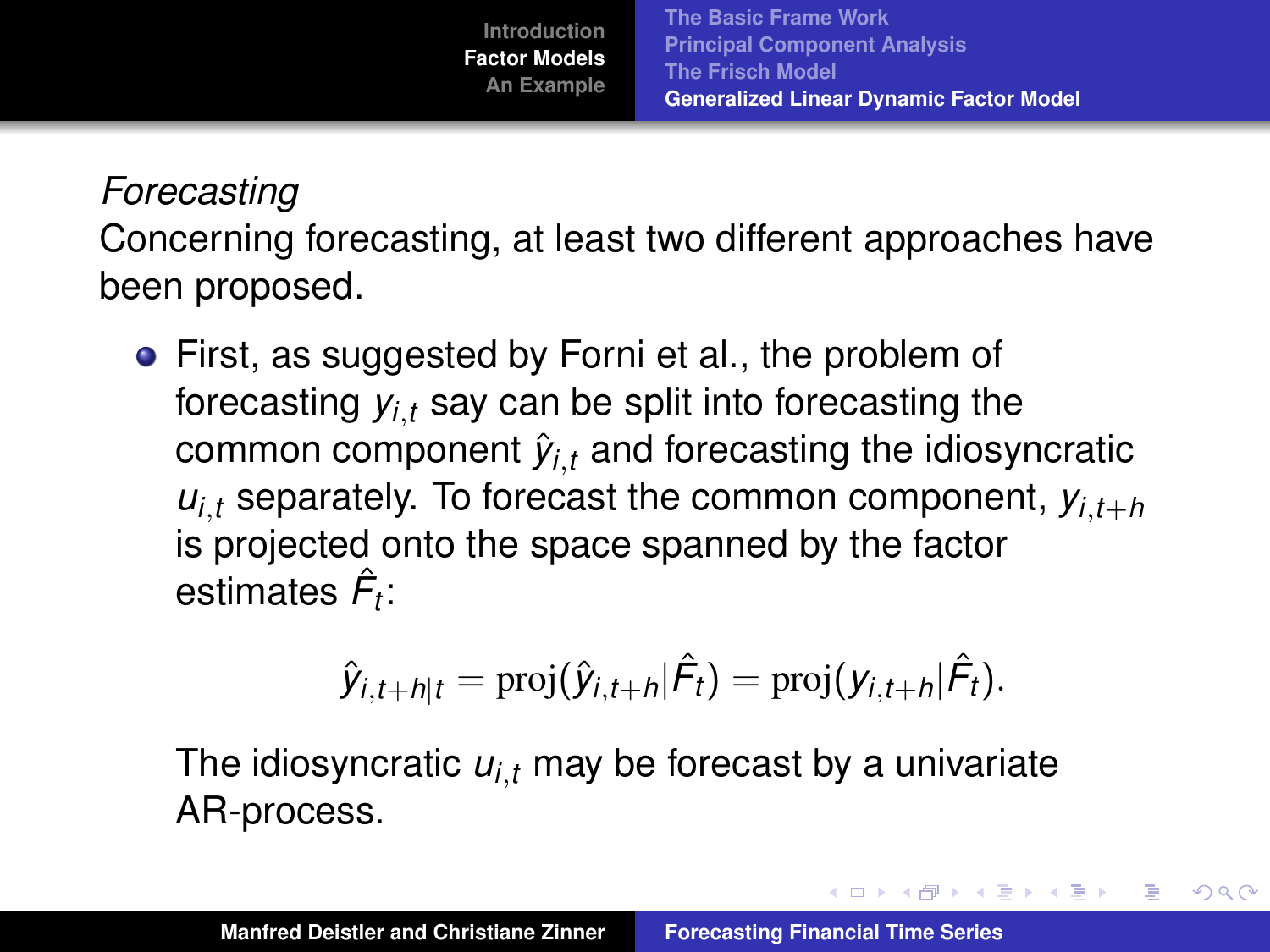

• Second, as proposed by Stock and Watson, forecasting the common component  $\hat{y}_{i,t}$  and the idiosyncratic  $u_{i,t}$  may be performed simultaneously. In this case *ui*,*<sup>t</sup>* is supposed to follow the AR(S)-process  $b(z)u_i_t = v_i$ , with  $v_i$ , being white noise. In the case of one-step ahead forecasts, the prediction equation

$$
y_{i,t+1} = \Gamma F_t + u_{i,t+1} \tag{15}
$$

イロメ イ団メ イヨメ イヨメー

重

<span id="page-40-0"></span> $2Q$ 

can then be rewritten as

$$
y_{i,t+1} = \tilde{\Gamma}\tilde{F}_t + \gamma(z)y_{i,t} + \nu_{i,t+1}, \qquad (16)
$$

where  $\gamma(z)=(1-b(z))z^{-1},$  and hence  $\bm{\mathsf{y}}_{i,t+1}$  is estimated by a "factor augmented AR model" (FAAR).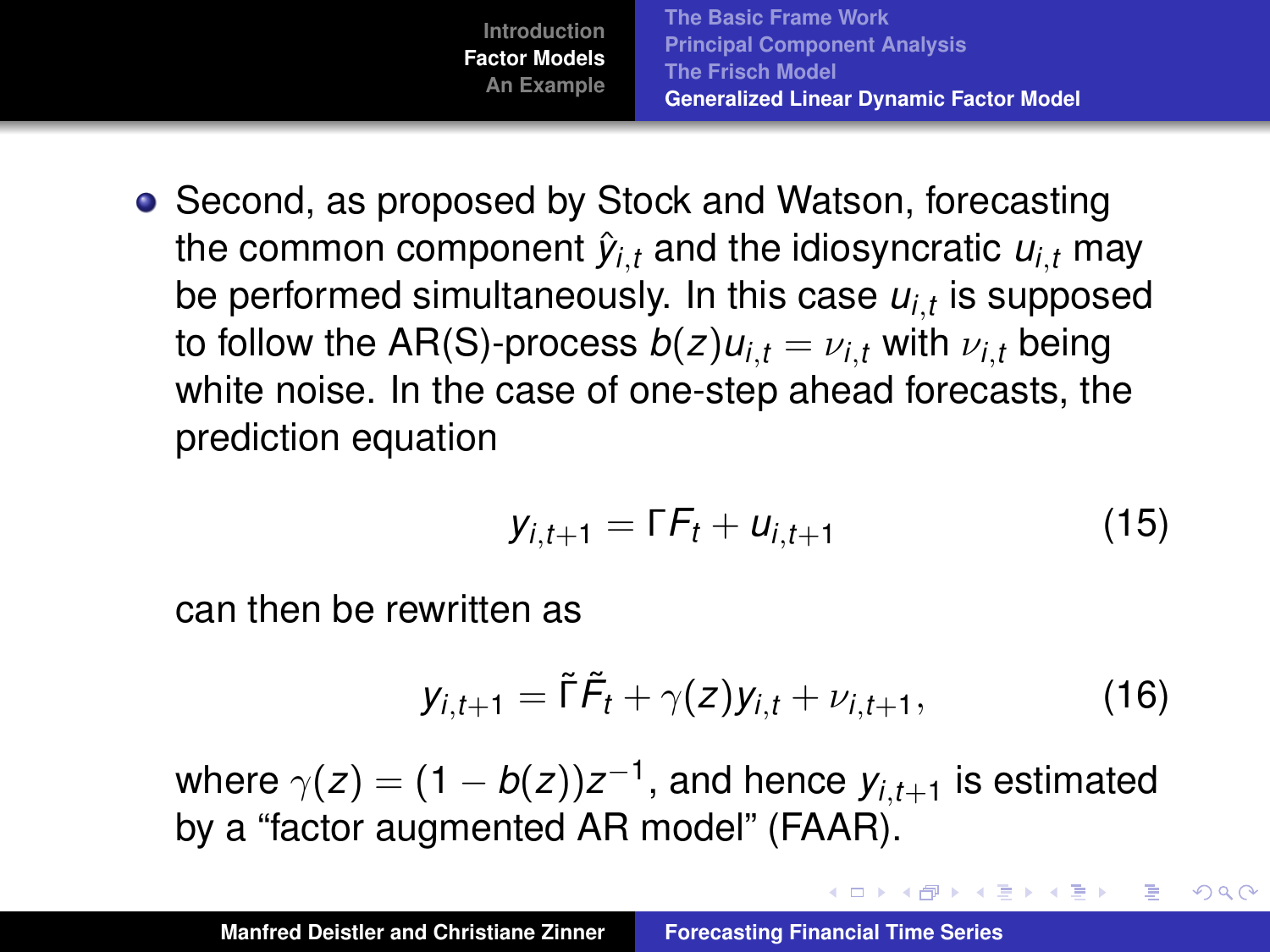# Forecasting stock index returns

### *Data and sample period*

- Targets (i.e. time series to be forecast) Weekly returns of 5 investable stock indices: Euro STOXX 50, Nikkei 225, S&P 500, Nasdaq and FTSE (data: Monday close prices)
- Additional information additionally used to estimate the factor space: relative differences (weekly) of sector indices of Euro STOXX 50, Nikkei 225 and S&P 500
- $\Rightarrow$  54 time series with 421 observations from 01/04/1999 until 01/22/2007.

 $299$ 

<span id="page-41-0"></span>∍

イ母 トイヨ トイヨ トー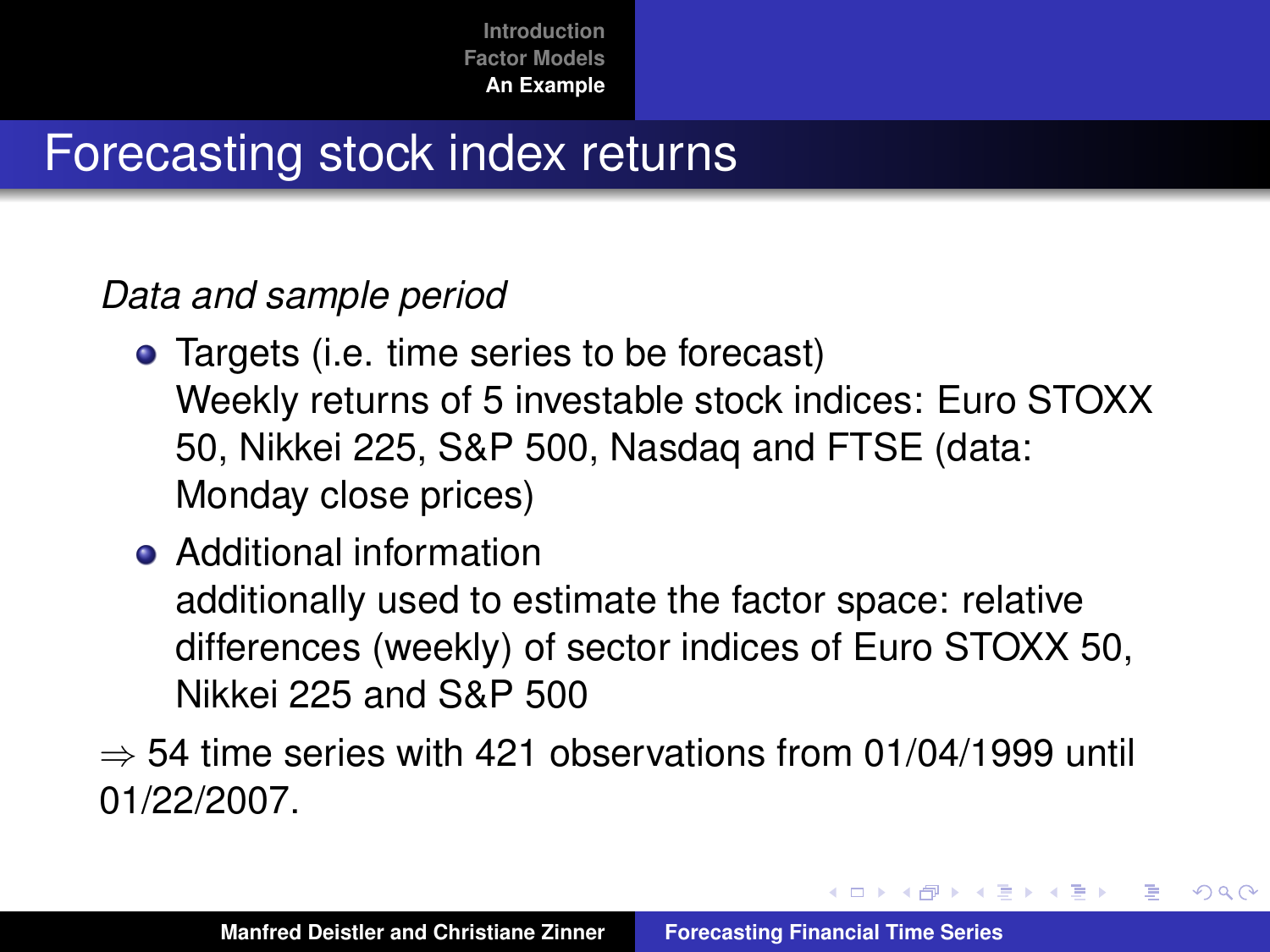

Figure: Target time series: absolute prices (indexed) and returns.

イロト イ部 トイ君 トイ君 トー

重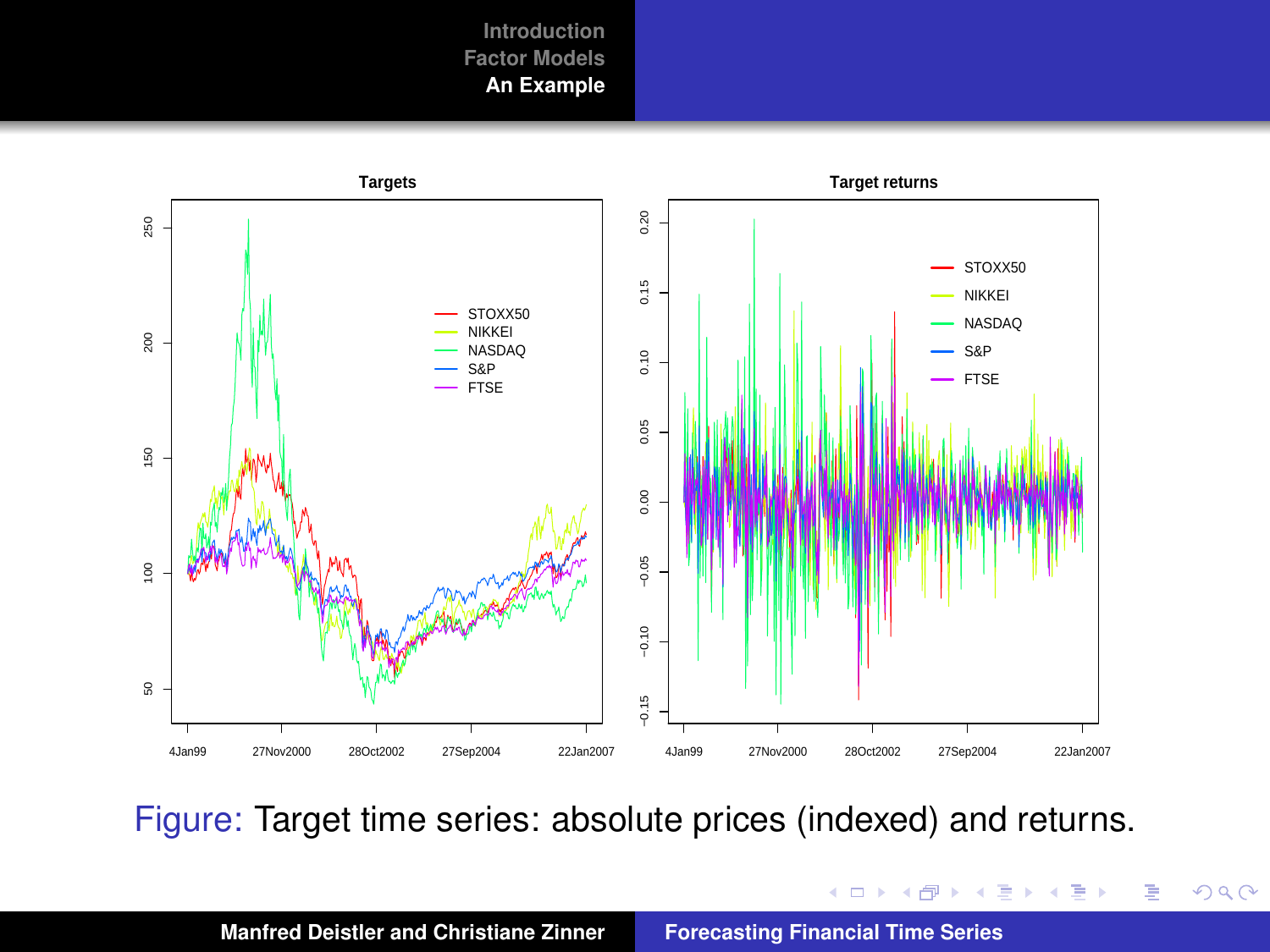

### *Estimation details*

We calculate 1-week ahead forecasts recursively based on a rolling 250-weeks estimation window.

 $\Rightarrow$  out of sample forecasting period: 171 weeks (10/20/2003 -01/22/2007)

- Two benchmarks
	- Univariate AR(p)-models (lag selection: recurs. computed AIC, BIC with  $0 < p < 15$
	- Univariate full ARX-models : all 54 time series are used as regressors (with lag 1), the target time series may enter with more lags (selection as for AR(p)-models).

イロメ イ団メ イヨメ イヨメー

重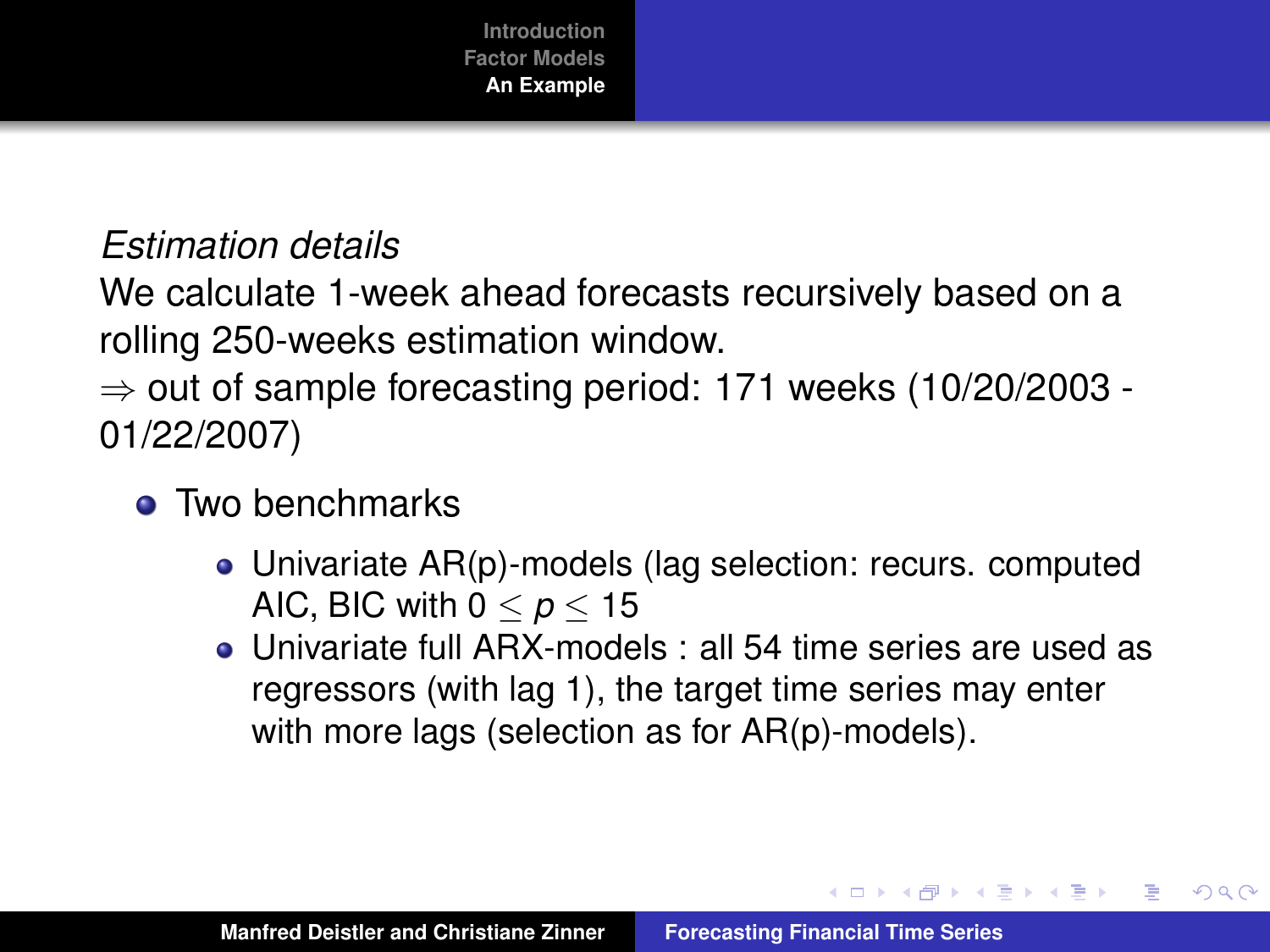## *Estimation details*

- Generalized dynamic factor models
	- FAAR : simultaneous selection of *q* (no. of static factors) and *p* (AR-lags) by rec. computed AIC, BIC applied to the (univariate) forecasting equation.
	- PCA : selection of *q* by rec. computed AIC, BIC and modified AIC, BIC (as proposed by Bai, Ng, 2002) applied to the (multivariate) factor model equation of the targets. (idiosyncratic model, see AR(p)-model)
	- GPCA (Generalized PCA) : selection of *r* (no. of dynamic factors) based on dynamic eigenvalues, selection of *q* and *p*: see PCA.

K ロ ⊁ K 伊 ⊁ K 君 ⊁ K 君 ⊁ …

重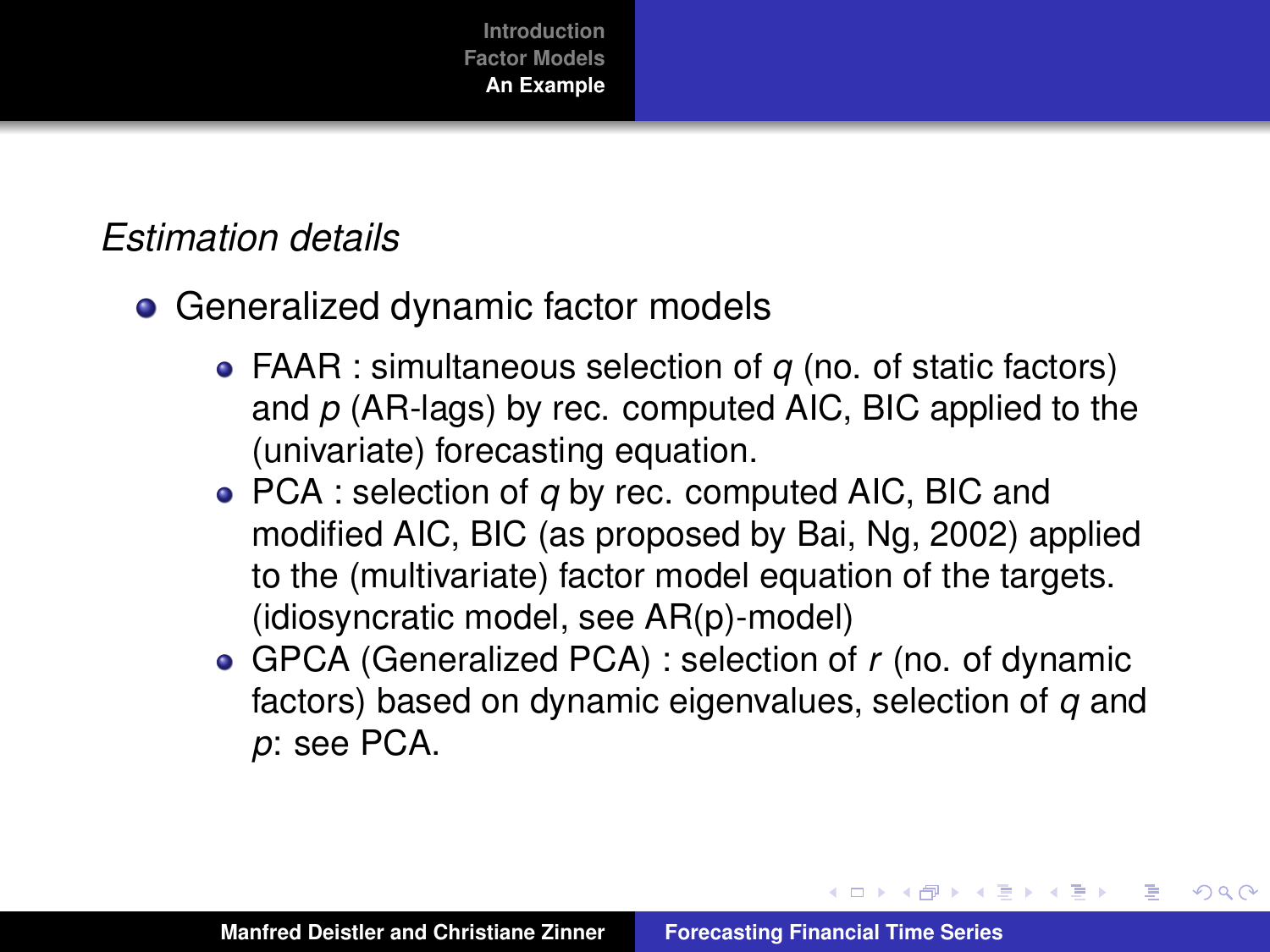

Figure: Example of target and forecast time series for Euro STOXX 50.

イロトメ 御 トメ 君 トメ 君 トー

重

 $2Q$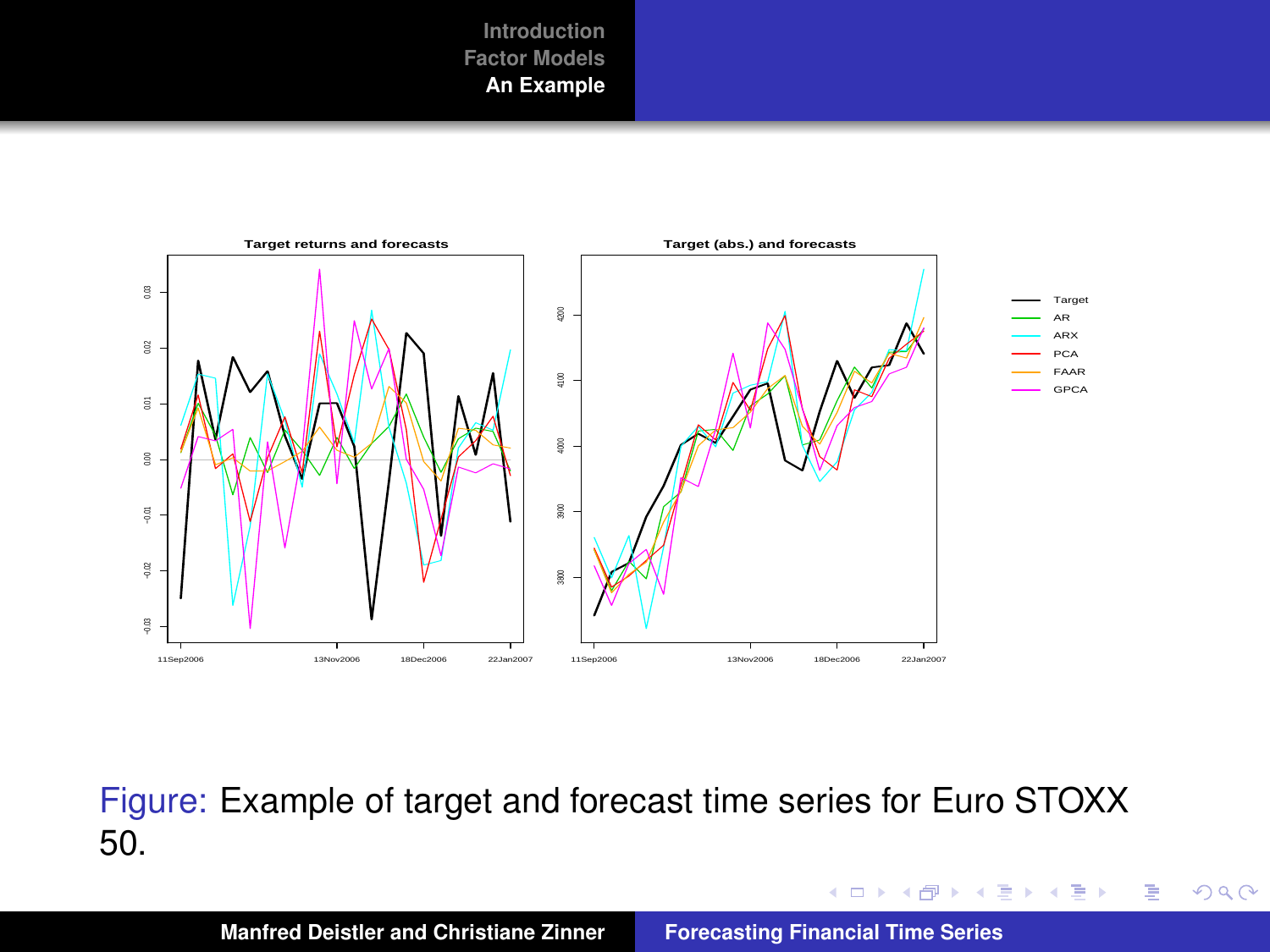

#### *Results - Forecasting quality*

With respect to o.o.s. *R* <sup>2</sup> and hitrate the GDFM-methods dominate the 2 benchmarks across different series and selection methods; in the case of forecasting root mean square error (RMSE) this does not hold true.

Average o.o.s. statistics over all target time series:

|                | ΑR   | ARX                                          | FAAR | <b>PCA</b> | GPCA   |
|----------------|------|----------------------------------------------|------|------------|--------|
| RMSE           |      | $0.0248$   0.0302   0.0247   0.0255   0.0258 |      |            |        |
| R <sub>2</sub> |      | $0.0018$   $0.0034$   $0.0080$   0.0054      |      |            | 0.0041 |
| <b>Hitrate</b> | 0.51 | 0.51                                         | 0.52 | 0.53       | 0.53   |

 $\overline{AB}$   $\rightarrow$   $\overline{B}$   $\rightarrow$   $\overline{B}$   $\rightarrow$ 

Þ

 $QQ$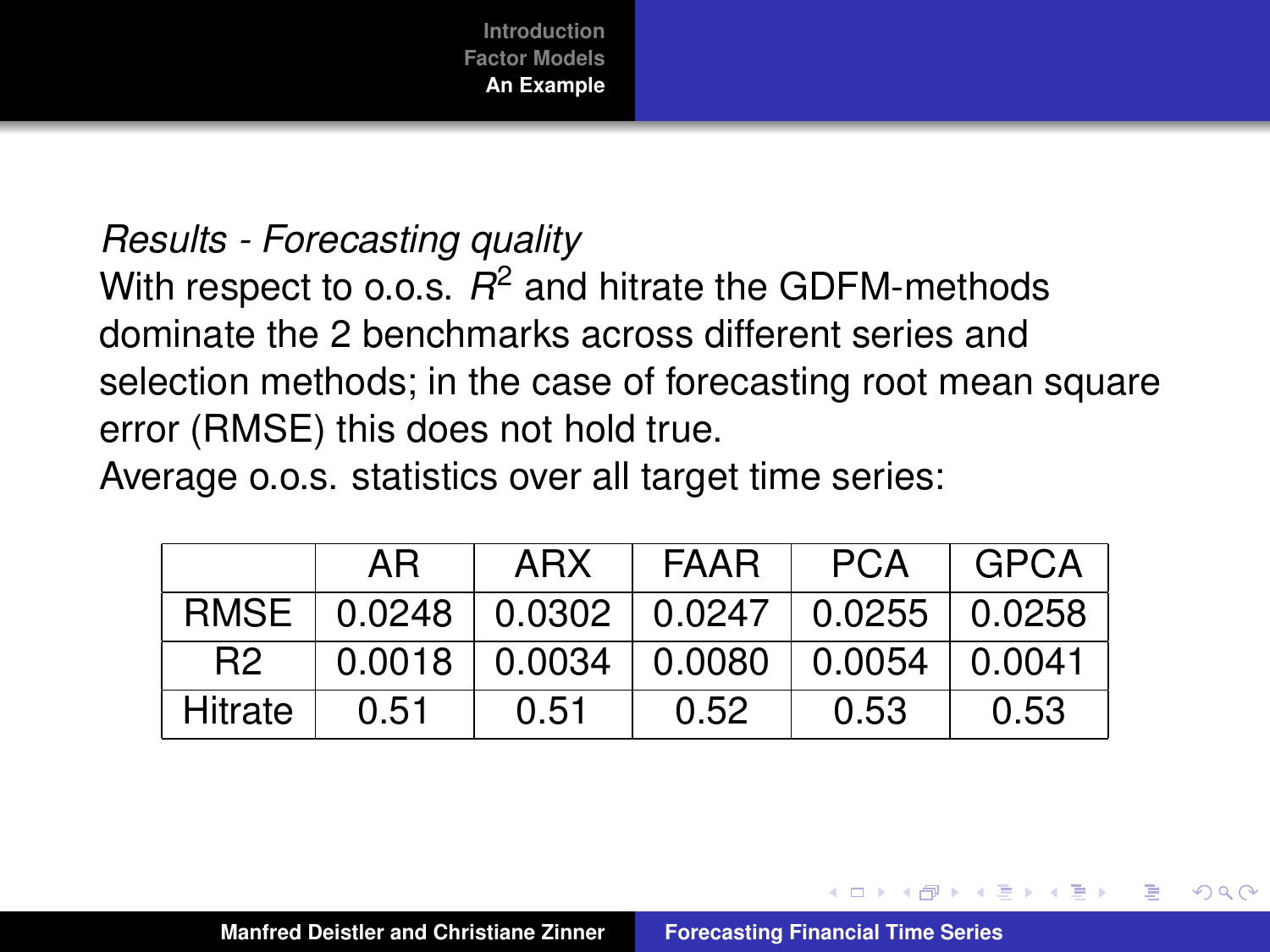*Portfolio simulations* We will consider

- One asset long/short portfolios : according to the forecast's direction the whole capital is invested either long or short into the asset.
- Equally weighted long short portfolios : according to the forecast's direction a constant proportion of the capital is invested either long or short into each asset (hence the weights can only be 0.2 or -0.2, as we have 5 assets to be traded).

For these portfolios we can compare returns, volatilities, Sharpe-ratios.

 $\overline{AB}$   $\rightarrow$   $\overline{B}$   $\rightarrow$   $\overline{AB}$   $\rightarrow$ 

重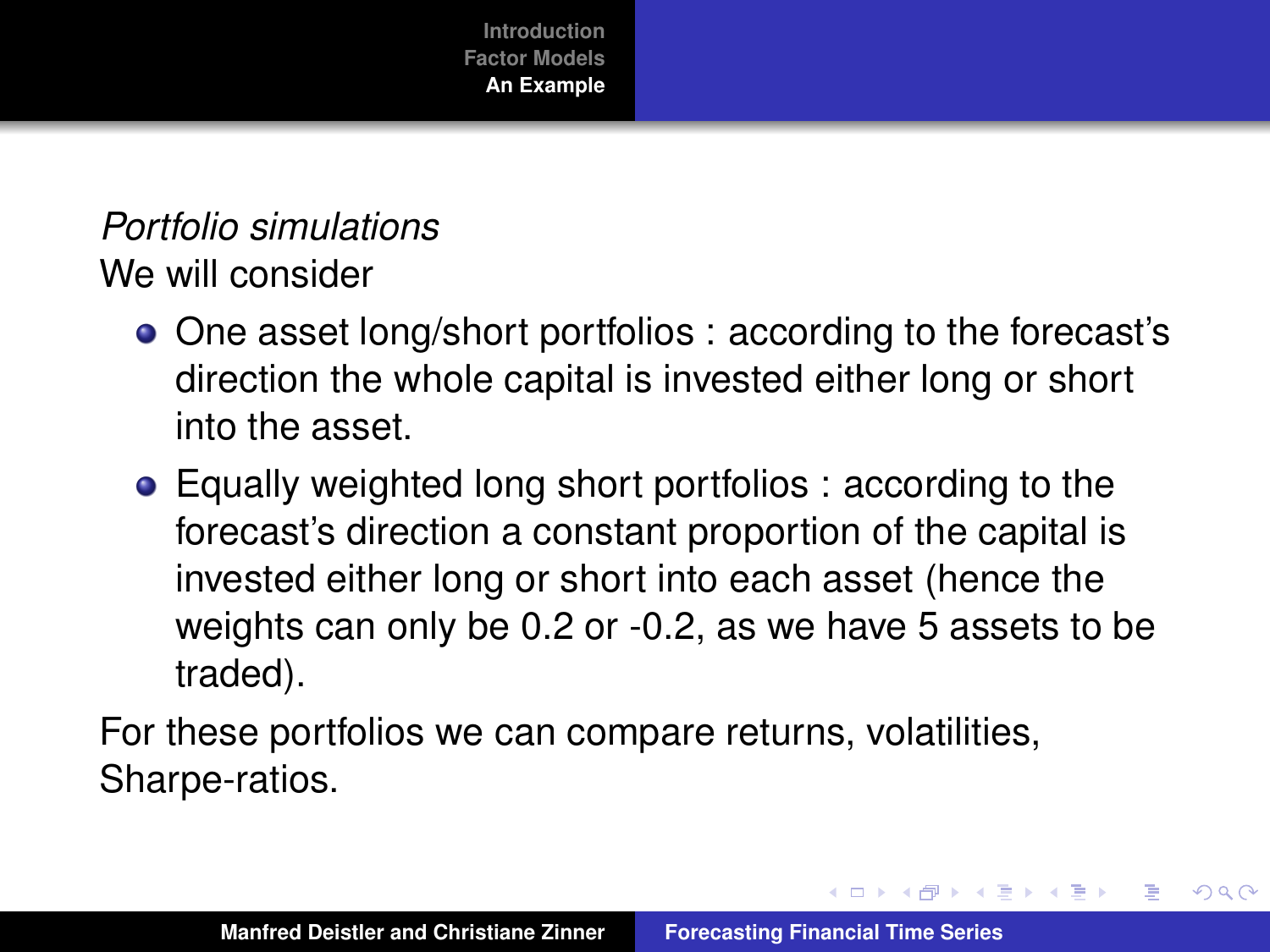*Portfolio simulations* Portfolio statistics for one-asset long/short strategy (average across series):

|                    | AR. | ARX                                          | l FAAR | PCA | GPCA |
|--------------------|-----|----------------------------------------------|--------|-----|------|
| Return p.a.        |     | $0.0383$   0.0137   0.0228   0.1404   0.0665 |        |     |      |
| Volatility p.a.    |     | $0.1390$   0.1394   0.1391   0.1379   0.1389 |        |     |      |
| Sharpe-R. p.a. $ $ |     | $0.2814$ $0.0940$ $0.1959$ $1.0188$ $0.5291$ |        |     |      |

The two GDFM-methods that split the forecasting problem into 2 separated problems for the latent component and the noise, PCA and GPCA, clearly outperform all other models; FAAR-forecasts are very similar to AR-forecasts but slightly worse, and ARX-forecasts (without input selection!) perform worst not generating any significant return.

 $QQ$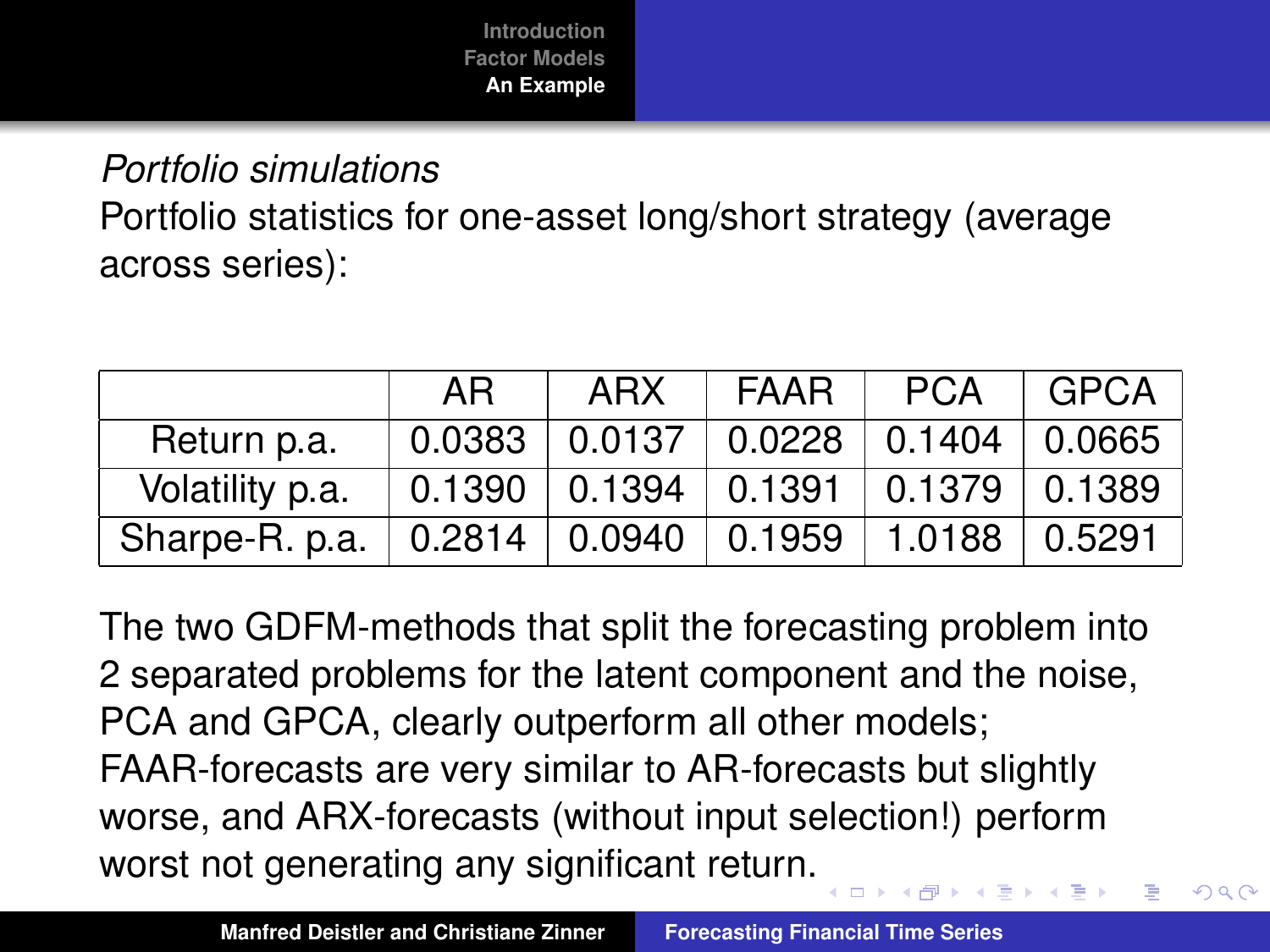#### **One asset portfolios for PCA−forecasts**



Figure: Example for one-asset portfolios according to PCA-forecasts.

イロト イ部 トイヨ トイヨト

重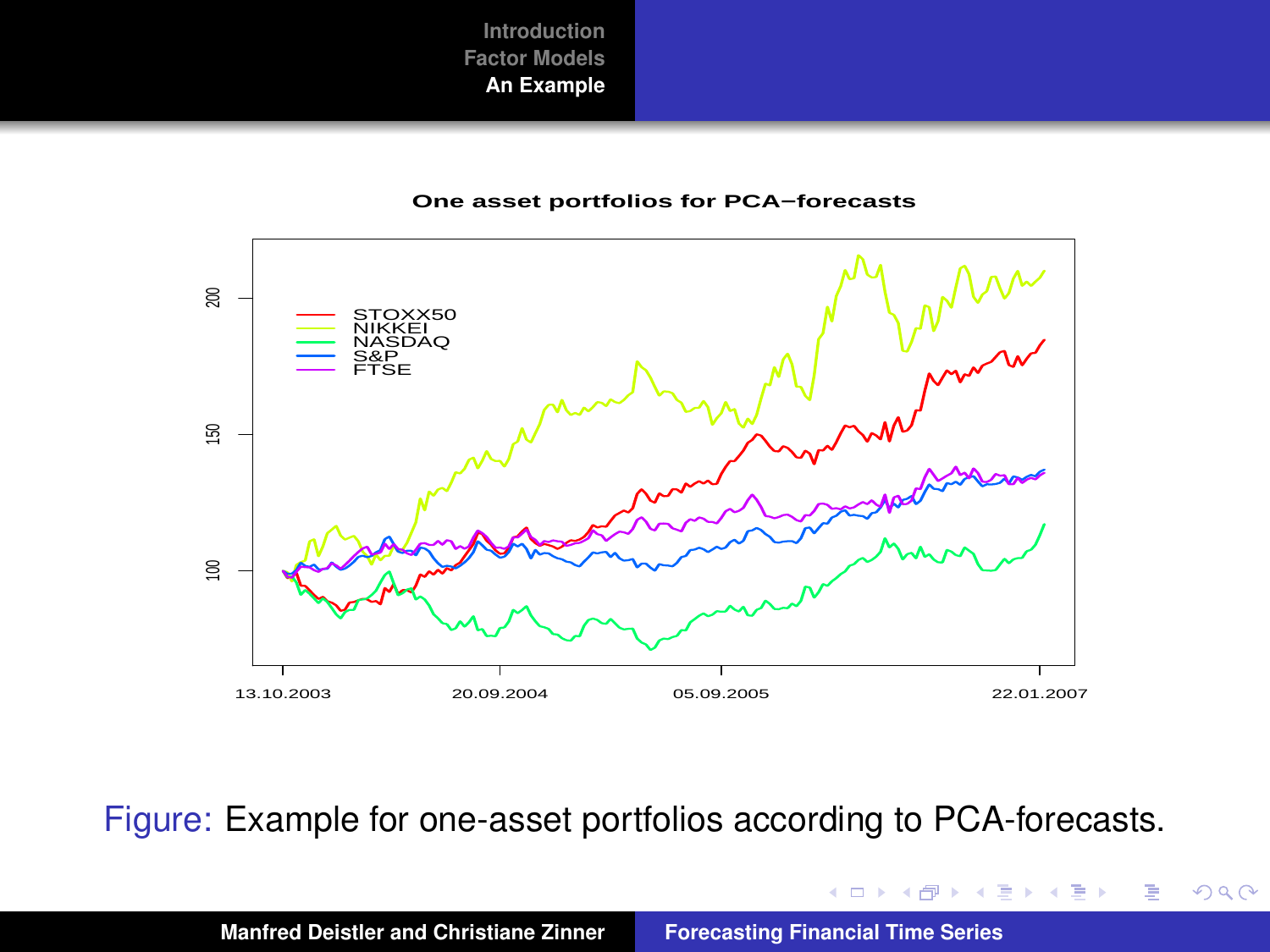## *Portfolio simulations*

Portfolio statistics for equally weighted long/short strategy:

|                 | AR. | ARX                                          | <b>FAAR</b> | <b>PCA</b> | $ $ GPCA $ $ |
|-----------------|-----|----------------------------------------------|-------------|------------|--------------|
| Return p.a.     |     | $0.0421$   0.0202   0.0267   0.1450   0.1149 |             |            |              |
| Volatility p.a. |     | $0.0905$   0.0869   0.0936   0.0873   0.0797 |             |            |              |
| Sharpe-R. p.a.  |     | $0.4656$   0.2328   0.2857   1.6614   0.9162 |             |            |              |

Once again, the PCA- and GPCA-forecasts, clearly outperform all other models; FAAR-forecasts behave very similar to AR-forecasts but slightly worse, and ARX-forecasts (without input selection!) perform worst not generating any significant return.

イロト イ母 トイヨ トイヨ トー

重

 $QQ$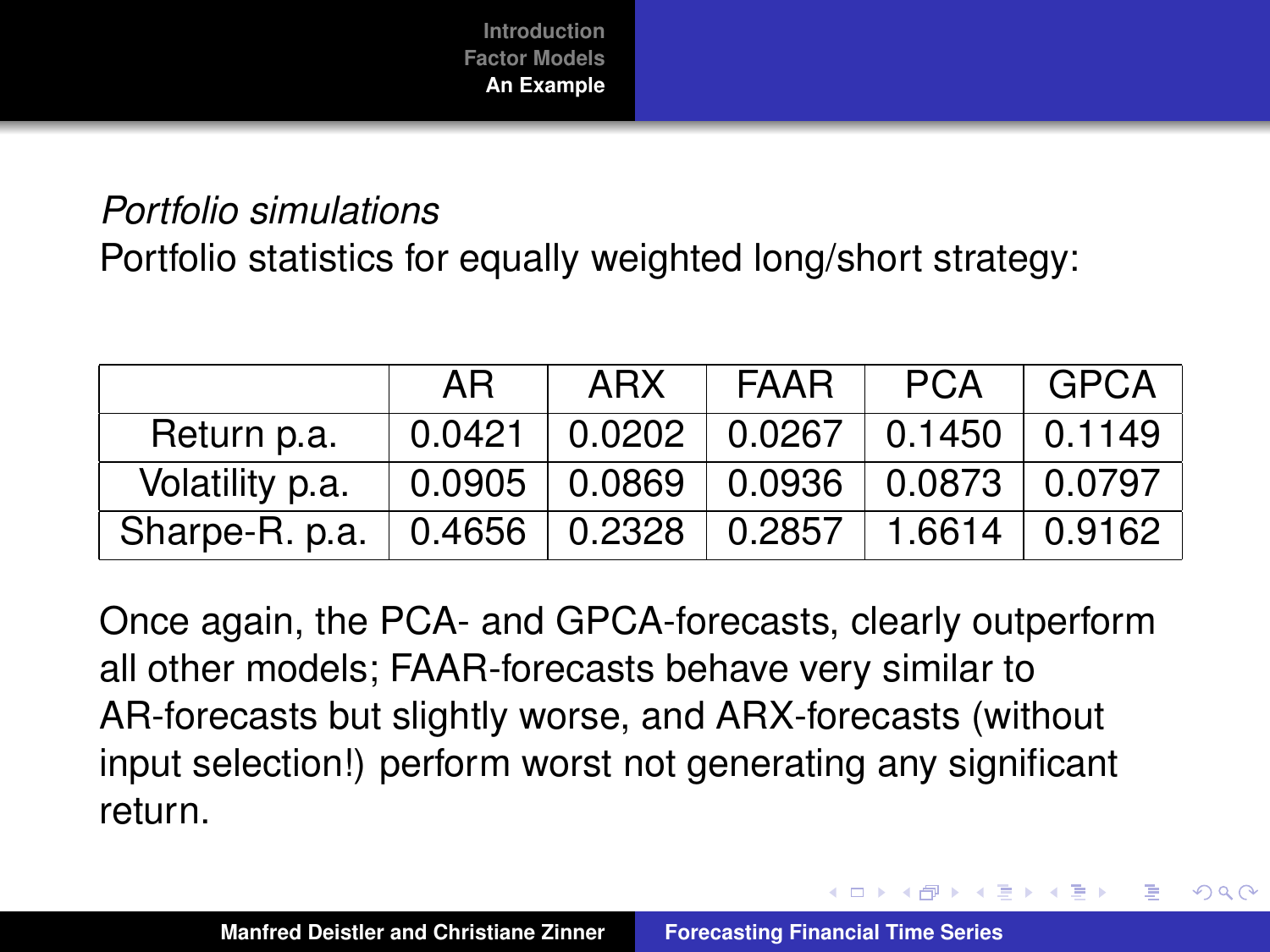#### **Portfolios (equ. weighted)**



Figure: Equally weighted long short portfolios according to different forecasting models.

 $\mathcal{A} \xrightarrow{\sim} \mathcal{B} \rightarrow \mathcal{A} \xrightarrow{\sim} \mathcal{B} \rightarrow$ 

(ロ) ( d )

重

 $2Q$